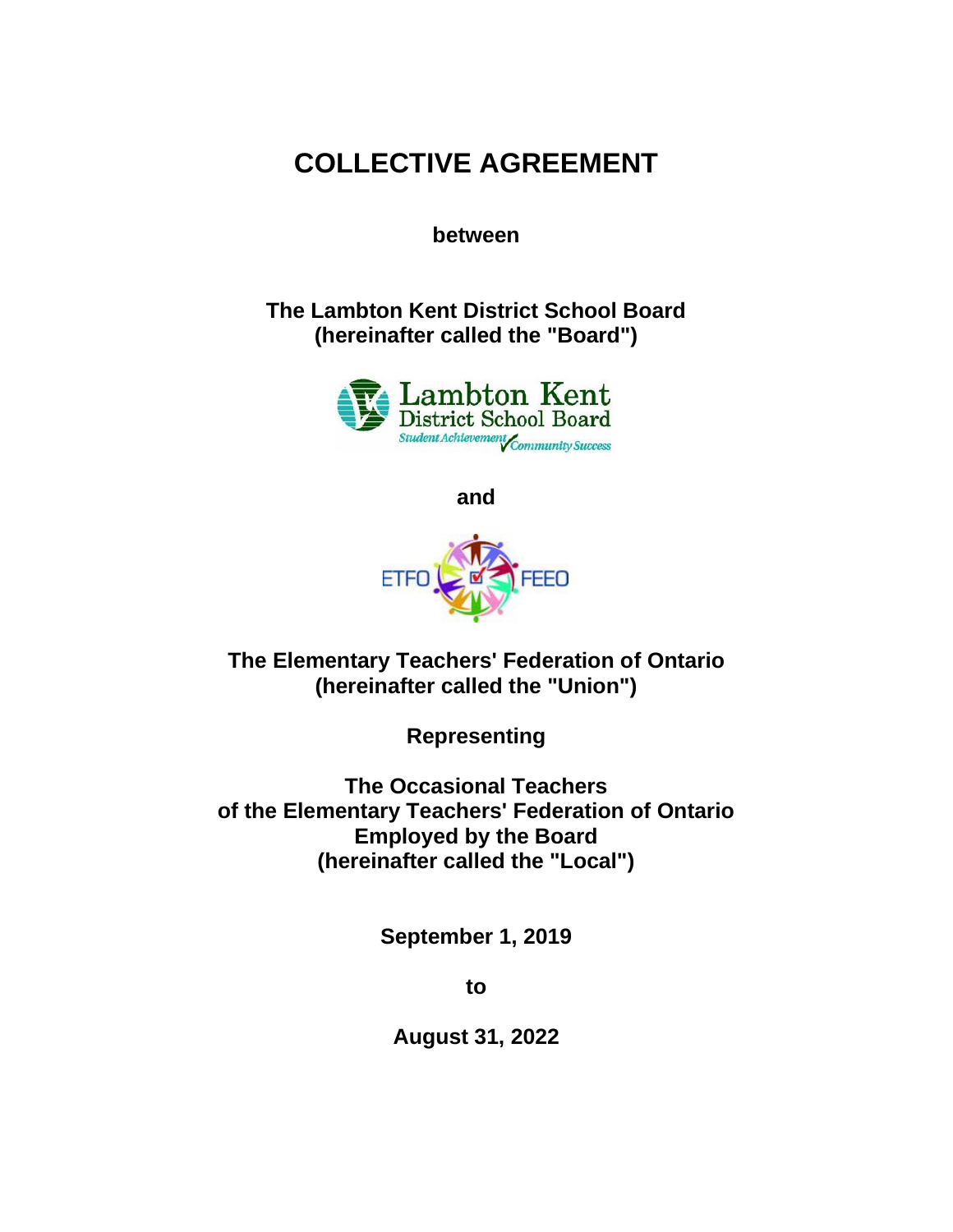NOTE: Not all central provisions are applicable to ETFO-LKEOT members. Consult the specific<br>central terms to determine what is applicable to permanent, occasional or long-term occasional teachers.

# **TABLE OF CONTENTS**

| C <sub>1.1</sub>  |                                                                            |  |
|-------------------|----------------------------------------------------------------------------|--|
| C1.2              |                                                                            |  |
| C1.3              |                                                                            |  |
| C1.4              |                                                                            |  |
| C <sub>2.00</sub> |                                                                            |  |
|                   |                                                                            |  |
| C <sub>3.1</sub>  |                                                                            |  |
| C3.2              |                                                                            |  |
| C3.3              |                                                                            |  |
| C3.4              |                                                                            |  |
| C3.5              |                                                                            |  |
| C3.6              |                                                                            |  |
|                   |                                                                            |  |
| C4.1              |                                                                            |  |
| C4.2              |                                                                            |  |
| C4.3              |                                                                            |  |
| C4.4              |                                                                            |  |
| C4.5              |                                                                            |  |
| C4.6              |                                                                            |  |
|                   |                                                                            |  |
| C <sub>5.1</sub>  |                                                                            |  |
| C5.2              |                                                                            |  |
| C5.3              |                                                                            |  |
| C <sub>5.4</sub>  |                                                                            |  |
| C5.5              |                                                                            |  |
| C5.6              |                                                                            |  |
| C5.7              |                                                                            |  |
| C5.8              |                                                                            |  |
| C5.9              |                                                                            |  |
|                   |                                                                            |  |
| C6.1              |                                                                            |  |
| C7.00             |                                                                            |  |
|                   |                                                                            |  |
| C8.00             |                                                                            |  |
| C9.00             |                                                                            |  |
|                   |                                                                            |  |
|                   |                                                                            |  |
|                   |                                                                            |  |
|                   |                                                                            |  |
|                   |                                                                            |  |
|                   |                                                                            |  |
| А.                |                                                                            |  |
| В.                |                                                                            |  |
|                   |                                                                            |  |
|                   | LETTER OF AGREEMENT #2 RE: ONLINE REPORTING TOOL FOR VIOLENT INCIDENTS  17 |  |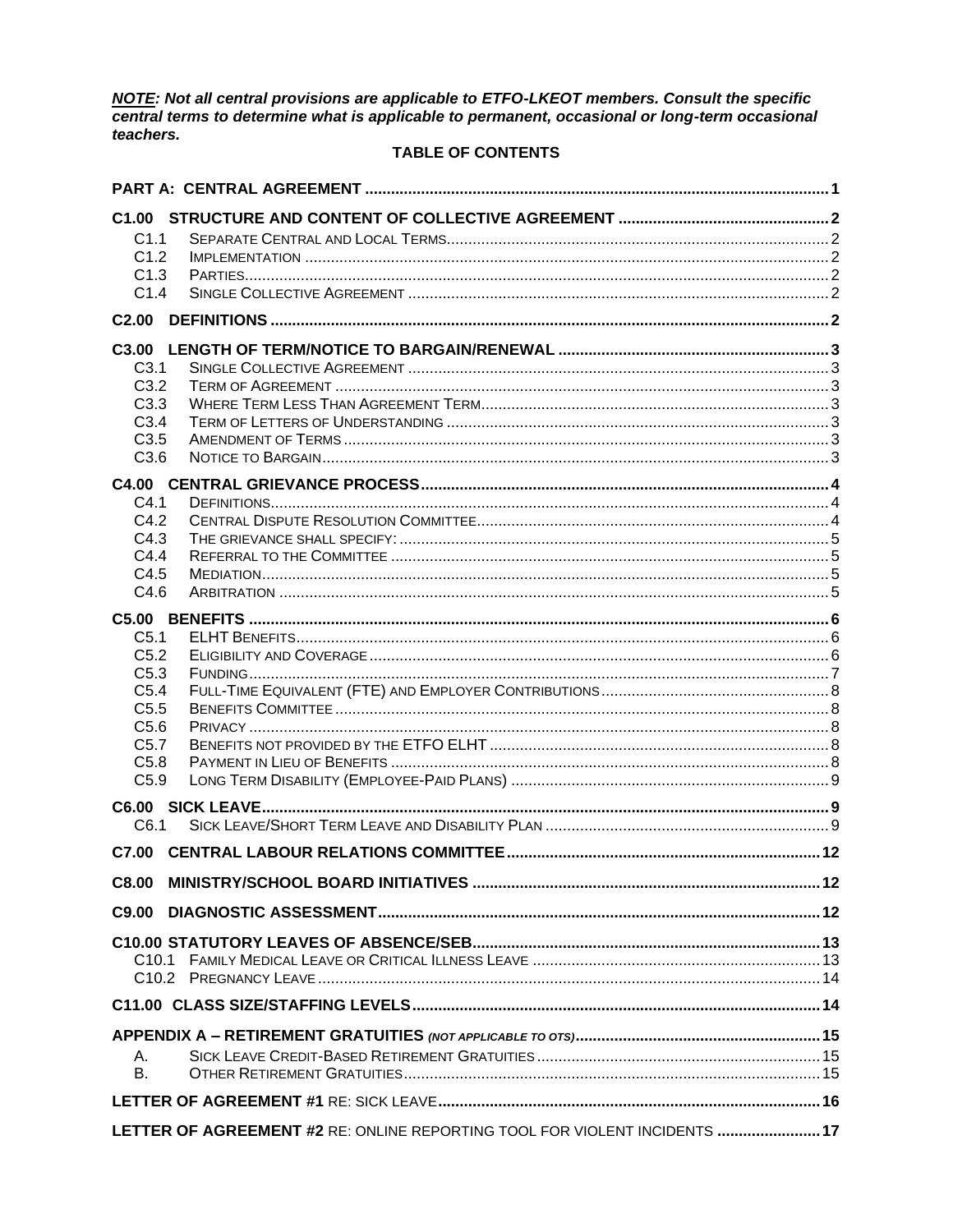| LETTER OF AGREEMENT #3 RE: HALF DAY OF VIOLENCE PREVENTION TRAINING  18            |  |
|------------------------------------------------------------------------------------|--|
|                                                                                    |  |
| LETTER OF AGREEMENT #5 RE: OCCASIONAL TEACHER ABILITY TO LOCK THE CLASSROOM DOOR20 |  |
|                                                                                    |  |
|                                                                                    |  |
|                                                                                    |  |
|                                                                                    |  |
| LETTER OF AGREEMENT #10 RE: PROVINCIAL WORKING GROUP - HEALTH AND SAFETY  25       |  |
|                                                                                    |  |
|                                                                                    |  |
|                                                                                    |  |
|                                                                                    |  |
|                                                                                    |  |
|                                                                                    |  |
|                                                                                    |  |
|                                                                                    |  |
|                                                                                    |  |
|                                                                                    |  |
|                                                                                    |  |
|                                                                                    |  |
|                                                                                    |  |
|                                                                                    |  |
|                                                                                    |  |
|                                                                                    |  |
|                                                                                    |  |
|                                                                                    |  |
|                                                                                    |  |
|                                                                                    |  |
|                                                                                    |  |
|                                                                                    |  |
|                                                                                    |  |
|                                                                                    |  |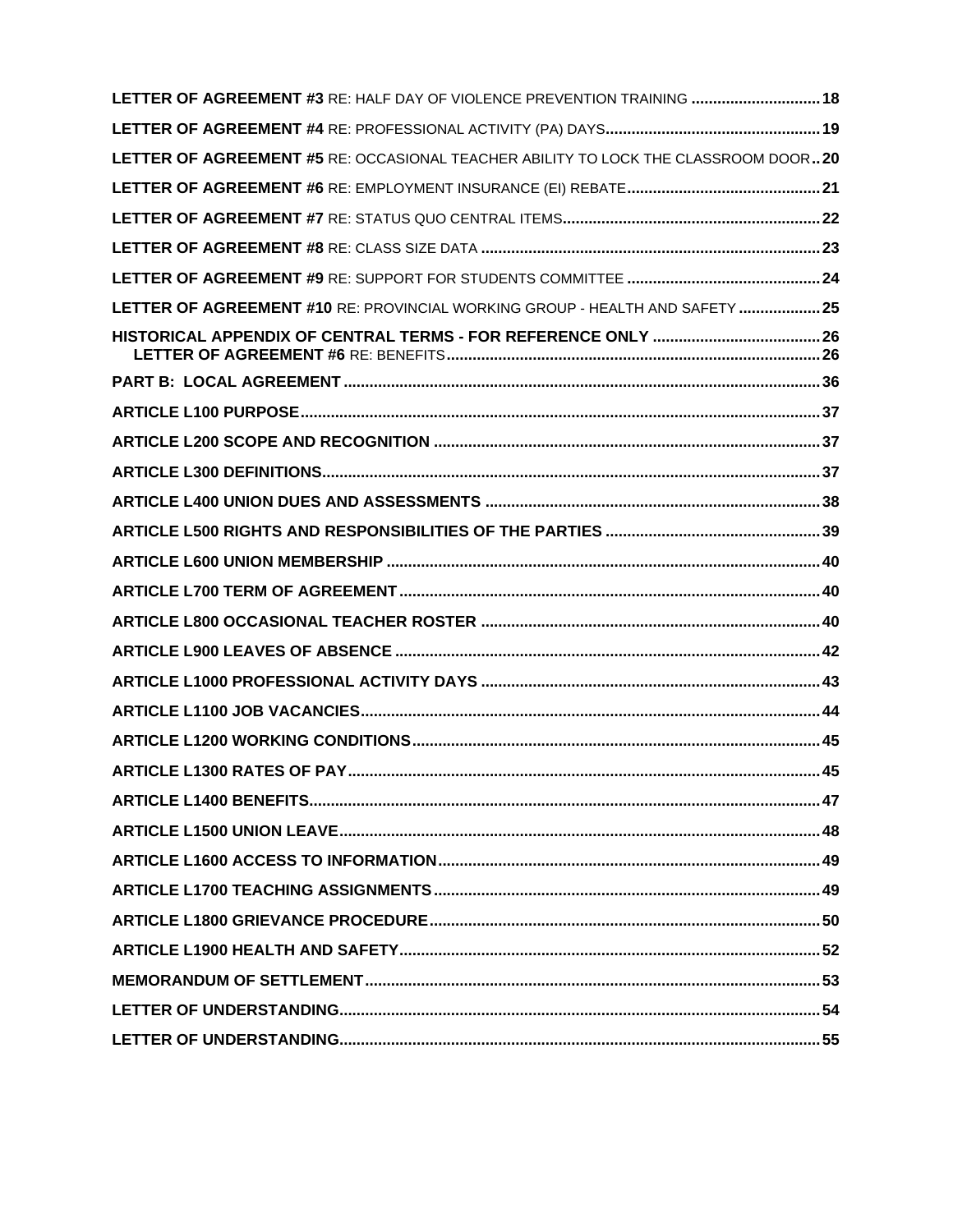

# **CENTRAL AGREEMENT**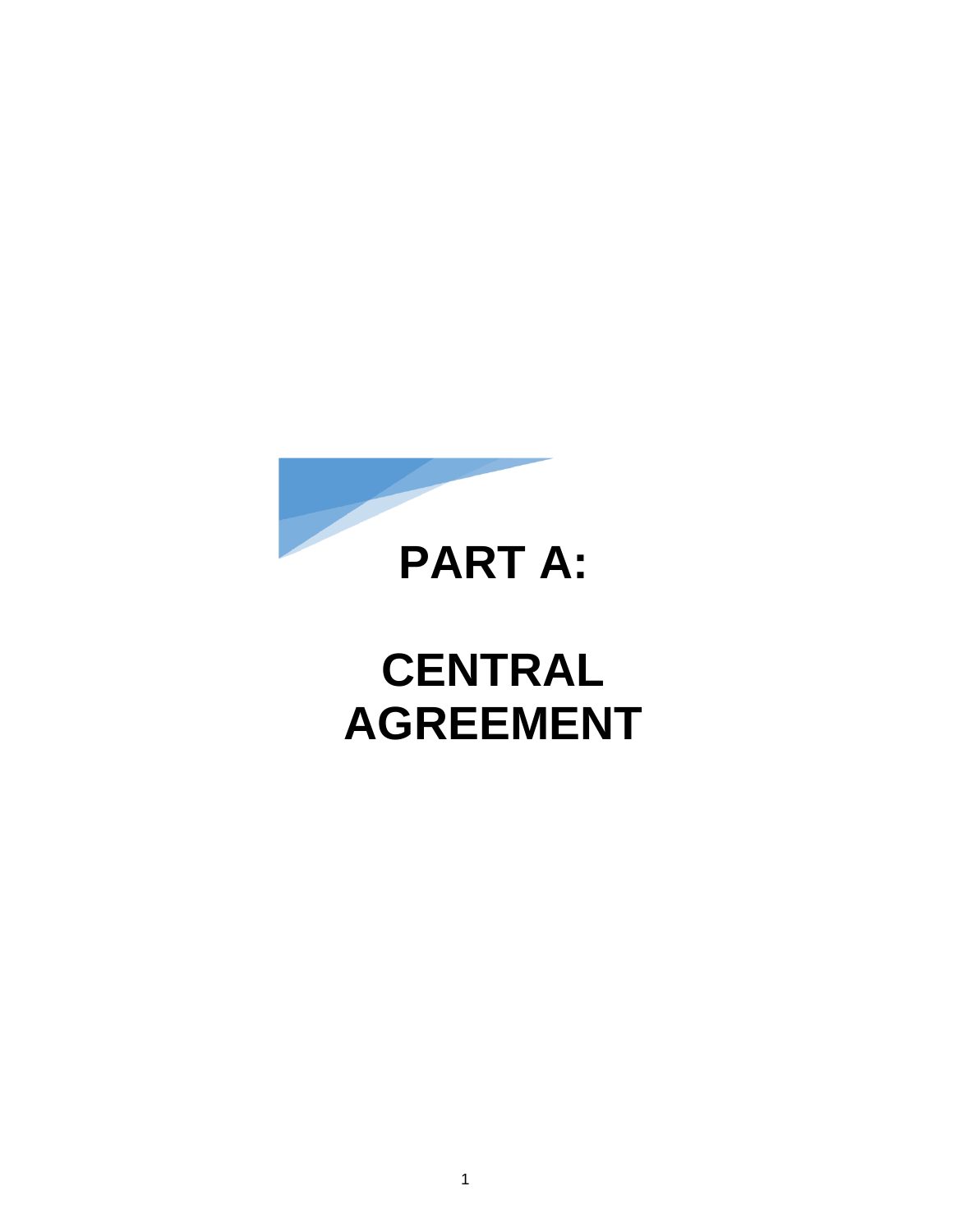# **ETFO TEACHERS – PART A: CENTRAL TERMS**

# <span id="page-4-1"></span><span id="page-4-0"></span>**C1.00 STRUCTURE AND CONTENT OF COLLECTIVE AGREEMENT**

### **C1.1 Separate Central and Local Terms**

The collective agreement shall consist of two parts. Part "A" shall comprise those terms which are central terms. Part "B" shall comprise those terms which are central and local terms. For clarity there shall be one single collective agreement for Teachers and one single collective agreement for Occasional Teachers.

### <span id="page-4-2"></span>**C1.2 Implementation**

Part "A" may include provisions respecting the implementation of central terms by the School Board and, where applicable, the bargaining agent. Any such provision shall be binding on the School Board and, where applicable, the bargaining agent. Should a provision in the Central Agreement conflict with a provision in the Local Agreement, the provision in the Central Agreement, Central Term will apply.

### <span id="page-4-3"></span>**C1.3 Parties**

- a) The Parties to the collective agreement are the School Board and the employee bargaining agent.
- b) Central collective bargaining shall be conducted by the central Employer and employee bargaining agencies representing the local Parties.

### <span id="page-4-4"></span>**C1.4 Single Collective Agreement**

Central terms and local terms shall together constitute a single collective agreement.

### <span id="page-4-5"></span>**C2.00 DEFINITIONS**

- **C2.1** Unless otherwise specified, the following definitions shall apply only with respect to their usage in standard central terms. Where the same word is used in Part B of this collective agreement, the definition in that part, or any existing local interpretation shall prevail.
- **C2.2** The "Central Parties" shall be defined as the Employer bargaining agency, the Ontario Public School Boards' Association (OPSBA) and the employee bargaining agent, the Elementary Teachers' Federation of Ontario (ETFO) (each being a "Central Party").
- **C2.3** "Teacher" shall be defined as a permanent Teacher and specifically excludes Continuing Education Teachers, Long Term Occasional Teachers and Daily Occasional Teachers, unless otherwise specified.
- **C2.4** "Employee" shall be defined as per the *Employment Standards Act*.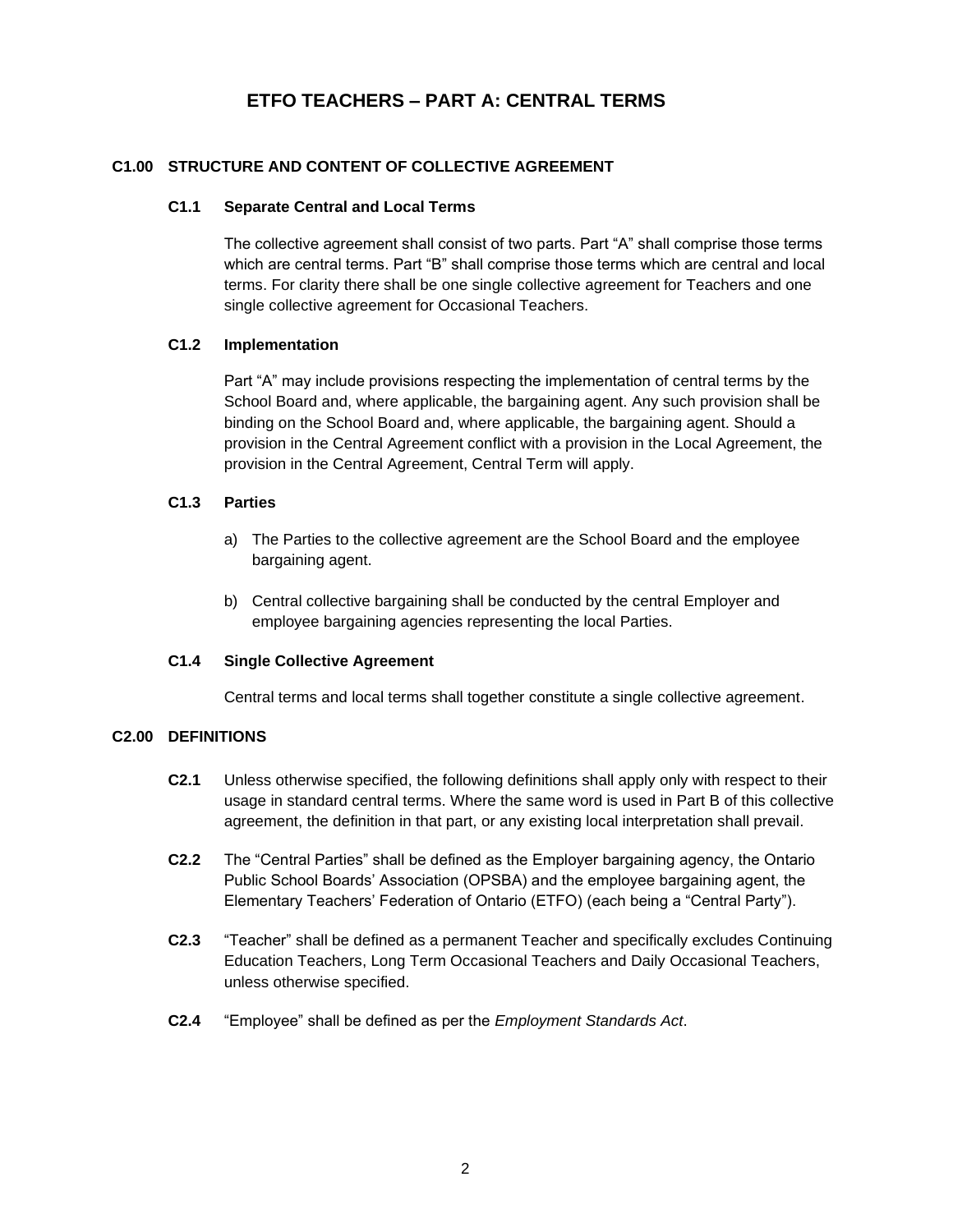**C2.5** "Professional Judgement" shall be defined as judgement that is informed by professional knowledge of curriculum expectations, context, evidence of learning, methods of instruction and assessment, and the criteria and standards that indicate success in student learning. In professional practice, judgement involves a purposeful and systematic thinking process that evolves in terms of accuracy and insight with ongoing reflection and self-correction.

# <span id="page-5-1"></span><span id="page-5-0"></span>**C3.00 LENGTH OF TERM/NOTICE TO BARGAIN/RENEWAL**

## **C3.1 Single Collective Agreement**

The central and local terms of this collective agreement shall constitute a single collective agreement for all purposes.

# <span id="page-5-2"></span>**C3.2 Term of Agreement**

In accordance with Section 41(1) of the *School Boards Collective Bargaining Act*, *2014,* as amended, the term of this collective agreement, including central terms and local terms, shall be for a period of three (3) years from September 1, 2019 to August 31, 2022 inclusive.

## <span id="page-5-3"></span>**C3.3 Where Term Less Than Agreement Term**

Where a provision of this collective agreement so provides, the provision shall be in effect for a term less than the term of the collective agreement.

# <span id="page-5-4"></span>**C3.4 Term of Letters of Understanding**

All central letters of understanding appended to this agreement, or entered into after the execution of this agreement shall, unless otherwise stated therein, form part of the collective agreement, run concurrently with it, and have the same termination date as the agreement.

# <span id="page-5-5"></span>**C3.5 Amendment of Terms**

In accordance with Section 42 of the *School Boards Collective Bargaining Act*, *2014,* as amended, the central terms of this agreement, excepting term, may be amended at any time during the life of the agreement upon mutual consent of the Central Parties and agreement of the Crown.

# <span id="page-5-6"></span>**C3.6 Notice to Bargain**

- a) Where central bargaining is required under the *School Boards Collective Bargaining*  Act, 2014, as amended notice to bargain centrally shall be in accordance with Sections 31 and 28 of that Act, and with Section 59 of the *Labour Relations Act*. For greater clarity:
- b) Notice to commence bargaining shall be given by a central party:
	- i. within 90 (ninety) days of the expiry of the collective agreement; or
	- ii. within such greater period agreed upon by the Parties; or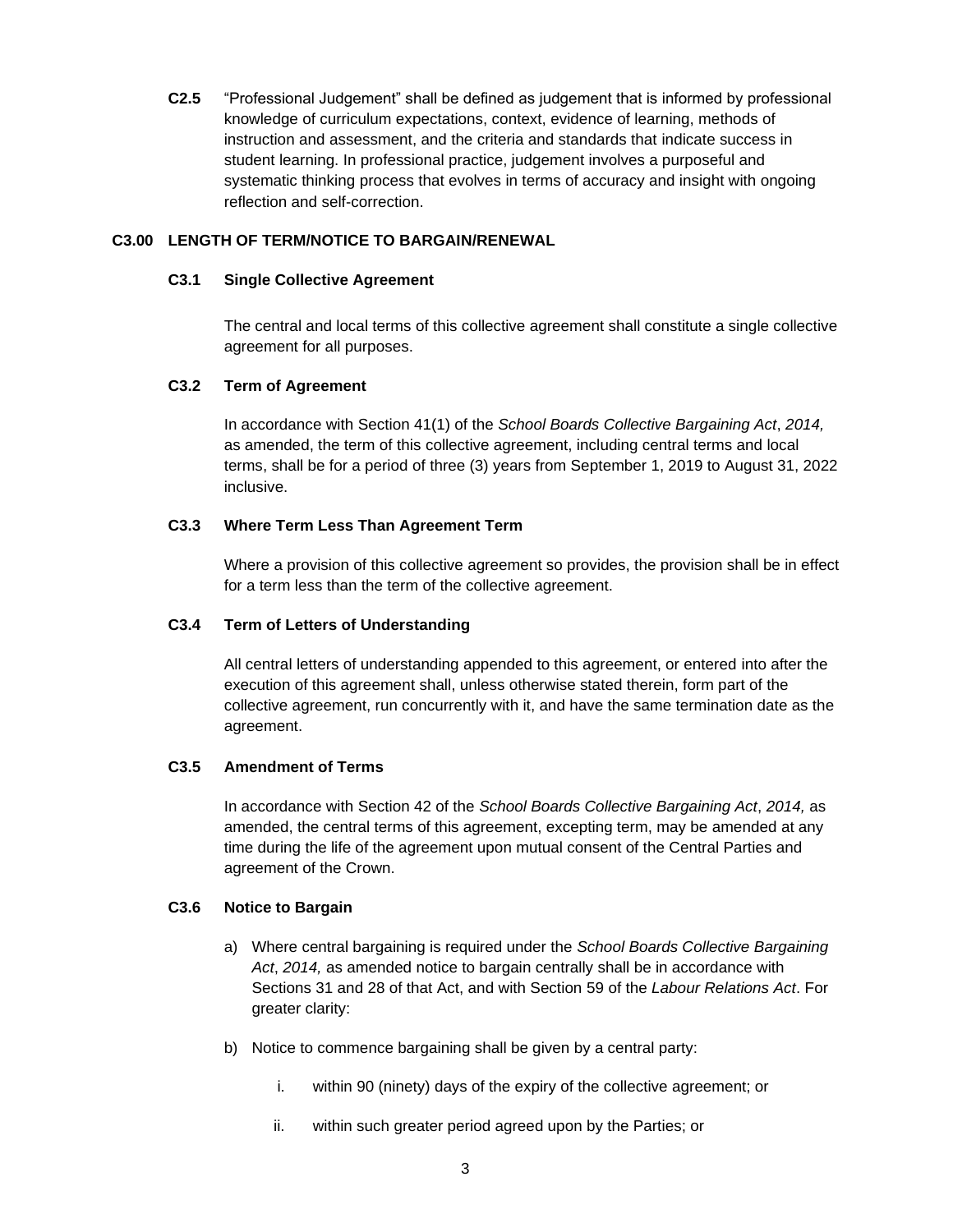- iii. within any greater period set by regulation by the Minister of Education.
- c) Notice to bargain centrally constitutes notice to bargain locally.

# <span id="page-6-0"></span>**C4.00 CENTRAL GRIEVANCE PROCESS**

The following process applies exclusively to grievances on central matters that have been referred to the central process. In accordance with the *School Boards Collective Bargaining Act, 2014,* as amended, central matters may also be grieved locally, in which case local grievance processes will apply.

## <span id="page-6-1"></span>**C4.1 Definitions**

- a) A "grievance" shall be defined as any difference relating to the interpretation, application, administration, or alleged violation or arbitrability of an item concerning any central term of a collective agreement.
- b) The "Local Parties" shall be defined as the Board or the local ETFO bargaining unit party to a collective agreement.
- c) For the purpose of the Central Grievance Process only "days" shall mean school days.

# <span id="page-6-2"></span>**C4.2 Central Dispute Resolution Committee**

- a) There shall be established a Central Dispute Resolution Committee (CDRC), which shall be composed of two (2) representatives from each of the Central Parties and two (2) representatives from the Crown.
- b) The Committee shall meet within five (5) working days at the request of one of the Central Parties.
- c) The Central Parties shall each have the following rights:
	- i. To file a dispute as a grievance with the Committee.
	- ii. To engage in settlement discussions.
	- iii. To mutually settle a grievance in accordance with d)i. below.
	- iv. To withdraw a grievance.
	- v. To mutually agree to refer a grievance to the local grievance procedure.
	- vi. To mutually agree to voluntary mediation.
	- vii. To refer a grievance to final and binding arbitration at any time.
- d) The Crown shall have the following rights:
	- i. To give or withhold approval to any settlement by OPSBA.
	- ii. To participate in voluntary mediation.
	- iii. To intervene in any matter referred to arbitration.
- e) Only a central party may file a grievance and refer it to the Committee for discussion and review. No grievance can be referred to arbitration without three (3) days prior notice to the Committee.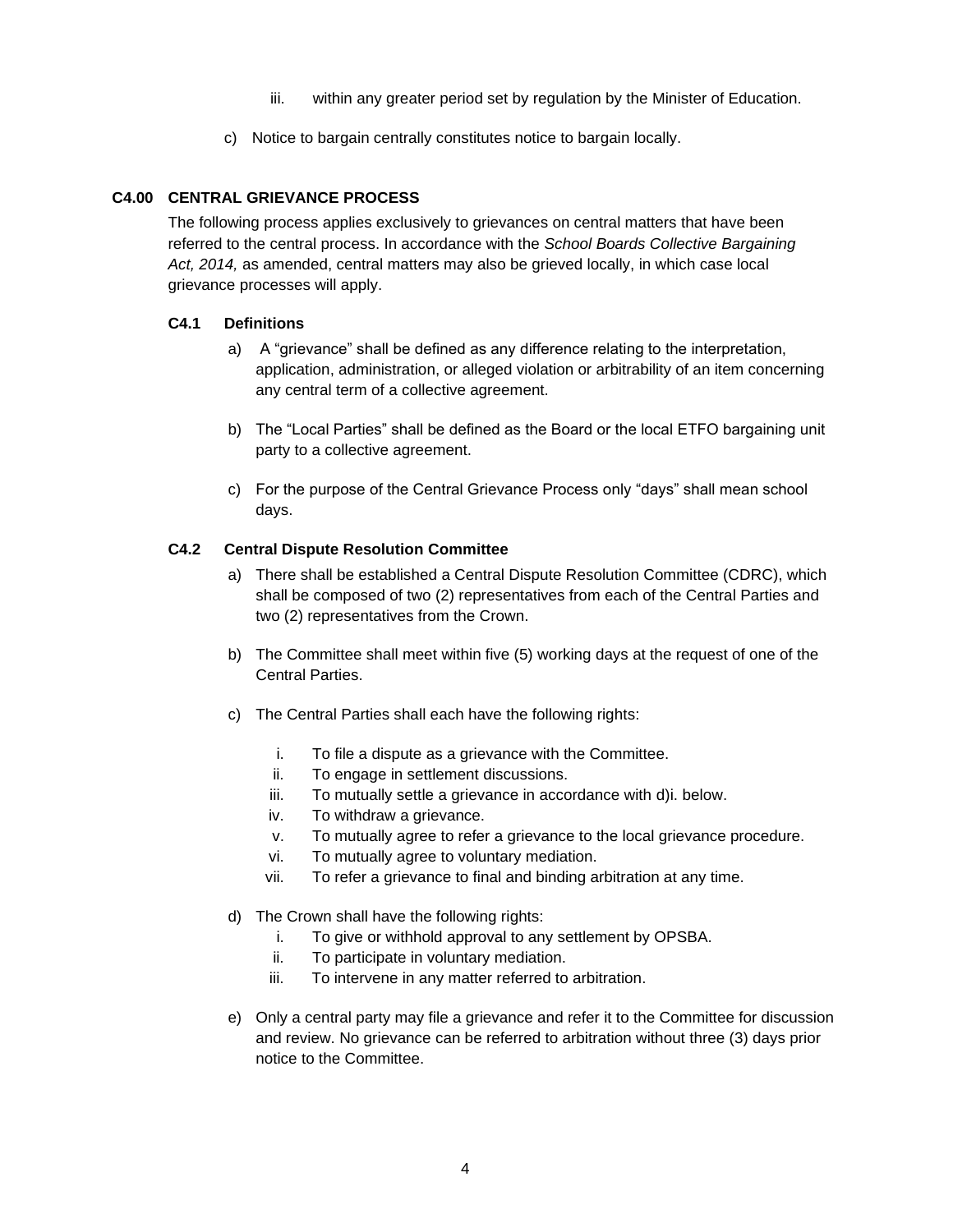- f) It shall be the responsibility of each central party to inform their respective local Parties of the Committee's disposition of the dispute at each step in the central dispute resolution process including mediation and arbitration, and to direct them accordingly.
- g) Each of the Central Parties shall be responsible for their own costs for the central dispute resolution process.

## <span id="page-7-0"></span>**C4.3 The grievance shall specify:**

- a) Any central provision of the collective agreement alleged to have been violated.
- b) The provision of any statute, regulation, policy, guideline, or directive at issue.
- c) A detailed statement of any relevant facts.
- d) The remedy requested.
- e) A grievance under this provision is not invalidated as a result of a technical deficiency under C4.3 a) b) c) or d), above.

## <span id="page-7-1"></span>**C4.4 Referral to the Committee**

- a) Prior to referral to the Committee, the matter shall be brought to the attention of the other local party.
- b) A central party shall refer the grievance to the CDRC by written notice to the other central party, with a copy to the Crown, but in no case later than forty (40) days after becoming aware of the dispute.
- c) The Committee shall complete its review within ten (10) days of the grievance being filed.
- d) If the grievance is not settled, withdrawn, or referred to the local grievance procedure by the Committee, the central party who has filed the grievance may, within a further ten (10) days, refer the grievance to arbitration.
- e) All timelines may be extended by mutual consent of the Central Parties.

# <span id="page-7-2"></span>**C4.5 Mediation**

- a) The Central Parties may, on mutual agreement, request the assistance of a mediator.
- b) Where the Central Parties have agreed to mediation, the remuneration and expenses of the person selected as mediator shall be shared equally between the Central Parties.
- c) Timelines shall be suspended for the period of mediation.

### <span id="page-7-3"></span>**C4.6 Arbitration**

- a) Arbitration shall be by a single arbitrator.
- b) The Central Parties shall select a mutually agreed upon arbitrator.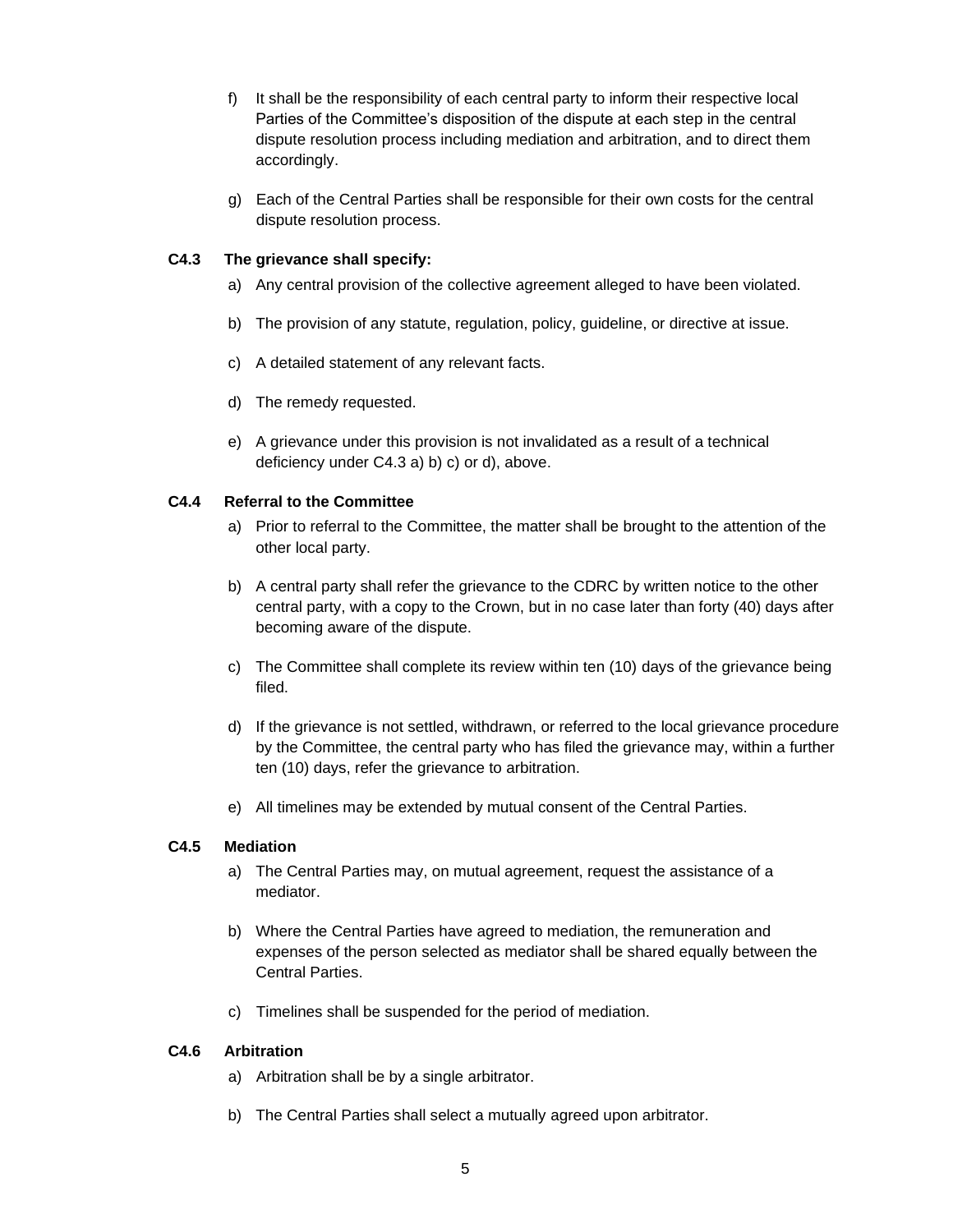- c) Where the Central Parties are unable to agree upon an arbitrator within thirty (30) days of referral to arbitration, either central party may request that the Minister of Labour appoint an arbitrator.
- d) The Central Parties may refer multiple grievances to a single arbitrator.
- e) The remuneration and expenses of the arbitrator shall be shared equally between the Central Parties.

# <span id="page-8-0"></span>**C5.00 BENEFITS**

The Parties have agreed to include in a historical appendix LOA #6 (Benefits) of the 2014-17 Agreement on Central Terms.

The Parties have agreed to participate in the Elementary Teachers' Federation of Ontario Employee Life and Health Trust established October 6, 2016 ("ETFO ELHT"). The date on which School Boards and the bargaining units commenced participation in the ETFO ELHT shall be referred to herein as the "Participation Date".

## <span id="page-8-1"></span>**C5.1 ELHT Benefits**

The Parties agree that since all active eligible employees have now transitioned to the ETFO ELHT all references to existing life, health and dental benefits plans in the applicable local collective agreement for active eligible employees shall be removed from that local agreement.

Post Participation Date, the following shall apply:

# <span id="page-8-2"></span>**C5.2 Eligibility and Coverage**

- a) The ETFO ELHT will maintain eligibility for ETFO represented employees who currently have benefits and any newly hired eligible employee covered by the local terms of the collective agreement ("ETFO represented employees").
- b) With the consent of the Central Parties, the ETFO ELHT is also permitted to provide coverage to other active employee groups in the education sector with the consent of their bargaining agents and Employer or, for non-union groups, in accordance with an agreement between the trustees and the applicable board. An eligible Employer is one with employees in the publicly funded elementary and secondary education sector in Ontario.
- c) Retirees who were previously represented by ETFO, and who were, and still are, members of a board benefit plan as at the Participation Date are eligible to receive benefits through the ETFO ELHT with funding based on prior arrangements.
- d) No individuals who retire after the Participation Date are eligible.
- e) Eligibility is limited to long-term occasional and permanent Teachers.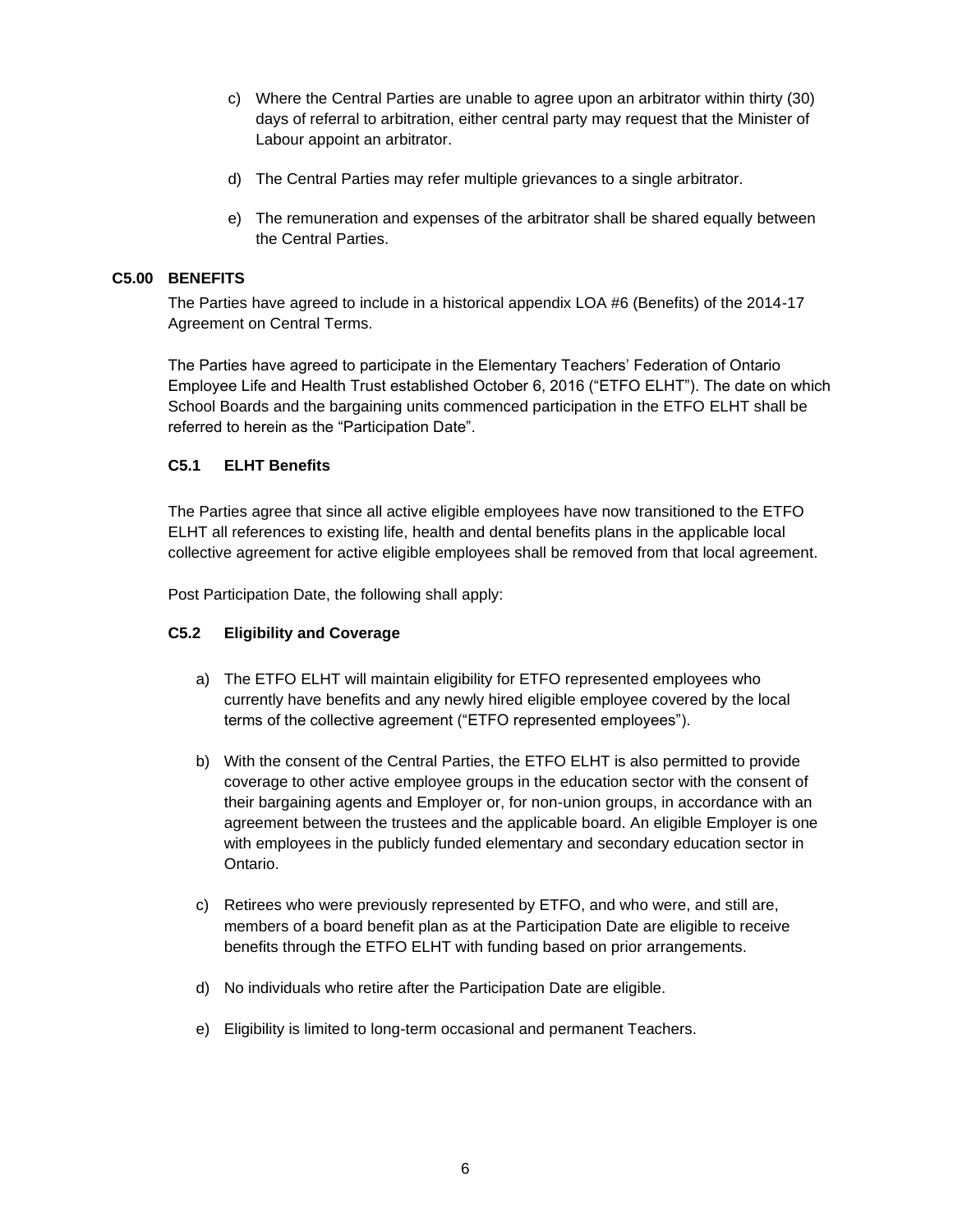# <span id="page-9-0"></span>**C5.3 Funding**

- a) All funding in c) and d) shall be subject to the following conditions:
	- i. No enhancements shall be made to the ETFO Benefits Plan over the term of the collective agreement that exceeds 1% of total benefits costs. For clarity, the total value of all Plan enhancements made up to August 31, 2022 shall not exceed 1% of the annual ETFO Teachers' Benefits Plan costs for the year in which the enhancement is made. The ETFO ELHT trustees shall provide the sponsoring parties information that confirms the cost of the increases at the ELHT's expense, should the parties request it.
	- ii. Should Plan enhancements of greater than 1% of total benefits costs be made, funding outlined in c) shall be reversed for that year beginning in the month that the Plan enhancement was made, and ETFO shall no longer be eligible for a payment under d) for the duration of the term of the collective agreement.
	- iii. Should these Plan enhancements be reversed, funding shall be reinstated at the levels outlined in c) beginning in the month that the plan enhancement was reversed. However, the eligibility for a payment under d) shall not be reinstated.
- b) Funding amounts for benefits maintenance or improvements:
	- i. September 1, 2019: 1%
	- ii. September 1, 2020: 1%
	- iii. September 1, 2021: 1%
- c) In addition to b) funding amounts for inflation:
	- i. September 1, 2019: 3%
	- ii. September 1, 2020: 3%
	- iii. September 1, 2021: 3%
- d) In addition to b) and c), the Crown shall make a one-time payment to the ETFO ELHT Teachers' separate account if the following should occur:
	- i. If the audited financial statements for the year ending December 31, 2020 report net assets below 8.3% of the ETFO Teachers' Benefits Plan costs for that year due to inflation, the one-time payment shall be equal to 3% of the annual Employer contributions for the ETFO Teachers' Benefits Plan for the 2020-21 school year.
	- ii. If no payment is made under i) and if the audited financial statements for the year ending December 31, 2021 report net assets below 15% of the ETFO Teachers' Benefits Plan costs for the year due to inflation, the one-time payment shall be equal to the lesser of:

1) 3% of the Employer contributions for the ETFO Teachers' Benefits Plan for the 2021-22 school year; or 2) the difference between the reported net assets and the 15% threshold.

iii. The Crown shall make only one payment under d). The payment shall be made within 90 days of receipt of the audited financial statements.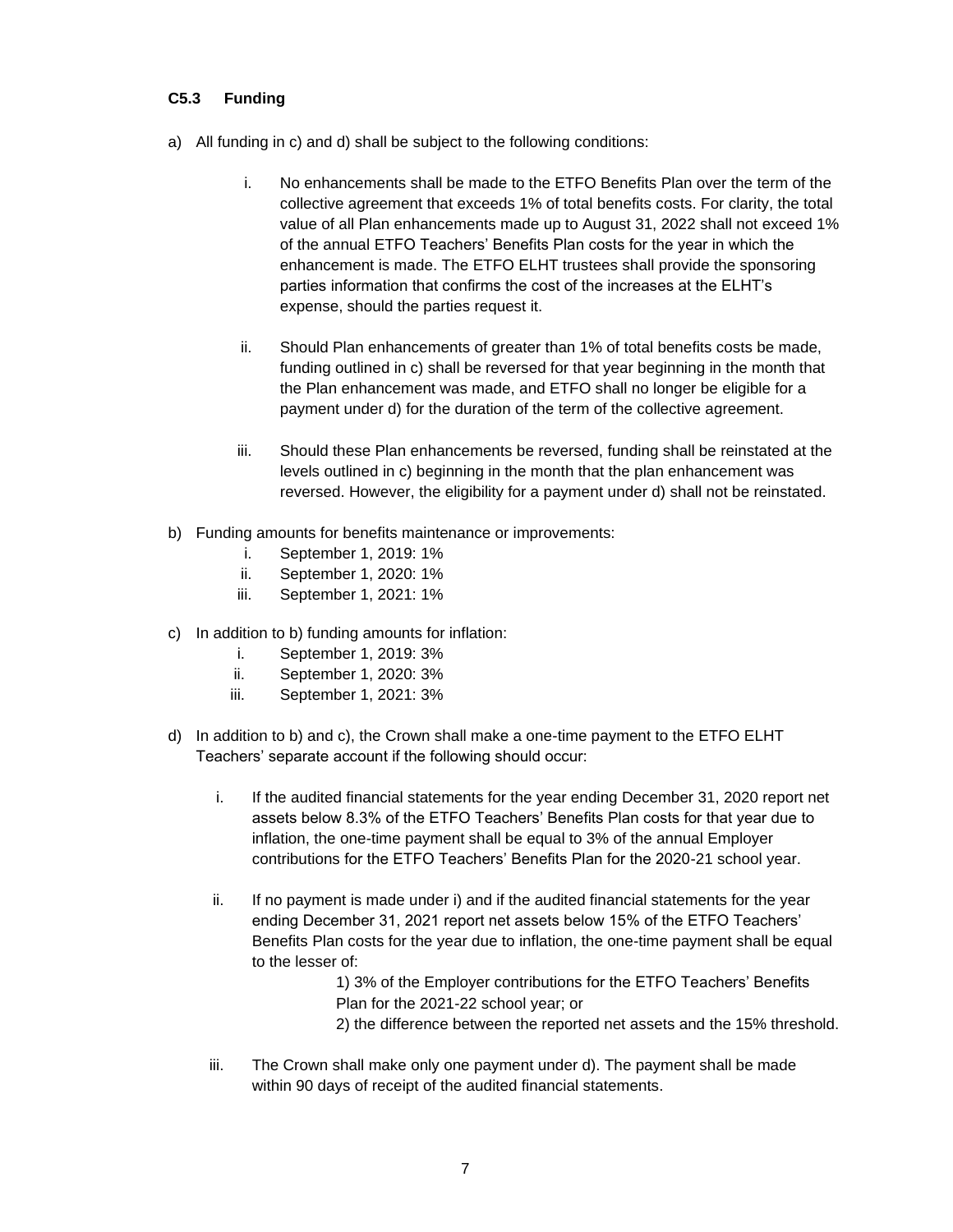# <span id="page-10-0"></span>**C5.4 Full-Time Equivalent (FTE) and Employer Contributions**

- a) The FTE used to determine the board's benefits contributions shall be based on the estimated average FTE reported by the boards in the staffing schedule by Employee/Bargaining group as of October 31<sup>st</sup> and March 31<sup>st</sup>.
- b) Monthly amounts paid by the boards to the ETFO ELHT's administrator based on estimates FTE shall be reconciled by the Crown to the actual average FTE reported by the boards in the staffing schedule by Employee/Bargaining group for each school year ending August 31. If the reconciliation of FTE results in any identified differences in funding, those funds shall be remitted to or recovered from the ETFO Trust in a lump sum upon collection from the ETFO ELHT administrator, but no later than 240 days after the School Boards' submission of final October FTE and March FTE counts.
- c) In the case of a dispute regarding the FTE used to determine the boards' benefits contributions to the ETFO ELHT, the dispute shall be resolved between the board and the local union represented by ETFO.

## <span id="page-10-1"></span>**C5.5 Benefits Committee**

A benefits committee comprised of equal representation from ETFO, OPSBA**,** the Crown, and ETFO ELHT shall convene upon request to address all matters that may arise in the operation of the ETFO ELHT.

# <span id="page-10-2"></span>**C5.6 Privacy**

The Parties agree to inform the ETFO ELHT administrator, that in accordance with applicable privacy legislation, it shall limit the collection, use and disclosure of personal information to information that is necessary for the purpose of providing benefits administration services. The ETFO ELHT benefits plan administrator's policy shall be based on the Personal Information Protection and Electronic Documents Act (PIPEDA).

# <span id="page-10-3"></span>**C5.7 Benefits not provided by the ETFO ELHT**

- a) Any further cost sharing or funding arrangements regarding the EI rebate as per previous local collective agreements in effect as of August 31, 2014 shall remain status quo.
- b) Where employee life, health and dental benefits coverage was previously provided by the boards for daily Occasional Teachers as term of the local collective agreement in effect as of August 31, 2014, the boards shall continue to make a plan available with the same funding arrangement.

### <span id="page-10-4"></span>**C5.8 Payment in Lieu of Benefits**

- a) All employees not transferred to the ETFO ELHT who received pay in lieu of benefits under a collective agreement in effect as of August 31, 2014, shall continue to receive a payment in lieu of benefits.
- b) New hires after the Participation Date who are eligible for benefits from the ETFO ELHT are not eligible for pay in lieu of benefits.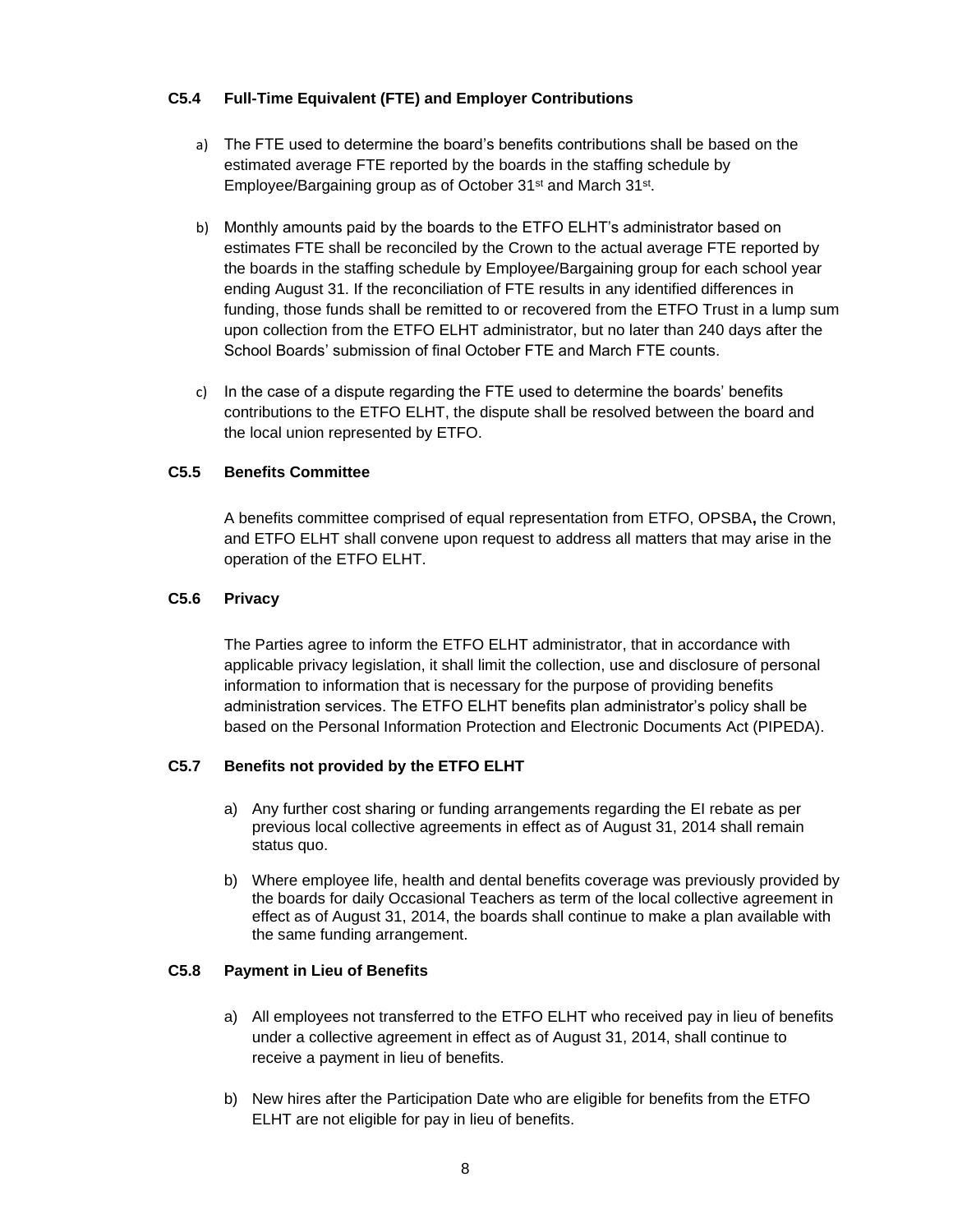### <span id="page-11-0"></span>**C5.9 Long Term Disability (Employee-Paid Plans)**

- a) All permanent Teachers, including Teachers who are on an approved leave of absence, are eligible and shall participate in the long-term disability plan (LTD Plan) as a condition of employment, subject to the terms of the LTD Plan.
- b) The board shall cooperate in the administration of the LTD Plan. It is understood that administration means that the board will co-operate with the enrolment and deduction of premiums and provide available necessary data to the insurer, upon request. The board will remit premiums collected to the carrier on behalf of the Teachers.
- c) Where the plan administrator implements changes in the terms and conditions of the LTD Plan or the selection of an insurance carrier, the board shall, for administrative purposes, be advised of changes at least thirty (30) days prior to the date the changes are to be implemented.

# <span id="page-11-2"></span><span id="page-11-1"></span>**C6.00 SICK LEAVE**

## **C6.1 Sick Leave/Short Term Leave and Disability Plan**

### a) **Sick Leave Benefit Plan**

The Sick Leave Benefit Plan will provide sick leave days and short term disability days for reasons of personal illness, personal injury, including personal medical appointments and personal dental appointments. Routine medical and dental appointments will be scheduled outside of working hours where possible.

### b) **Sick Leave Days**

Subject to paragraphs d)i-vi below, permanent full-time Teachers will be allocated eleven (11) sick days at one hundred percent (100%) salary in each school year. Teachers who are less than full-time shall have their sick leave allocation pro-rated.

# c) **Short-Term Leave and Disability Plan (STLDP)**

Subject to paragraphs d)i-vi below, permanent full-time Teachers will be allocated one hundred and twenty (120) short-term disability days in September of each school year. Teachers who are less than full-time shall have their STLDP allocation pro-rated. Teachers eligible to access STLDP shall receive payment equivalent to ninety percent (90%) of regular salary.

# d) **Eligibility and Allocation**

The allocations outlined in paragraphs b) and c) above, will be provided on the first day of each school year, subject to the restrictions outlined in d)i-vi below.

- i. A Teacher is eligible for the full allocation of sick leave and STLDP regardless of start date of employment or date of return to work from any leave other than sick leave, WSIB or LTD.
- ii. All allocations of sick leave and STLDP shall be pro-rated based on FTE at the start of the school year. Any changes in FTE during a school year shall result in an adjustment to allocations.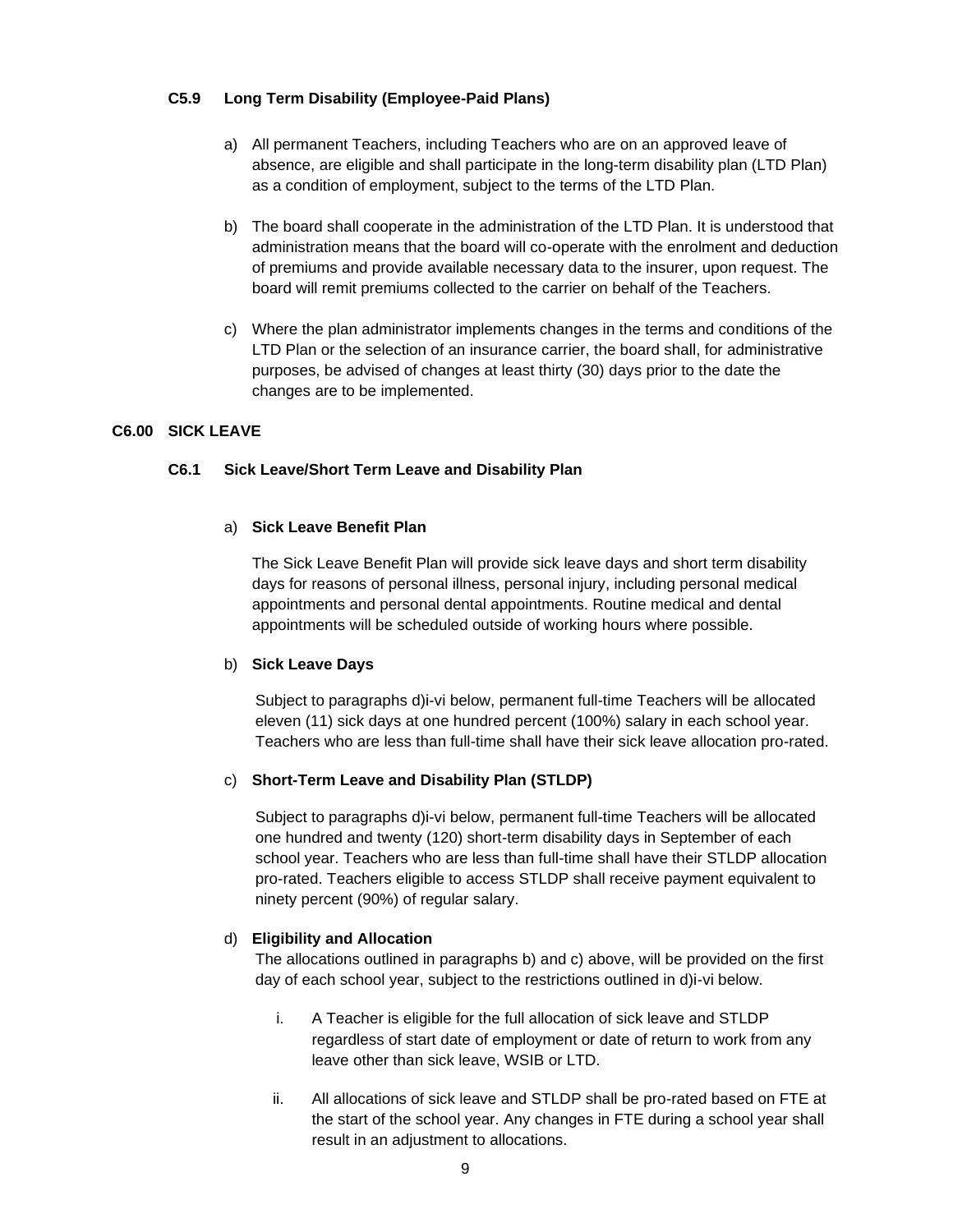- iii. Where a Teacher is accessing sick leave, STLDP, WSIB or LTD in a school year and the absence due to the same illness or injury continues into the following school year, the Teacher will continue to access any unused sick leave days or STLDP days from the previous school year's allocation. Access to the new allocation provided as per paragraphs b) and c) for a recurrence of the same illness or injury will not be provided to the Teacher until the Teacher has completed eleven (11) consecutive working days at their full FTE without absence due to illness.
- iv. Where a Teacher is accessing STLDP, WSIB, or LTD in the current school year as a result of an absence due to the same illness or injury that continued from the previous school year and has returned to work at less than their FTE, the Teacher will continue to access any unused sick leave days or STLDP days from the previous school year's allocation. In the event that the Teacher exhausts their STLDP allotment and continues to work part-time their salary will be reduced accordingly and a new prorated sick leave and STLDP allocation will be provided. Any absences during the working portion of the day will not result in a loss of salary or further reduction in the previous year's sick leave allocation, but will instead be deducted from the new allocation once provided.
- v. A partial sick leave day or short-term disability day will be deducted for an absence of a partial day.
- vi. Where a permanent Teacher is not receiving benefits from another source and is working less than their full FTE in the course of a graduated return to work as the Teacher recovers from an illness or injury, the Teacher may use any unused sick/short-term disability allocation remaining, if any, for the Teacher's FTE that the Teacher is unable to work due to illness or injury.

### e) **Short-Term Leave and Disability Plan Top-up**

- i. Teachers accessing STLDP will have access to any unused Sick Leave Days from their last year worked for the purpose of topping up salary to one hundred percent (100%) under the STLDP**.**
- ii. This top-up is calculated as follows:

Eleven (11) days less the number of sick leave days used in the most recent year worked.

- iii. Each top-up from ninety percent (90%) to one hundred percent (100%) requires the corresponding fraction of a day available for top-up.
- iv. In addition to the top-up bank, top-up for compassionate reasons may be considered at the discretion of the board on a case by case basis. The topup will not exceed two (2) days and is dependent on having two (2) unused Short Term Paid Leave Days in the current year. These days can be used to top-up salary under the STLDP.
- v. When Teachers use any part of an STLDP day they may access their top up bank to top up their salary to one hundred percent (100%).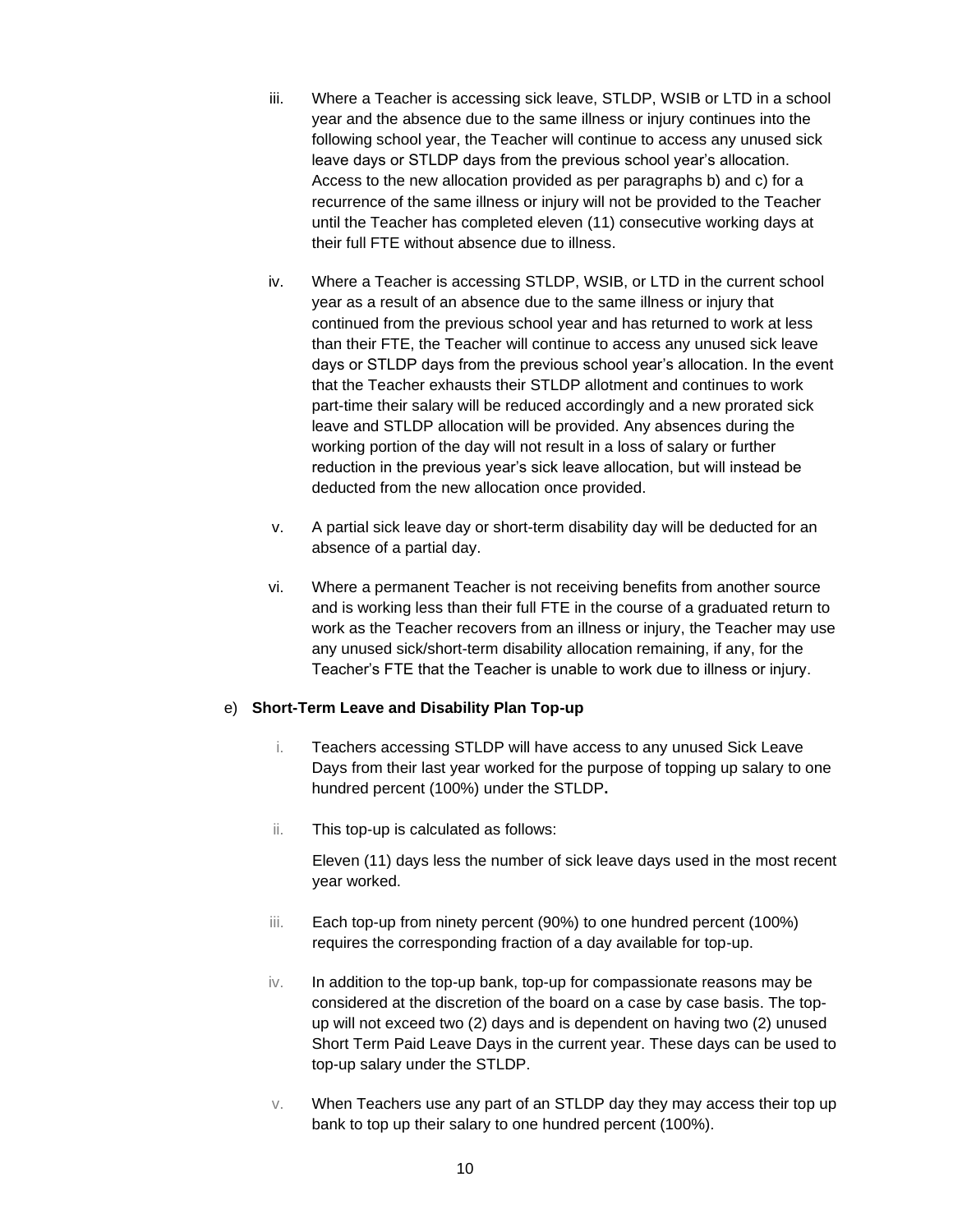# f) **Sick Leave and STLDP Eligibility and Allocation for Teachers in a Long-Term Occasional Assignment**

Notwithstanding the parameters outlined above, the following shall apply to Teachers in a Long-Term Occasional assignment:

- i. Teachers in a Long-Term Occasional assignment of a full school year will be allocated eleven (11) days of sick leave at 100% of regular salary and one hundred and twenty (120) short-term disability days at the start of the assignment. Teachers who are less than full-time shall have their STLDP allocation pro-rated. Teachers eligible to access STLDP shall receive payment equivalent to ninety percent (90%) of regular salary.
- ii. Teachers in Long Term Occasional assignment of less than a full year, and/or less than full-time, shall have their allocation of sick leave and STLDP prorated on the basis of the number of work days in their Long Term Occasional assignment compared to one hundred and ninety-four (194) days in accordance with the allocation in (i) above.
- iii. Where the length of the Long-Term Occasional assignment is not known in advance, a projected length must be determined at the start of the assignment in order for the appropriate allocation of sick leave/STLDP to occur. If a change is made to the length of the assignment or the FTE, an adjustment will be made to the allocation and applied retroactively.
- iv. A Long-Term Occasional Teacher who works more than one LTO assignment in the same school year may carry forward Sick leave and STLDP from one LTO assignment to the next, provided the assignments occur in the same school year.

# g) **Administration**

- i. The Parties acknowledge that the board may require medical confirmation of illness or injury to substantiate access to sick leave or STLDP where there is a reasonable basis for concern, notwithstanding any other provision of the collective agreement. Medical confirmation may be required to be provided by the Teacher to access sick leave or STLDP.
- ii. The Board may require information to assess whether an employee is able to return to work and perform the essential duties of their position. Where this is required, such information shall include their limitations, restrictions and disability related needs to assess workplace accommodation as necessary (omitting a diagnosis).
- iii. A board decision to deny access to benefits under sick leave or STLDP will be made on a case-by-case basis and not based solely on a denial of LTD.
- iv. The Employer shall be responsible for any costs related to independent thirdparty medical assessments required by the Employer.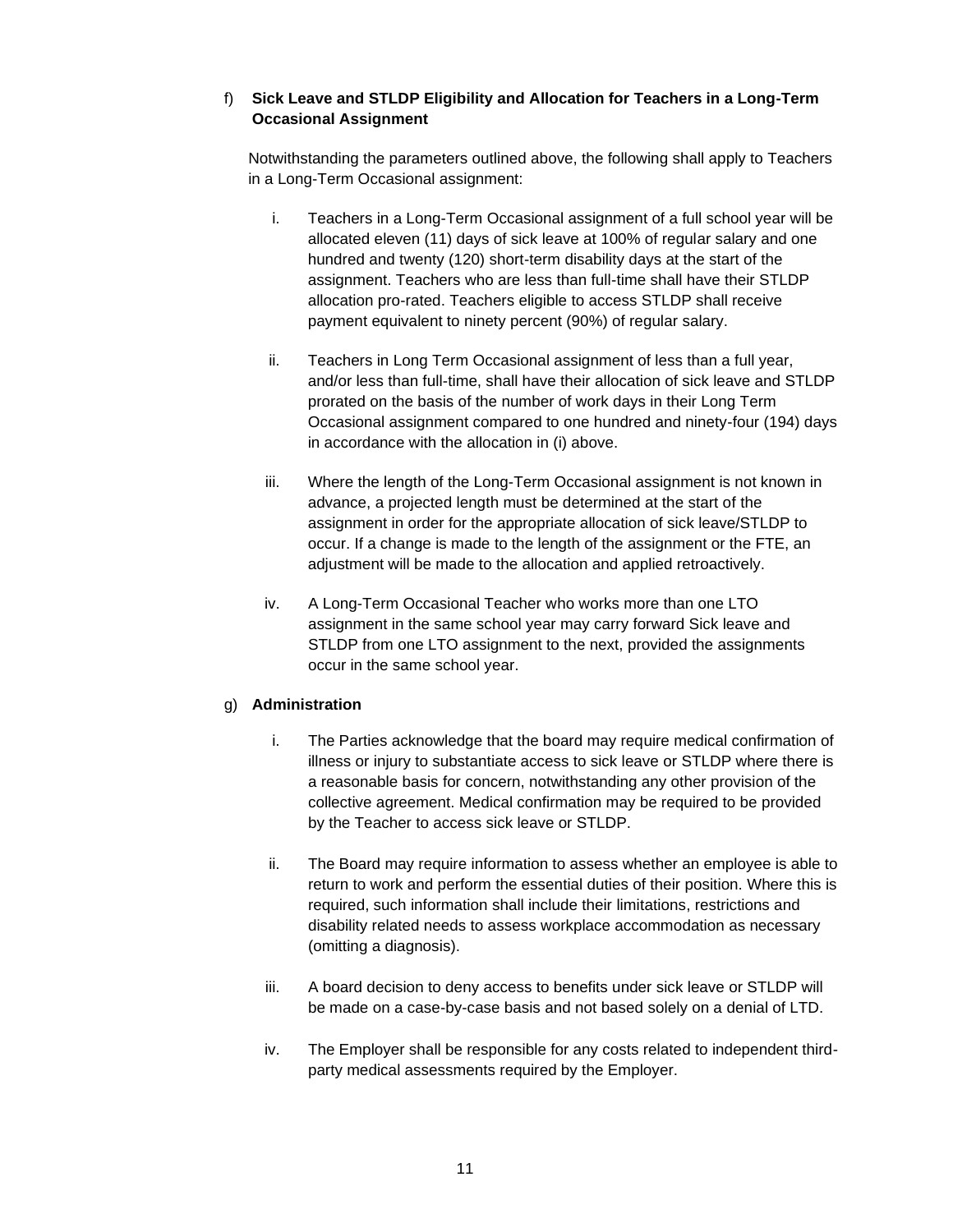# <span id="page-14-0"></span>**C7.00 CENTRAL LABOUR RELATIONS COMMITTEE**

- **C7.1** OPSBA, the Crown and ETFO agree to establish a joint Central Labour Relations Committee to promote and facilitate communication between rounds of bargaining on issues of joint interest.
- **C7.2** The Parties to the Committee shall meet within sixty (60) days of the completion of the current round of negotiations to agree on Terms of Reference for the Committee.
- **C7.3** The Committee shall meet as agreed but a minimum of three (3) times in each school year.
- **C7.4** The Parties to the Committee agree that any discussion at the Committee will be on a without prejudice and without precedent basis, unless agreed otherwise.

## <span id="page-14-1"></span>**C8.00 MINISTRY/SCHOOL BOARD INITIATIVES**

ETFO will be an active participant in the consultation process at the Ministry Initiatives Committee. The Ministry Initiatives Committee shall meet at least quarterly each year to discuss new initiatives, including implications for training and resources.

Additionally, at the local level School Boards and locals shall meet regarding:

- The development, implementation and evaluation of new ministry/School Board initiatives;
- The timing of new ministry/School Board initiatives;
- The integration of possible new ministry/School Board initiatives; and
- Training and professional learning requirements.

### <span id="page-14-2"></span>**C9.00 DIAGNOSTIC ASSESSMENT**

- a) For the purposes of C9.00, the term "Teachers" shall include Occasional Teachers.
- b) Teachers shall use their professional judgement as defined in C2.5 above. The Parties agree that a Teacher's professional judgement is the cornerstone of assessment and evaluation.
- c) Teachers' professional judgement is further informed by using diagnostic assessment to identify a student's needs and abilities and the student's readiness to acquire the knowledge and skills outlined in the curriculum expectations. Information from diagnostic assessments helps Teachers determine where individual students are in their acquisition of knowledge and skills so that instruction is personalized and tailored to the appropriate next steps for learning. The ability to choose the appropriate assessment tool(s), as well as the frequency and timing of their administration allows the Teacher to gather data that is relevant, sufficient and valid in order to make judgements on student learning during the learning cycle.
	- i. Boards shall provide a list of pre-approved assessment tools consistent with their Board improvement plan for student achievement and the Ministry PPM.
	- ii. Teachers shall use their professional judgment to determine which assessment and/or evaluation tool(s) from the Board list of preapproved assessment tools is applicable, for which student(s), as well as the frequency and timing of the tool. In order to inform their instruction, Teachers must utilize diagnostic assessment during the school year.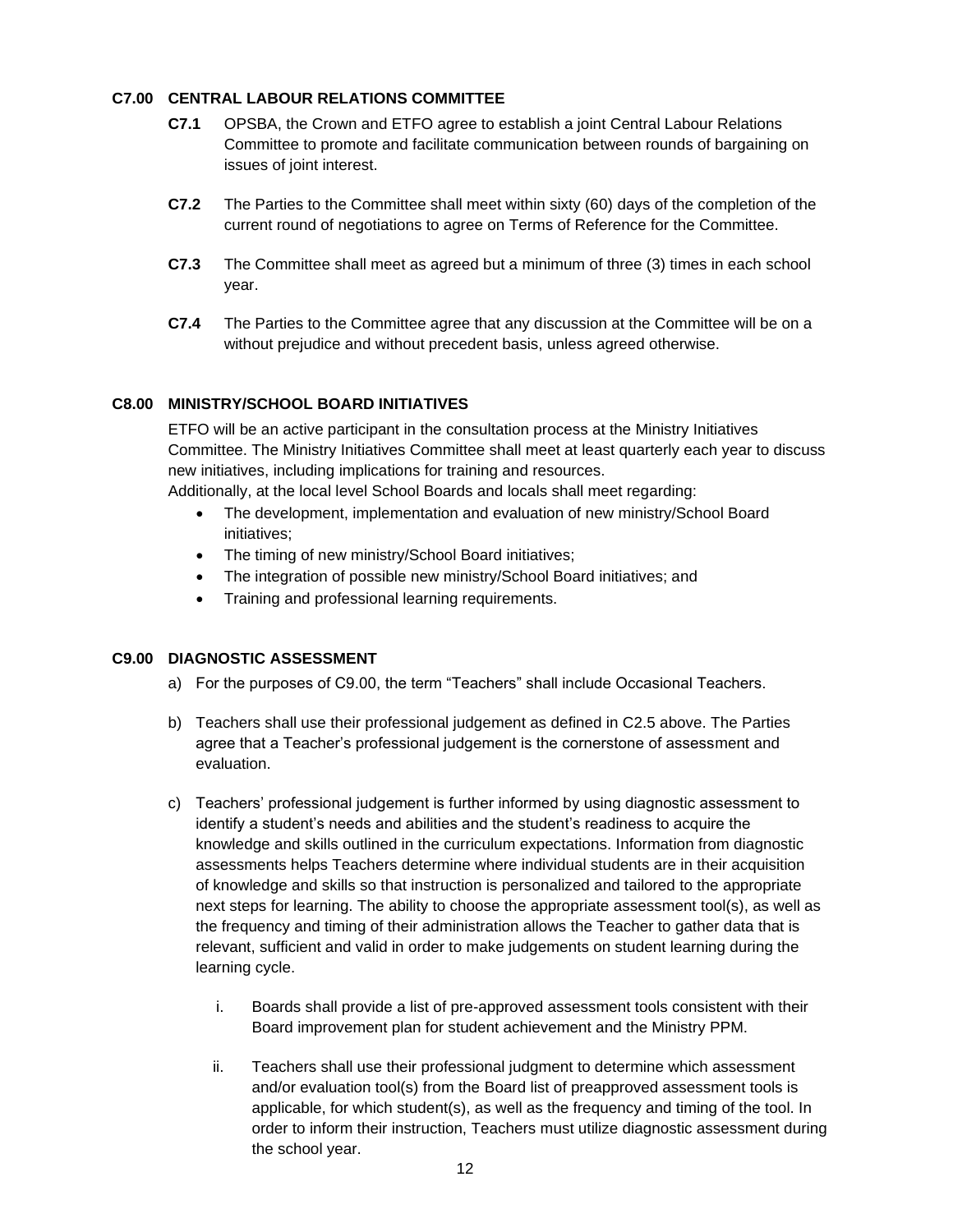d) The results of diagnostic assessments shall not be used in any way in evaluating Teachers. No Teacher shall suffer discipline or discharge as a consequence of any diagnostic assessment results.

# <span id="page-15-1"></span><span id="page-15-0"></span>**C10.00 STATUTORY LEAVES OF ABSENCE/SEB**

# **C10.1 Family Medical Leave or Critical Illness Leave**

- a) Family Medical Leave or Critical Illness leaves granted to a permanent Teacher or long-term Occasional Teacher under this Article shall be in accordance with the provisions of the *Employment Standards Act, 2000,* as amended.
- b) The Teacher will provide to the Employer such evidence as necessary to prove entitlement under the *Employment Standards Act*, *2000*, as amended*.*
- c) A Teacher contemplating taking such leave(s) shall notify the Employer of the intended date the leave is to begin and the anticipated date of return to active employment.
- d) Seniority and experience continue to accrue during such leave(s).
- e) Where a Teacher is on such leave(s), the Employer shall continue to pay its share of the benefit premiums, where applicable. To maintain participation and coverage under the Collective Agreement, the Teacher must agree to provide payment for the Teacher's share of the benefit premiums, where applicable.
- f) In order to receive pay for such leaves, a Teacher must access Employment Insurance (EI) and the Supplemental Employment Benefit (SEB) in accordance with g) to j), if allowable by legislation. An employee who is eligible for EI is not entitled to benefits under a School Board's sick leave and short term disability plan.

# **Family Medical Leave or Critical Illness Leave Supplemental Employment Benefits (SEB)**

- g) The Employer shall provide for permanent Teachers and long-term Occasional Teachers who access such Leaves, a SEB plan to top up their EI Benefits. The Teacher who is eligible for such leave shall receive 100% salary for a period not to exceed eight (8) weeks provided the period falls within the school year and during a period for which the permanent Teacher would normally be paid. The SEB plan pay will be the difference between the gross amount the Teacher receives from EI and their regular gross pay.
- h) Long Term Occasional Teachers are eligible for the SEB plan with the length of the benefit limited by the term of the assignment.
- i) SEB payments are available only to supplement EI benefits during the absence period as specified in this plan.
- j) The Teacher must provide the Board with proof that they have applied for and are n receipt of employment insurance benefits in accordance with the *Employment Insurance Act*, as amended, before SEB is payable.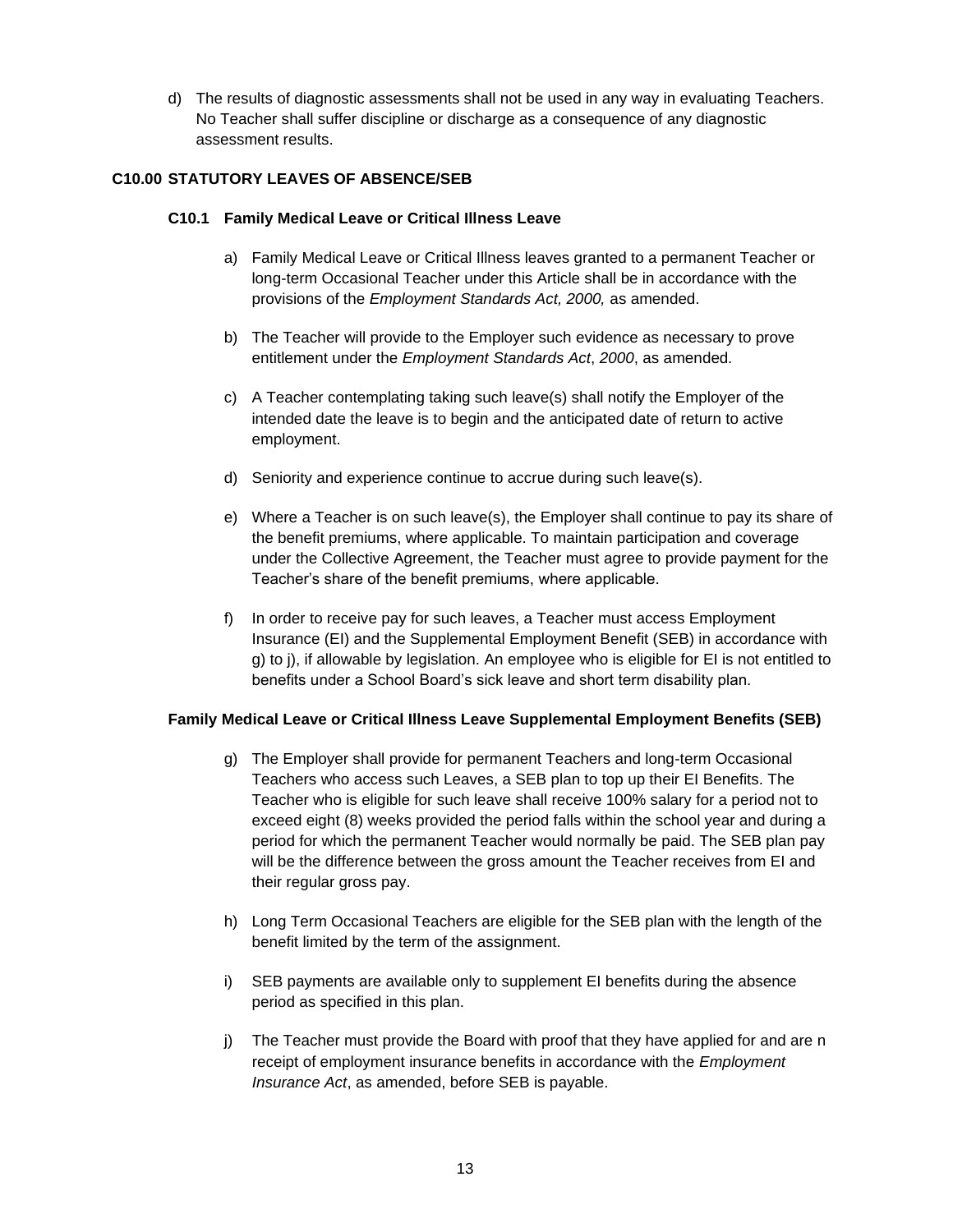### <span id="page-16-0"></span>**C10.2 Pregnancy Leave**

- a) The Employer shall provide for permanent and long-term occasional Teachers a SEB plan to top up their EI Benefits. The Teacher who is eligible for such leave shall receive 100% of salary for not less than eight (8) weeks of pregnancy leave less any amount received under the *Employment Standards Act*, *2000,* as amended, during such period. There shall be no deduction from sick leave or the Short Term Leave Disability Program (STLDP).
- b) Teachers not eligible for EI Benefits or the SEB plan will receive 100% of salary from the Employer for a total of not less than eight (8) weeks with no deduction from sick leave or STLDP.
- c) Teachers filling a long-term assignment shall be entitled to the benefits outlined in a) above, with the length of the SEB limited by the term of the assignment.
- d) Teachers on daily casual assignments are not entitled to pregnancy leave benefits unless they were previously entitled under the provisions of the 2008-12 collective agreement or the last collective agreement concluded between the Parties.
- e) The Teacher must provide the Board with proof that they have applied for and are in receipt of EI Benefits in accordance with the *Employment Insurance Act*, as amended, before SEB is payable.
- f) Eligible Teachers shall receive the pregnancy leave benefits herein for the entire eight (8) week period throughout the course of the entire calendar year regardless of whether the Teacher would otherwise be required to work during the eight (8) week period (i.e. during summer, March and Christmas breaks etc.). Payment shall be made to the Teacher in accordance with the School Board's payroll procedure.
- g) Teachers who require a longer than eight (8) week recuperation period shall have access to sick leave and the STDLP.
- h) If a Teacher begins pregnancy leave while on an approved leave from the Employer, the above pregnancy leave benefits provisions apply.

# <span id="page-16-1"></span>**C11.00 CLASS SIZE/STAFFING LEVELS**

The board will make every effort to limit FDK/Grade 1 split grades where feasible.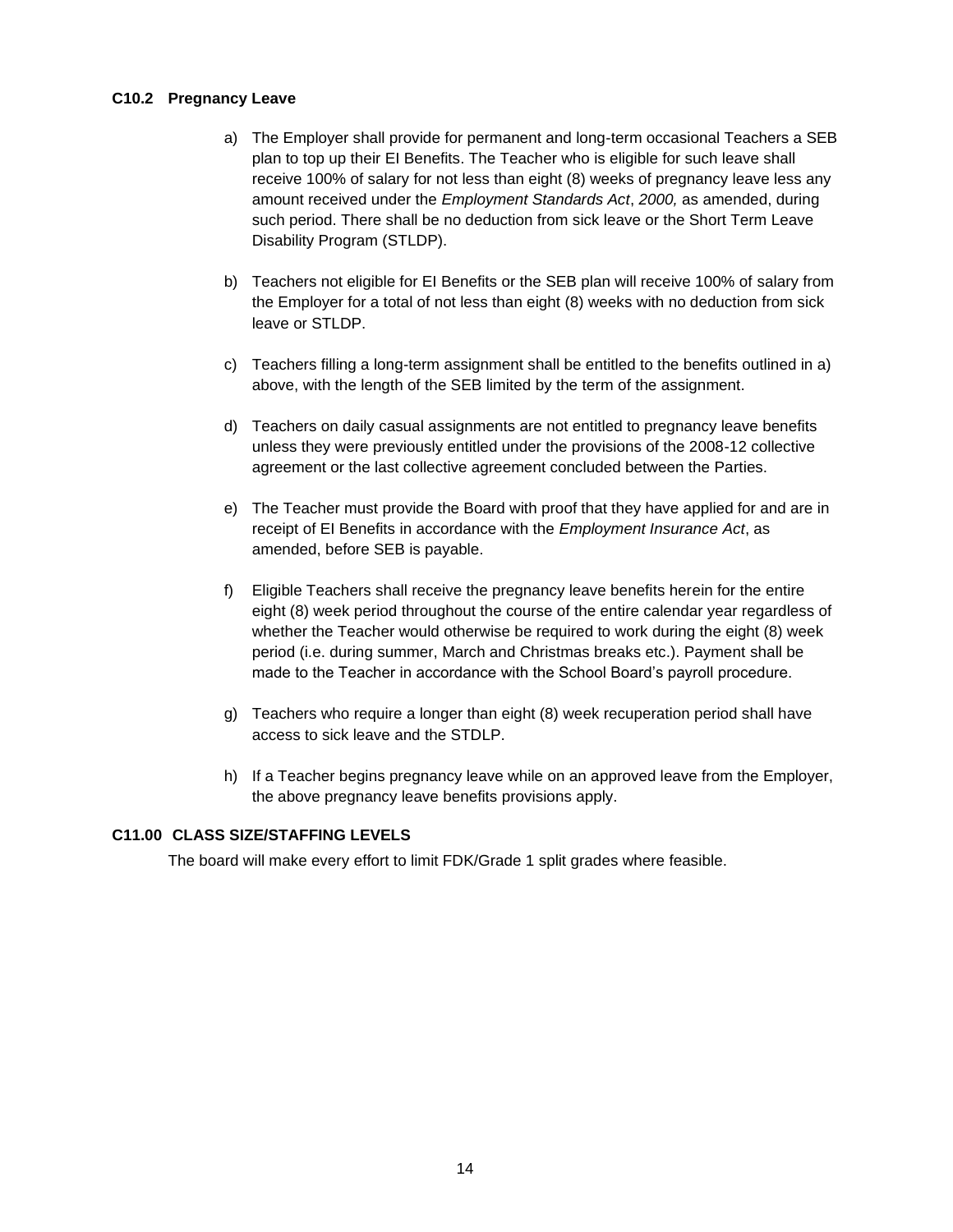# <span id="page-17-1"></span><span id="page-17-0"></span>**APPENDIX A – RETIREMENT GRATUITIES**

### **A. Sick Leave Credit-Based Retirement Gratuities**

- 1) A Teacher is not eligible to receive a sick leave credit gratuity after August 31, 2012, except a sick leave credit gratuity that the Teacher had accumulated and was eligible to receive as of that day.
- 2) If the Teacher is eligible to receive a sick leave credit gratuity, upon the Teacher's retirement, the gratuity shall be paid out at the lesser of,
	- a) the rate of pay specified by the board's system of sick leave credit gratuities that applied to the Teacher on August 31, 2012; and
	- b) the Teacher's salary as of August 31, 2012.
- 3) If a sick leave credit gratuity is payable upon the death of a Teacher, the gratuity shall be paid out in accordance with subsection (2).
- 4) For greater clarity, all eligibility requirements must have been met as of August 31, 2012 to be eligible for the aforementioned payment upon retirement, and the Employer and Union agree that any and all wind-up payments to which Teachers without the necessary years of service were entitled to under Ontario Regulation 01/13: *Sick Leave Credits and Sick Leave Credit Gratuities*, have been paid.
- 5) For the purposes of the following boards, despite anything in the board's system of sick leave credit gratuities, it is a condition of eligibility to receive a sick leave credit gratuity that the Teacher have ten (10) years of service with the board:
	- i. Near North District School Board
	- ii. Avon Maitland District School Board
	- iii. Hamilton-Wentworth District School Board
	- iv. Limestone District School Board

### <span id="page-17-2"></span>**B. Other Retirement Gratuities**

A Teacher is not eligible to receive any non-sick leave credit retirement gratuity (such as, but not limited to, service gratuities or RRSP contributions) after August 31, 2012.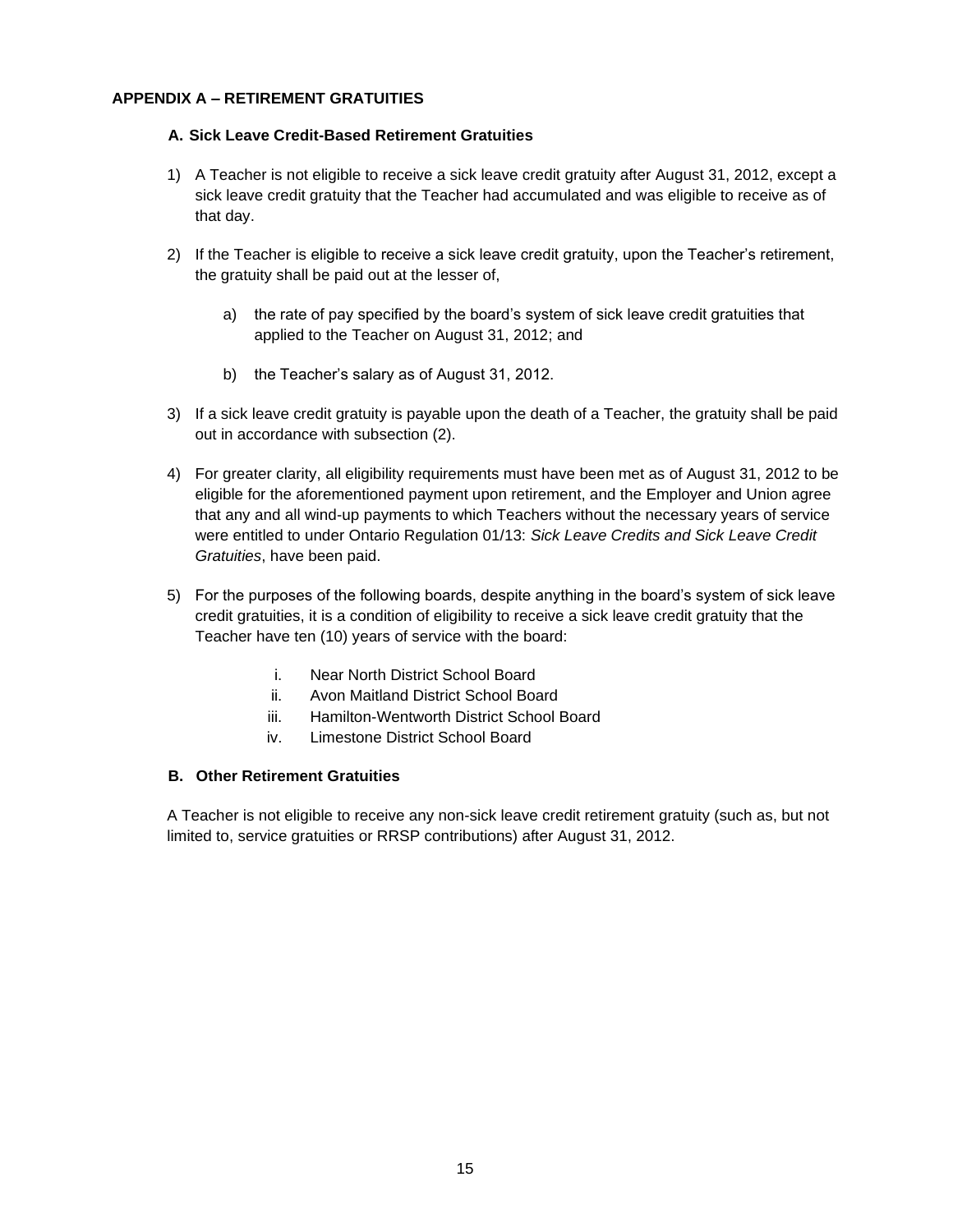## **BETWEEN**

# <span id="page-18-0"></span>**The Elementary Teachers' Federation of Ontario (hereinafter called the 'ETFO')**

### **AND**

# **The Ontario Public School Boards' Association (hereinafter called 'OPSBA')**

# **RE: Sick Leave**

The Parties agree that any current local collective agreement provisions and/or Board policies/practices/procedures related to Sick Leave that do not conflict with the clauses in the Sick Leave article in the Central Agreement shall remain as per August 31, 2019.

Such issues include but are not limited to:

- 1. Requirements for the provision of an initial medical document.
- 2. Responsibility for payment for medical documents.

The Parties agree that attendance support programs are not included in the terms of this Letter of Agreement.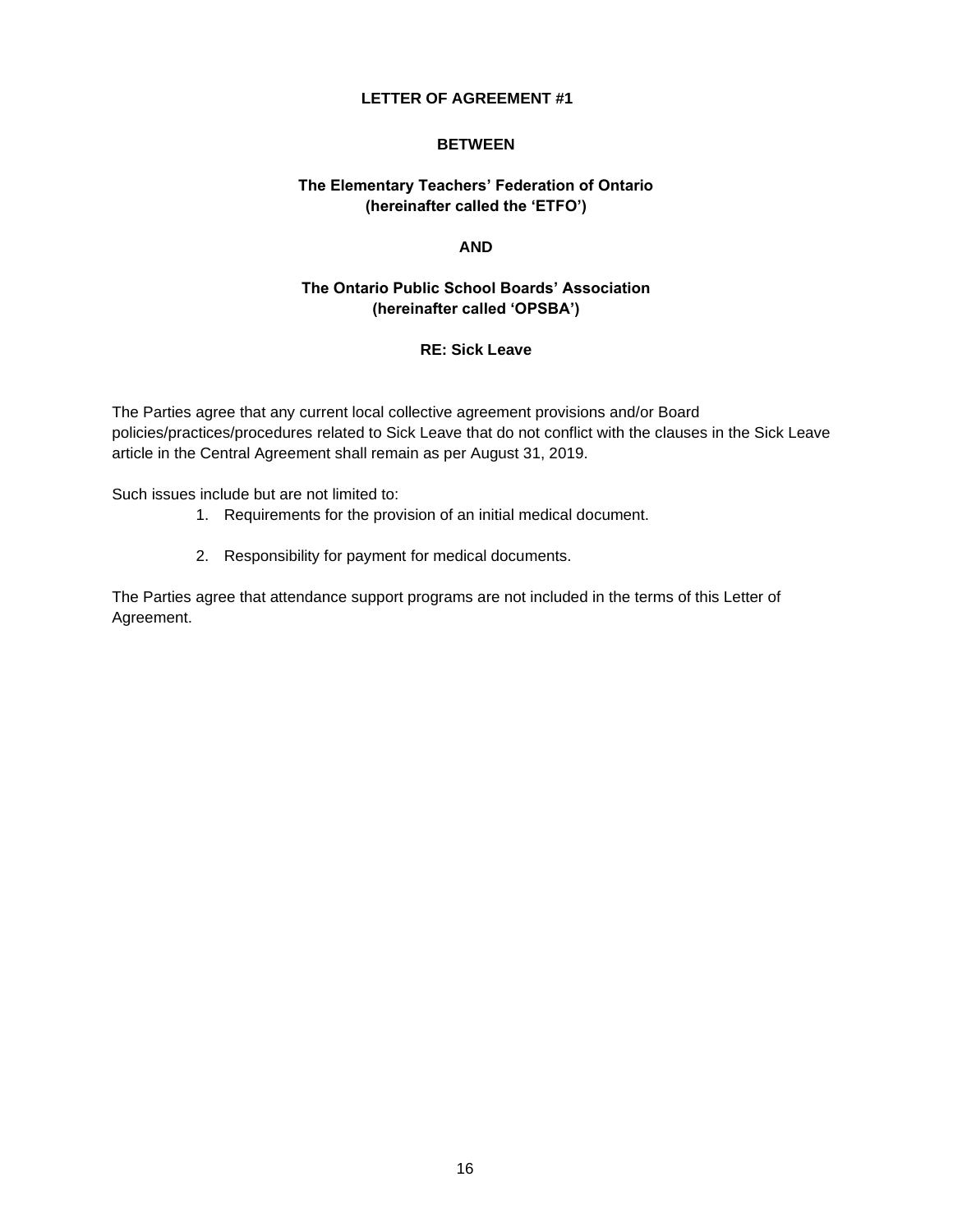### **BETWEEN**

# <span id="page-19-0"></span>**The Elementary Teachers' Federation of Ontario (hereinafter called the 'ETFO')**

### **AND**

## **The Ontario Public School Boards' Association (hereinafter called 'OPSBA')**

**AND**

**The Crown** 

### **RE: Online Reporting Tool for Violent Incidents**

The Parties agree that it is in their mutual interest to ensure that any remaining issues regarding the implementation of the Online Incident Reporting Tool described in Memorandum SB06, dated April 19, 2018 ("Memorandum SB06") are addressed at the earliest available opportunity.

To that end, by no later than May 30, 2020 each School Board and ETFO local will meet, with the assistance of the Joint Health and Safety Committee as necessary, to review the reporting tool implemented by the School Board to ensure that it is consistent with Memorandum SB06.

If the Parties agree that the reporting tool implemented by the Board is consistent with Memorandum SB06, they will then consult regarding training for the new reporting tool in accordance with LOA #3 (Half Day of Violence Prevention Training). The Board will ensure that those who were unable to attend the Half Day of Violence Prevention Training will also have an opportunity to receive training for the new reporting tool.

Any disagreement as to whether the reporting tool implemented by the Board is consistent with Memorandum SB06, will be referred to the ETFO Central Labour Relations Committee (CLRC) by no later than June 15, 2020. If the CLRC determines that the reporting tool implemented by a School Board is not consistent with Memorandum SB06, it will advise the relevant School Board(s) of any remaining issues relating to the implementation of the reporting tool by no later than September 1, 2020. The Board will implement any necessary changes.

The data gathered by the Board through the Online Incident Reporting Tool will be provided to each local. This data will be provided in an aggregated report with due regard to student and staff privacy and any relevant legislation.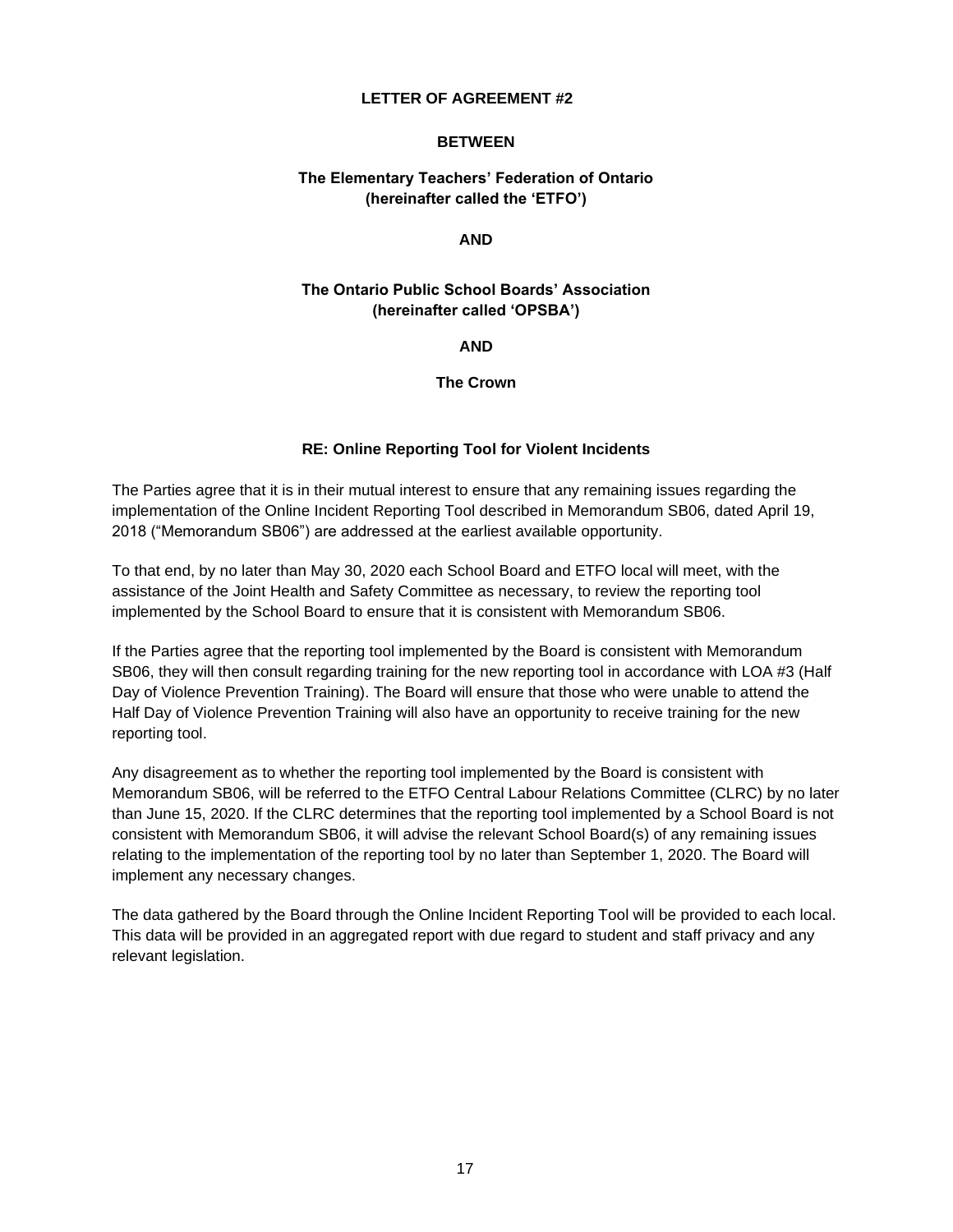### **BETWEEN**

# <span id="page-20-0"></span>**The Elementary Teachers' Federation of Ontario (hereinafter called the 'ETFO')**

### **AND**

# **The Ontario Public School Boards' Association (hereinafter called 'OPSBA')**

### **AND**

### **The Crown**

### **RE: Half Day of Violence Prevention Training**

Effective in the 2020-21 school year and each subsequent year of the collective agreement, one half Professional Activity (PA) day will be allocated for violence prevention training. This half PA day will occur prior to December 31st of each year.

Each year, the School Board shall consult with the union and Joint Health and Safety Committee(s) regarding the topics and scheduling of this half PA Day designated for violence prevention training.

Topics may include but are not limited to:

- Roadmap Resource
- Online Incident Reporting Software
- Notification of Potential Risk of Injury Forms
- Prevention and De-escalation of Violence
- Effective Risk Assessments and Safety Plan Development

The Parties recommend that the materials produced by the Provincial Working Group – Health and Safety be used as resource materials for this training.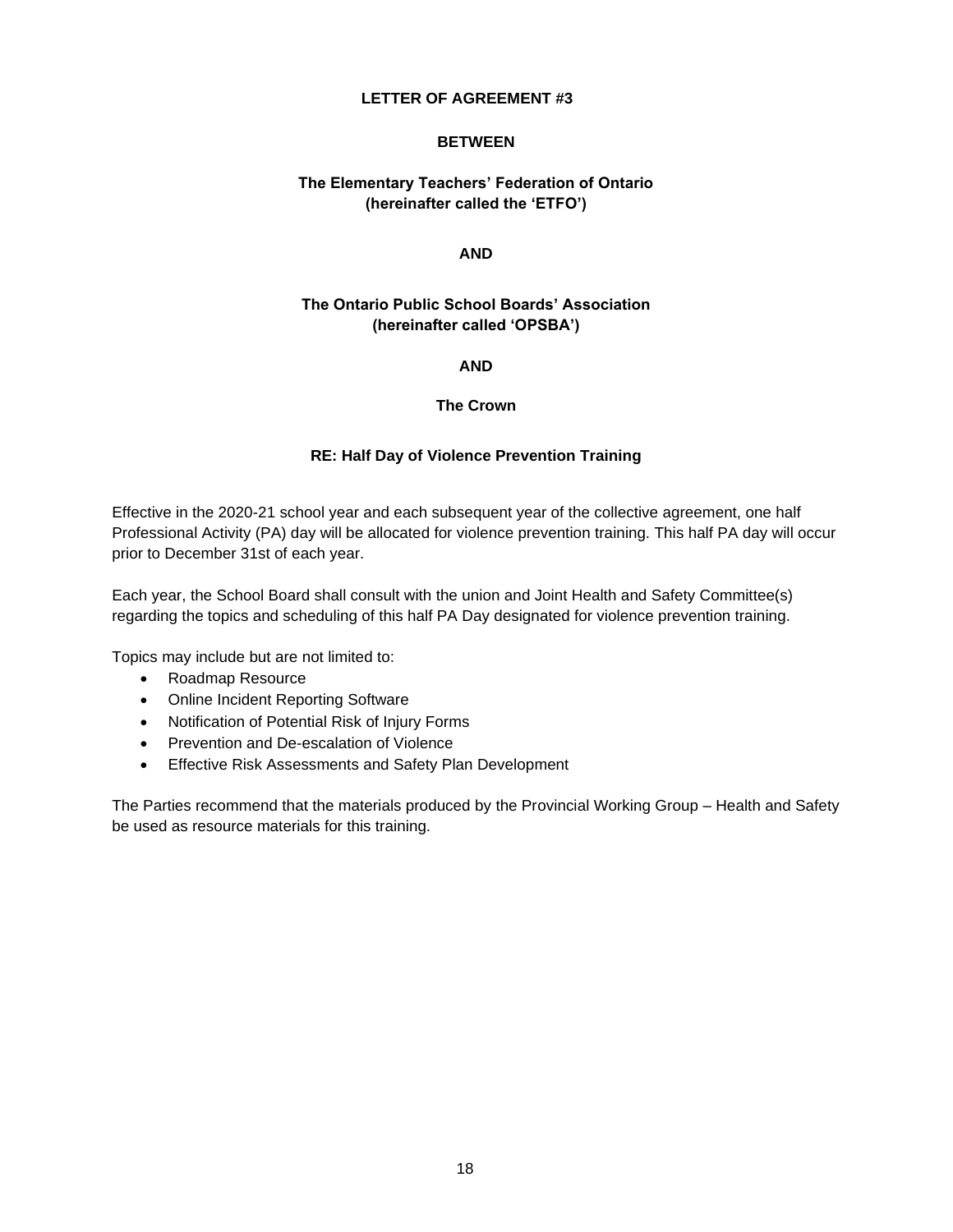### **BETWEEN**

# <span id="page-21-0"></span>**The Elementary Teachers' Federation of Ontario (hereinafter called the 'ETFO')**

# **AND**

# **The Ontario Public School Boards' Association (hereinafter called 'OPSBA')**

### **AND**

### **The Crown**

## **Re: Professional Activity (PA) Days**

The Parties confirm that there will continue to be seven (7) PA days in each school year during the term of this collective agreement.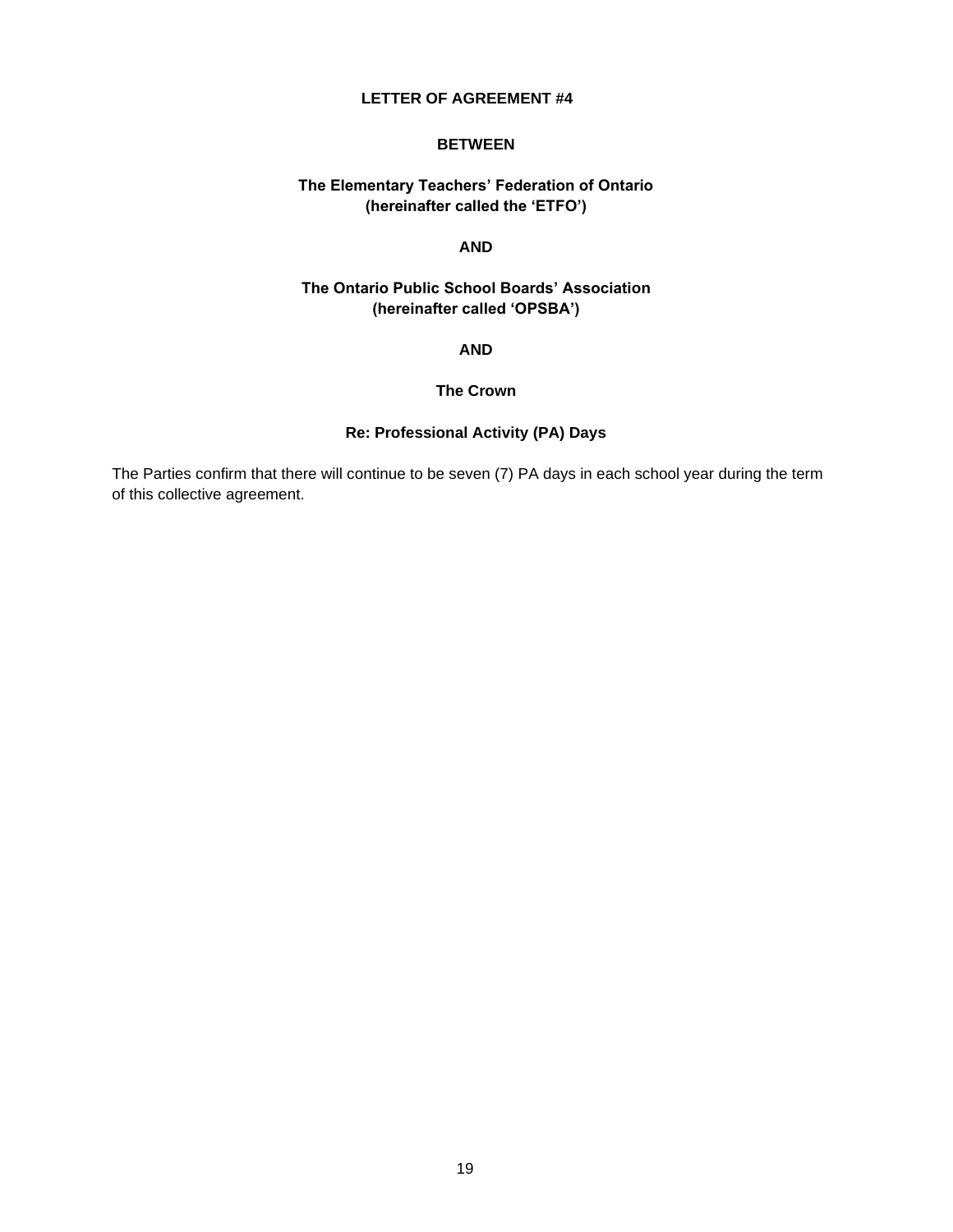### **BETWEEN**

# <span id="page-22-0"></span>**The Elementary Teachers' Federation of Ontario (hereinafter called the 'ETFO')**

# **AND**

# **The Ontario Public School Boards' Association (hereinafter called 'OPSBA')**

**AND**

### **The Crown**

## **Re: Occasional Teacher Ability to Lock the Classroom Door**

School Boards will continue to ensure that Occasional Teachers have the ability to lock and unlock the classroom door.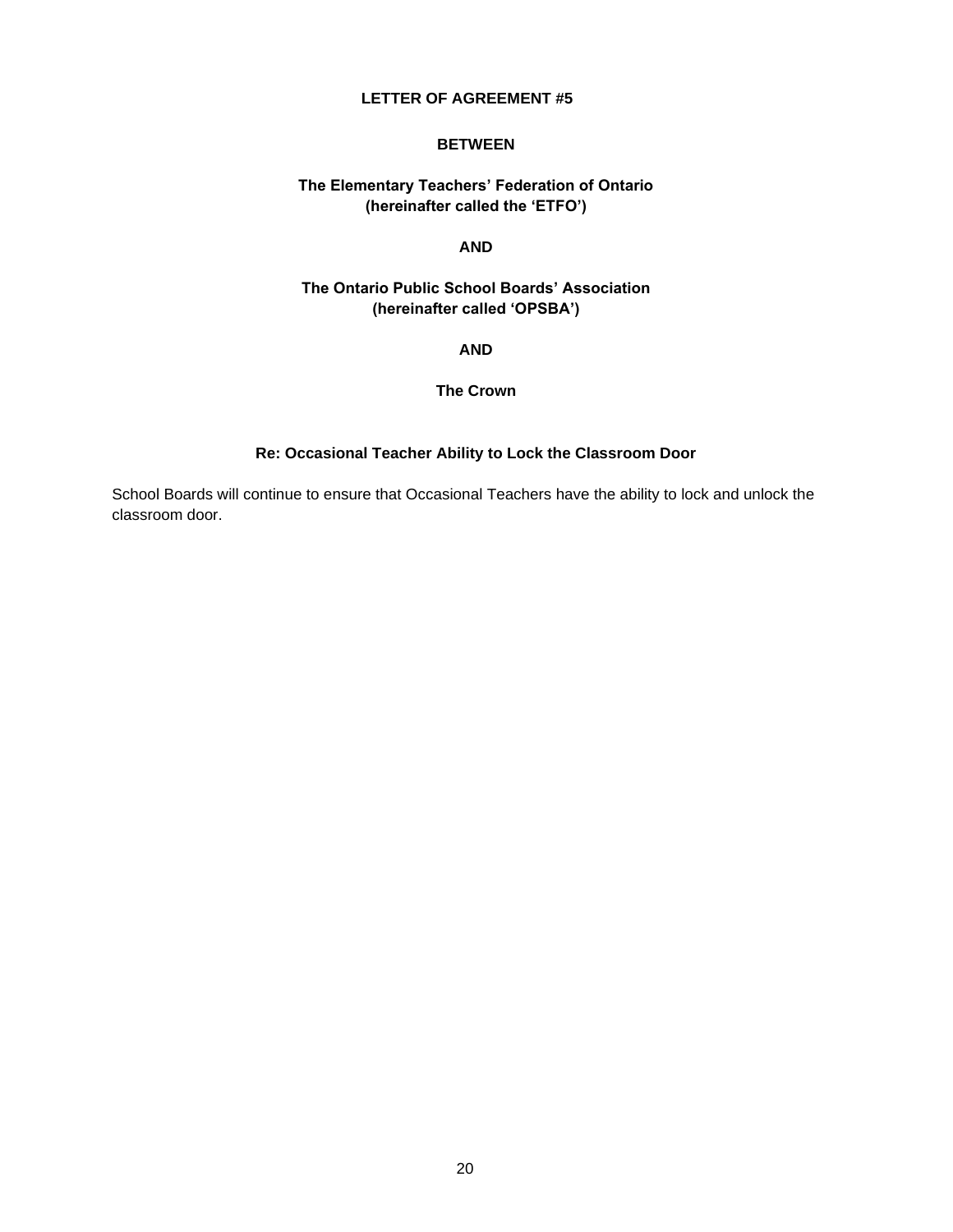### **BETWEEN**

# <span id="page-23-0"></span>**The Elementary Teachers' Federation of Ontario (hereinafter called the 'ETFO')**

### **AND**

# **The Ontario Public School Boards' Association (hereinafter called 'OPSBA')**

# **RE: Employment Insurance (EI) Rebate**

The Parties agree that where the EI rebate is used to fund extended health care benefits, it is connected to the central issue of benefits, and is therefore status quo until August 31, 2022. This agreement is without prejudice to grievances outstanding, and local agreements in effect, as of the date of ratification of the central agreement.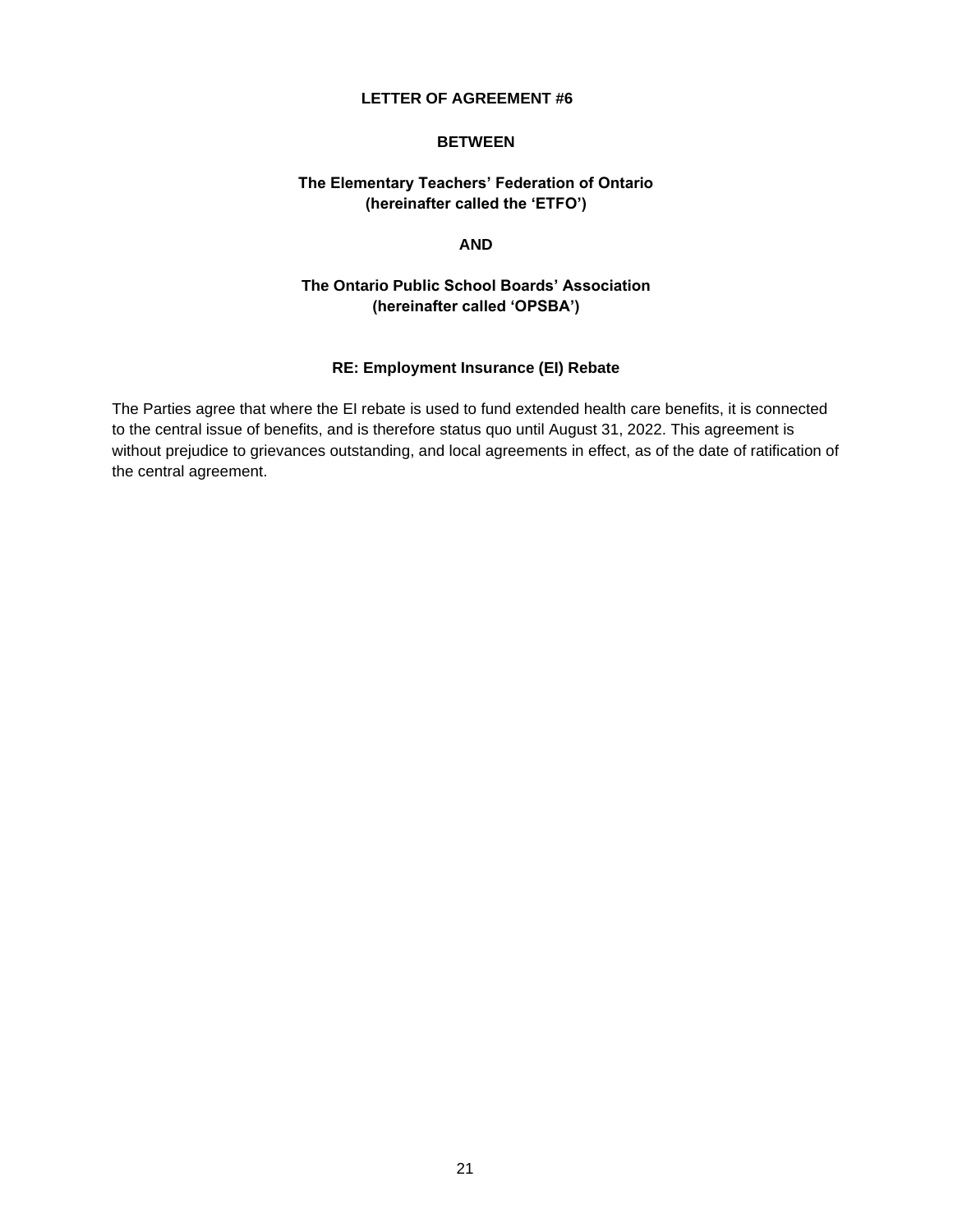### **BETWEEN**

# <span id="page-24-0"></span>**The Elementary Teachers' Federation of Ontario (hereinafter called the 'ETFO')**

## **AND**

# **The Ontario Public School Boards' Association (hereinafter called 'OPSBA')**

# **RE: Status Quo Central Items**

### Status quo central items

The Parties agree that the following central issues have been addressed at the central table and that the provisions shall remain status quo. For further clarity, if language exists, the following items are to be retained as written in the local collective agreements. As such the following issues shall not be subject to local bargaining or mid-term amendment between local Parties. Disputes arising in respect of such provisions shall be subject to Section 43 of the *School Boards Collective Bargaining Act*, *2014,* as amended*.*

Issues:

- Student Supervision
- Central Issues as they affect Occasional Teacher Workload
- Formula for Daily Rate
- Staffing Levels (except as otherwise noted in this agreement)
- Teaching Principals and Vice-Principals
- Return to the Teacher Bargaining Unit
- Preparation Time (excluding scheduling)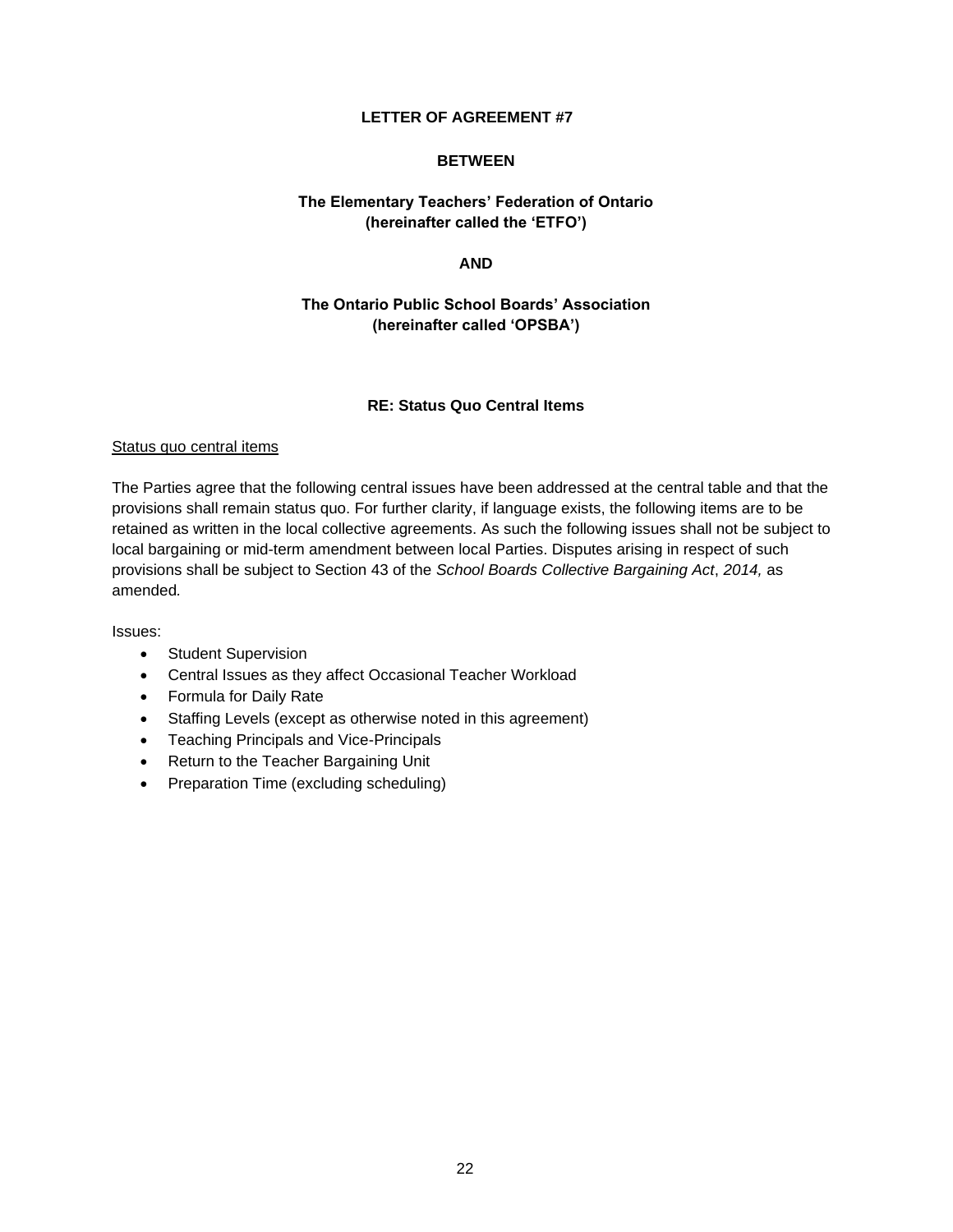### **BETWEEN**

# <span id="page-25-0"></span>**The Elementary Teachers' Federation of Ontario (hereinafter called the 'ETFO')**

# **AND**

# **The Ontario Public School Boards' Association (hereinafter called 'OPSBA')**

**AND**

**The Crown**

## **Re: Class Size Data**

For the school years 2020-21 and 2021-22, the Ministry of Education will provide the Parties with the data related to class size for the October and March count dates, when it becomes available. School Boards shall provide to each local a copy of the class size data as submitted to the Ministry of Education as of the September count date in each school year.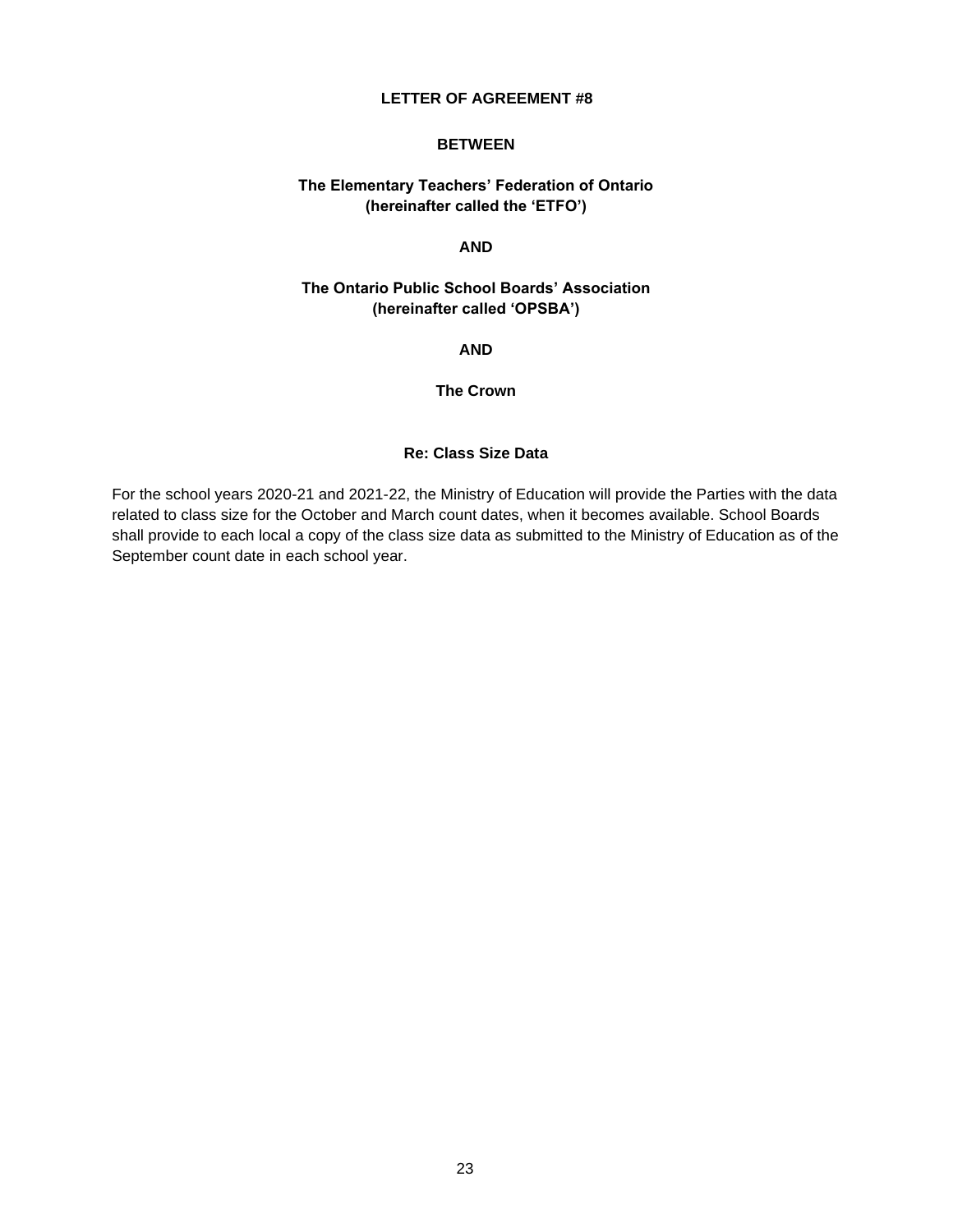# **BETWEEN**

# <span id="page-26-0"></span>**The Elementary Teachers' Federation of Ontario (hereinafter called the 'ETFO')**

# **AND**

# **The Ontario Public School Boards' Association (hereinafter called 'OPSBA')**

### **AND**

## **The Crown**

## **Re: Support for Students Committee**

The Parties believe in addressing the needs of all learners and recognize that student needs vary on an individual basis. The Parties believe that a variety of placement and support options are necessary to meet the unique needs of individual learners.

Therefore, a provincial committee, with representatives comprised of:

- the Ministry of Education;
- OPSBA/School Boards; and
- ETFO

shall meet to identify and share best practices with respect to supporting students with special needs. This work will focus specifically on the integration process and instances where integration has been successful.

This committee shall meet within thirty (30) days from the date of ratification of the central agreement.

The work of the committee shall be completed by January 30, 2021 and the recommendations of best practices shall be shared with:

- Directors of Education;
- ETFO and ETFO locals; and
- the Minister of Education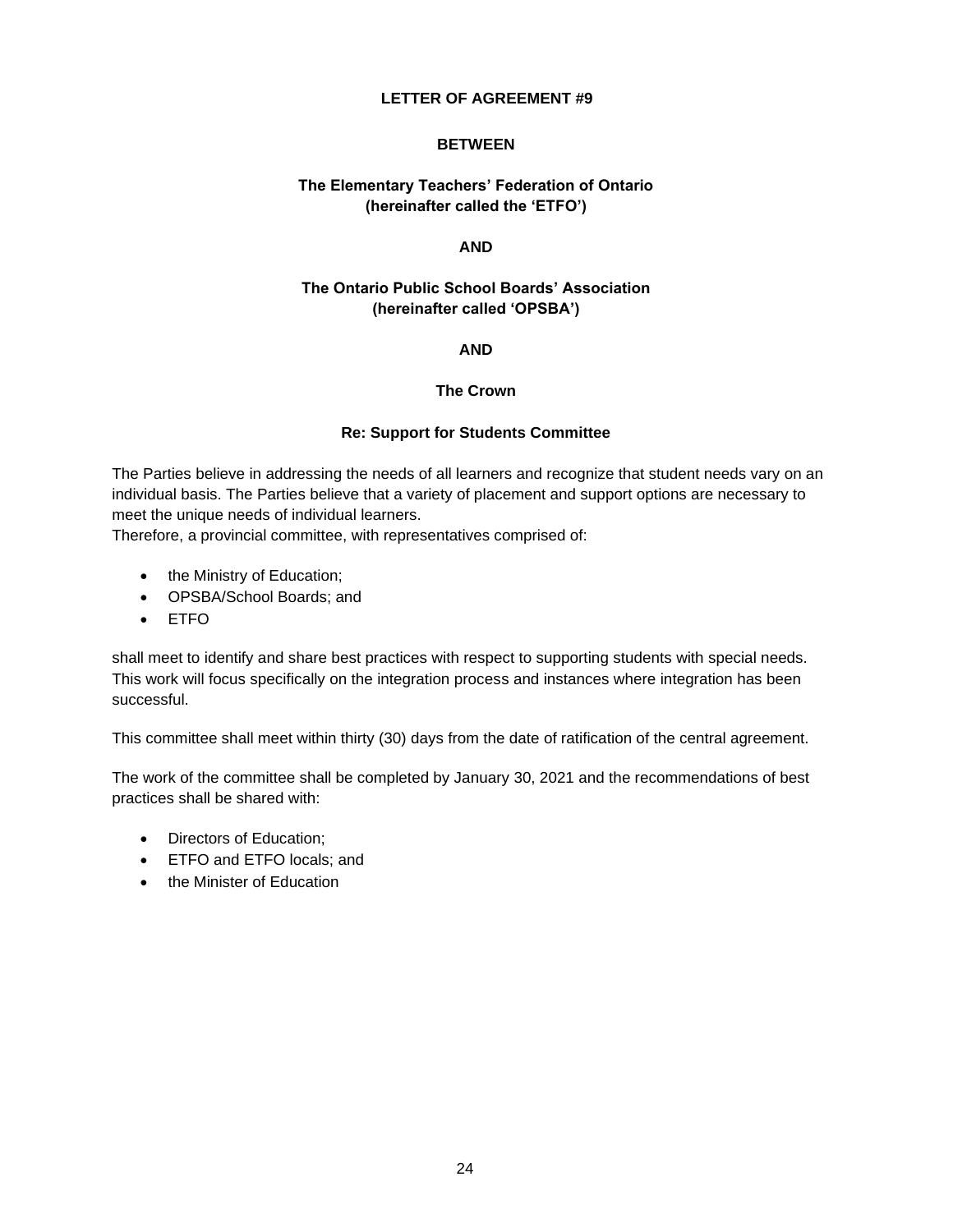### **BETWEEN**

# <span id="page-27-0"></span>**The Elementary Teachers' Federation of Ontario (hereinafter called the 'ETFO')**

### **AND**

# **The Ontario Public School Boards' Association (hereinafter called 'OPSBA') AND**

**The Crown** 

# **RE: Provincial Working Group - Health and Safety**

The Parties confirm their commitment to continuing to participate in the Provincial Working Group - Health and Safety in accordance with the Terms of Reference dated May 25, 2016, including Appendix B as amended on November 7, 2018, and any further amendments to the Terms of Reference as may be agreed to from time to time.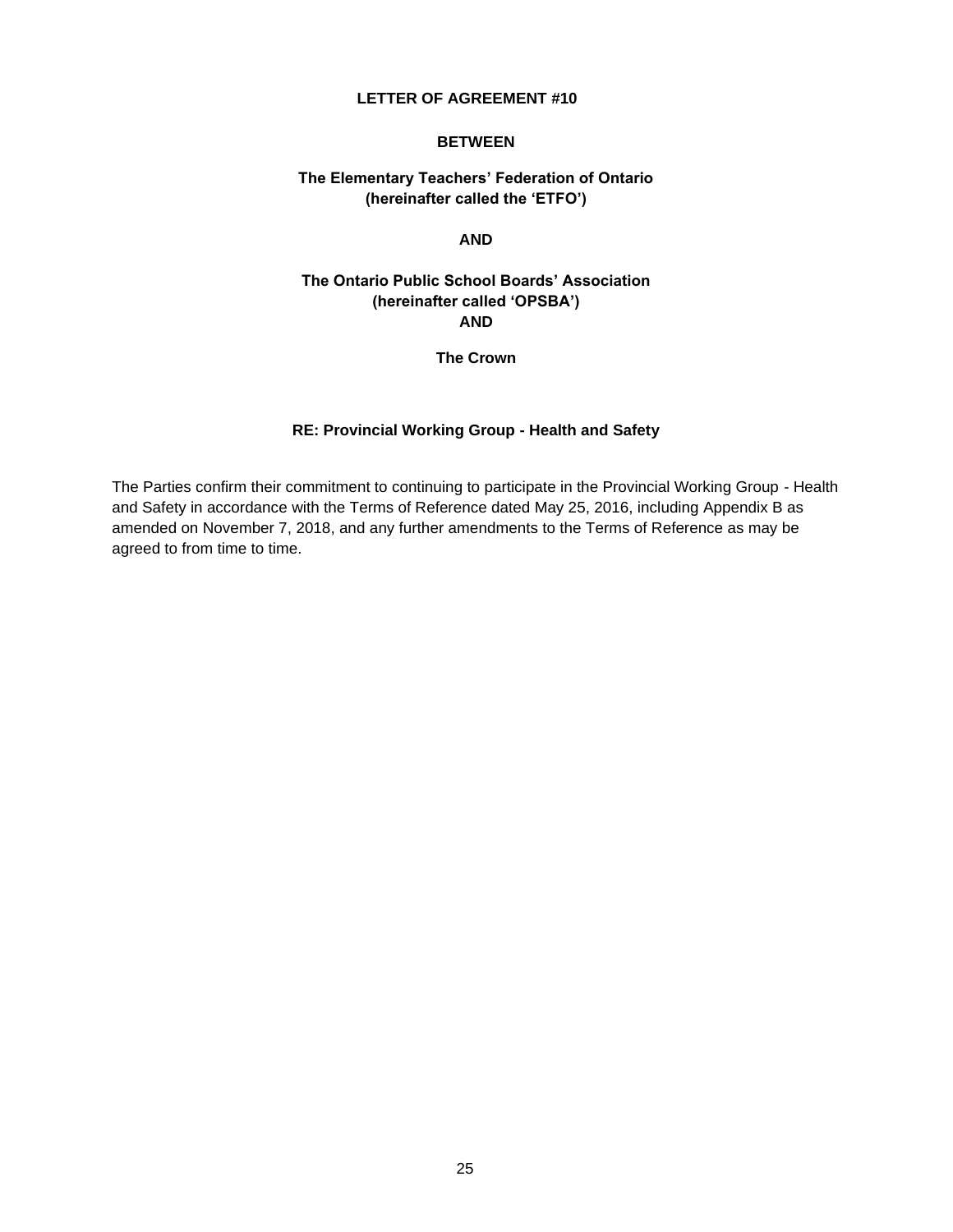# <span id="page-28-1"></span><span id="page-28-0"></span>**Historical Appendix of Central Terms – For Reference Only**

## **LETTER OF AGREEMENT #6**

## **BETWEEN**

# **The Ontario Public School Board Association (hereinafter called 'OPSBA')**

**AND**

# **The Elementary Teachers' Federation of Ontario (hereinafter called the 'ETFO')**

**AND**

**The Crown**

# **RE: Benefits**

The Parties agree that, once all employees to whom this memorandum of settlement of the central terms applies become covered by the employee life and health trust contemplated by this Letter of Agreement, all references to life, health and dental benefits in the applicable local collective agreement shall be removed from that local agreement.

The employee representatives, the Employer representatives, and the Crown, shall establish an ETFO Employee Life and Health Trust (ELHT), (hereinafter, the "Trust"), to provide benefits to Teachers and other education workers in the Province of Ontario in accordance with section 144.1 of the *Income Tax Act* (Canada) ("ITA"). School Board benefit plans, herein referred to as the 'benefit plans' can only be moved into the Trust, such that the Trust will be in compliance with the ITA and CRA administrative requirements for an ELHT (the "ELHT Requirements").

It is intended that the Trust be effective September 1, 2016, and that benefit plans will participate in this Trust no later than August 31, 2017. The date on which a benefit plan commences participation in the Trust shall be referred to herein as the "Participation Date". The Trustees, as defined in 2.1.0, shall cooperate with other Trusts and School Boards (hereinafter, the "Board") to move all employee groups into the Trust(s) at the same time.

The Parties acknowledge that the establishment of the Trust represents a substantial commitment both within and beyond the term of the current collective agreement. This letter of understanding is conditional upon its terms continuing in full force and effect beyond the termination date of the collective agreement, and is made in detrimental reliance upon such continuation. The terms of this letter of agreement will form the basis for a trust agreement setting out the terms of the ELHT to be approved by the Parties and will remain in effect until August 31, 2020.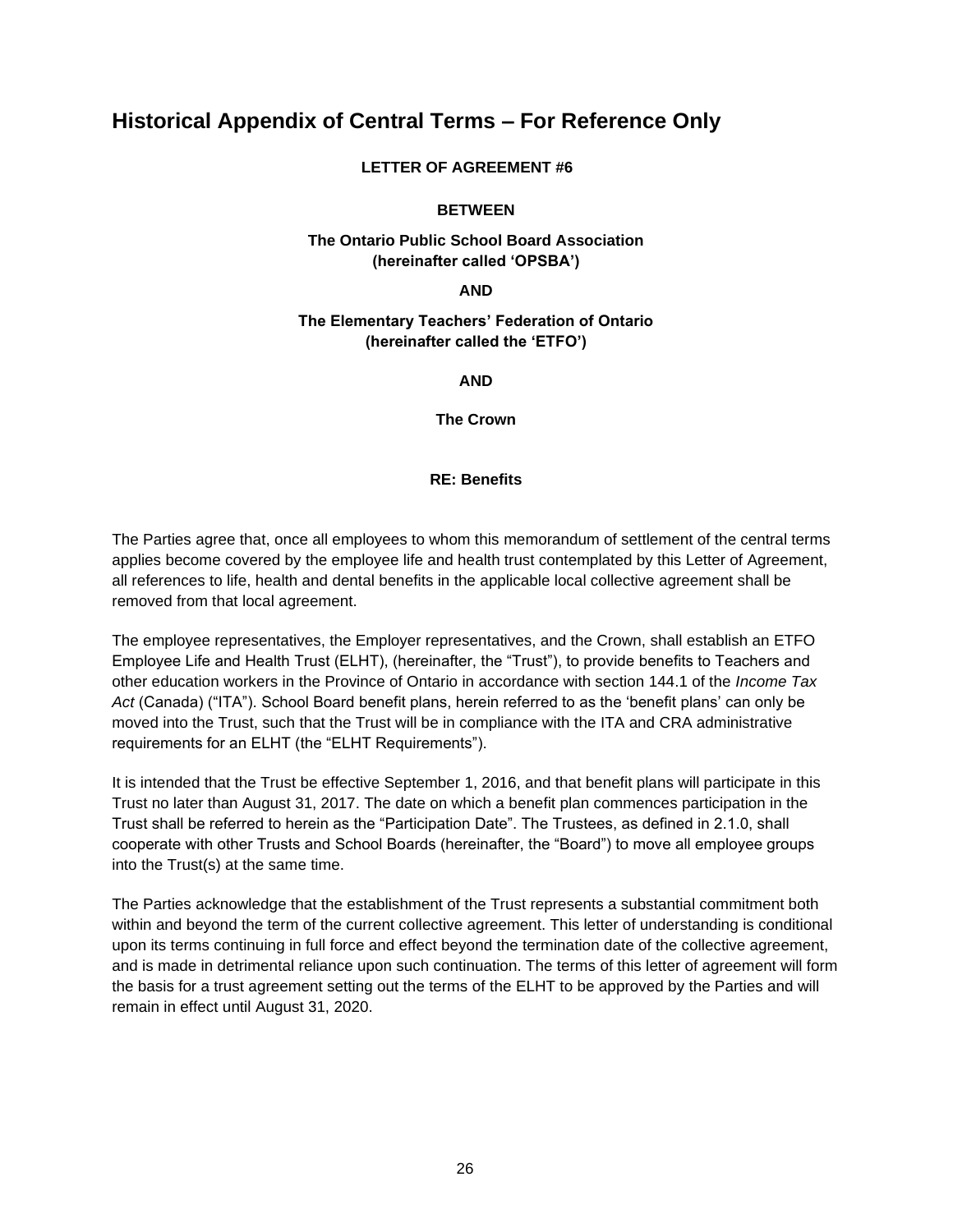### **1.0.0 PRINCIPLES**

- 1.1.0 The Trust will be governed by trustees appointed by the ETFO and trustees appointed by OPSBA and the Crown acting together;
- 1.2.0 The Trust will be responsible for the delivery of benefits on a sustainable, efficient and cost effective basis;
- 1.3.0 Services provided by the Trust to be available in both official languages, English and French; and
- 1.4.0 Other employee groups in the education sector may join the Trust in accordance with s. 3.1.1 by entering into an agreement with the Trustees that requires the group to pay for all benefits and administrative costs related to the creation, establishment and operation of a benefits plan for that group. The Trustees, as defined in 2.1.0, will develop an affordable and sustainable benefits plan that is based on the funding available to the employee groups.

# **2.0.0 GOVERNANCE**

### **2.1.0 Board of Trustees**

- 2.1.1 The Board of Trustees will be comprised of 9 voting members that include 5 employee representatives and 4 Employer representatives. The Board of Trustees will include among its members two independent experts, one representing the Employer representatives and one representing the employee representatives. The employee representatives will be responsible for the appointment and termination of the employee Trustees, and the Employer representatives will be responsible for the appointment and termination of the Employer Trustees. The independent experts shall be consulted during the development of the initial plan but shall have no vote on that plan.
- 2.1.2 The appointed independent experts will:
	- a) Come from outside of the following organizations: the Trust, the shared services office supporting the Trusts, the federations, the School Boards and the Government;
	- b) Have no conflict of interest in their role as trustee on the Benefit Plan Trust; and
	- c) Be accredited from one of the following fields: actuarial science, law or, Certified Employee Benefit Specialist (CEBS) or accounting, and have demonstrated experience with employee benefit plans.
- 2.1.3 All voting requires a simple majority to carry.
- 2.1.4 Each Trustee will have an initial term of three years. Terms may be renewed twice, subject to a maximum tenure of nine years. A succession plan will be designed for the Trustees so that the terms of no more than three Trustees expire in any twelve month period.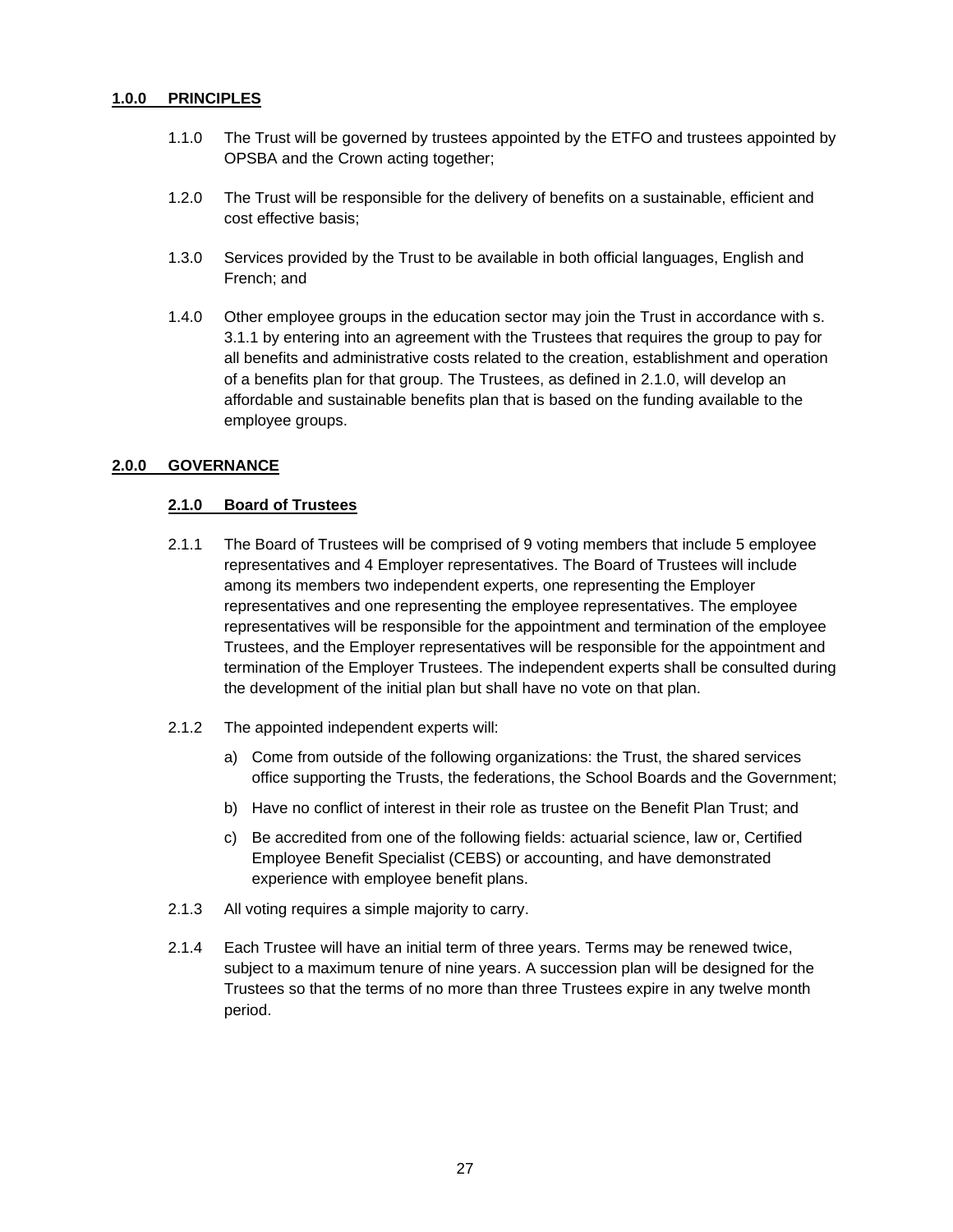# **3.0.0 ELIGIBILITY and COVERAGE**

- 3.1.0 The following ETFO represented employees are eligible to receive benefits through this Trust:
	- 3.1.1 The Trust will maintain eligibility for ETFO represented employees who are covered by the Local Collective Agreement ("ETFO represented employees") and currently eligible for benefits in collective agreements. The Trust will also be permitted to provide coverage to other employee groups in the education sector with the consent of their bargaining agents and Employer or, for non-union groups, in accordance with an agreement between the Trustees and the applicable board or school authority. These groups must request inclusion in the Trust, and must agree to comply with the Trust's financial, data and administrative requirements. The Trustees will develop an affordable plan based on the level of funding that the group brings to the Trust.
	- 3.1.2 Retirees who were, and still are, members of a Board benefit plan at August 31, 2013 based on the prior arrangements with the Board.
	- 3.1.3 Retirees who became members of a Board benefit plan after August 31, 2013 and before the Board participation date are segregated in their own experience pool, and the premiums are fully paid by the retirees.
	- 3.1.4 No individuals who retire after the Board participation date are eligible.
- 3.2.0 Any new group that requests inclusion into the Trust, will be provided a generic branding for their respective benefits plan.
- 3.3.0 The benefit plan may provide coverage for health, life and dental benefits including accidental death and dismemberment (AD&D), medical second opinion, and navigational support, subject to compliance with section 144.1 of the ITA. After the initial establishment of the Trust, other employee benefit programs may be considered for inclusion, only if negotiated in future central collective agreements.
- 3.4.0 Each Board shall provide to the Trustees of the ETFO ELHT directly, or through its Insurance Carrier of Record, Human Resource Information System (HRIS) information noted in Appendix A within one (1) month of notification from the Trustees, in the format specified by the Trustees.

# **4.0.0 FUNDING**

# **4.1.0 Negotiated Funding Amount, Board Contributions**

- 4.1.1 Each Board shall pay an amount equal to  $1/12<sup>th</sup>$  of the annual negotiated funding amount as described in 4.1.2 and 4.1.3 to the Trustees of the ETFO ELHT by the last day of each month from and after the Board's Participation Date.
- 4.1.2 Upon the Board's participation date:
	- i) The Board shall provide to the Trust an amount of \$5,100 per FTE. This funding excludes daily Occasional Teachers associated with 4.1.4 i) and retiree costs associated with 3.1.2 and 3.1.3.
	- ii) The FTE used to determine the Boards' benefits contributions will be based on the boards' FTE as of October 31st and March 31st of each year. Each Board's total FTE shall be verified by the Local Bargaining Unit.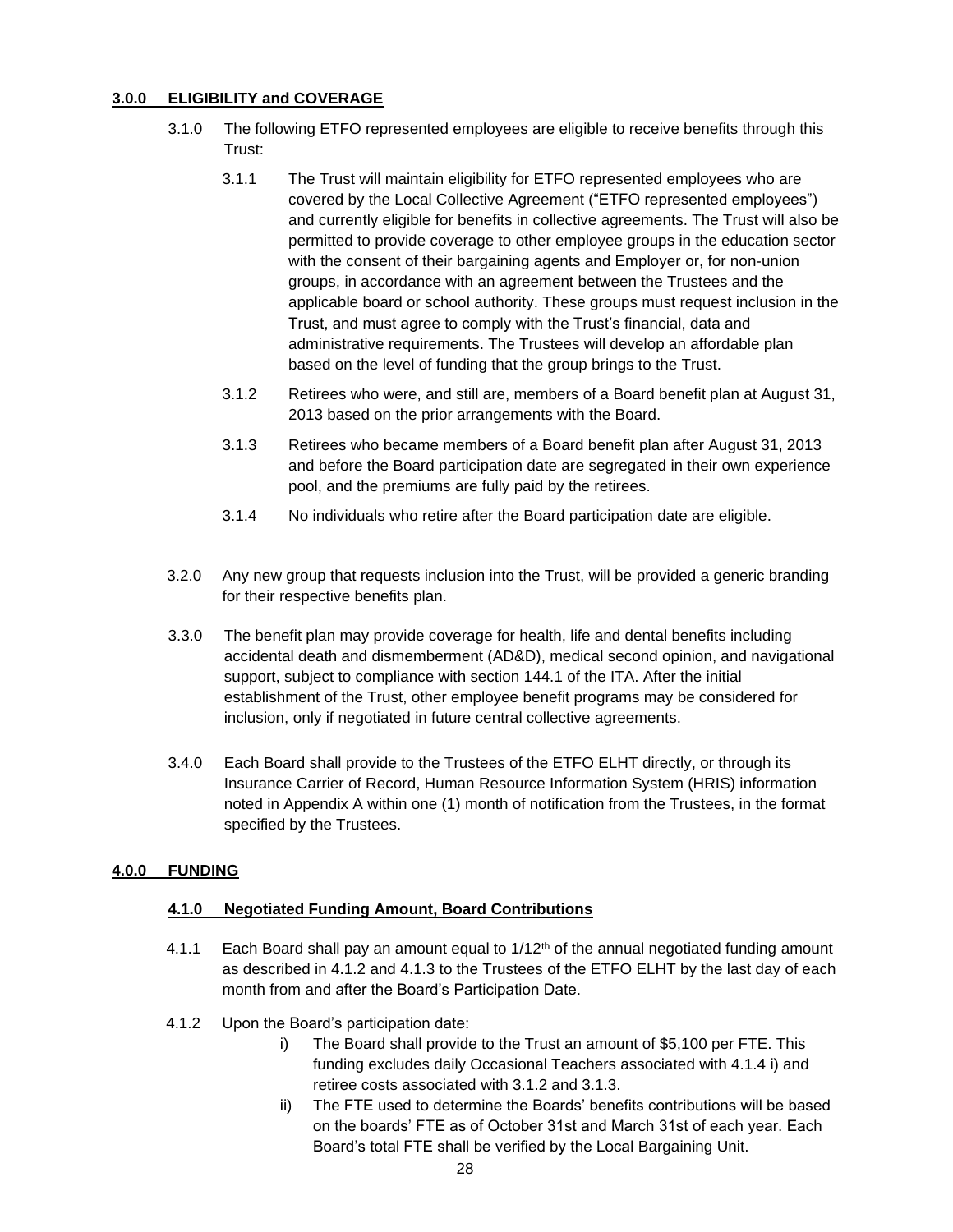- iii) For purposes of ii), the FTE positions will be those consistent with Appendix H of the Education Finance Information System (EFIS).
- iv) Calculations in ii) will be subject to specified audit procedures that will be completed by the Board's external auditors by May 15, 2016.
- v) A cost per FTE reconciliation process will be completed for the year ended August 31, 2020. Based on this reconciliation process, the funding to the Trust for subsequent years shall be established based on the cost of the benefit plan in the 2019-20 school year up to a maximum of \$5,100 per FTE, subject to collective bargaining starting in 2020.
- 4.1.3 On the participation date, the Board shall provide to the Trust an amount of \$5,100 per FTE. In 2015-16, for Federation owned plans, if in aggregate, the following three triggers are met:
	- i) there is an in-year deficit,
	- ii) that the deficit described in (i) is not related to plan design changes made in the previous three (3) years,
	- iii) that the aggregate reserves and surpluses are less than 8.3% of total annual/costs premiums,

then the in-year deficit in i) would be paid by the Board associated with the deficit.

- 4.1.4 Funding previously paid under 4.1.2 and 4.1.3 above will be reconciled to the agreed October 31st and March 31st FTE and any identified difference will be remitted to the Trust in a lump sum on or before the last day of the month following reconciliation.
	- i. With respect to daily Occasional Teachers, where payment is provided in-lieu of benefits coverage this arrangement will remain the on-going obligation of the affected Boards. Where benefits coverage was previously provided by the Boards for daily Occasional Teachers this arrangement will remain the on-going obligation of the affected Boards. The affected Boards will find a similar plan for Occasional Teachers that is cost neutral to the Boards, recognizing inflationary cost as follows: plus 4% for 2015-16 and 4% for 2016-17.
	- ii. All Long-Term Occasional employees will be eligible for benefits under the Trust. Where Boards provide payment in-lieu of benefits for Teachers in Long-Term Occasional assignments, the payment-in-lieu shall cease on the Board's participation date.
- 4.1.5 The Trust shall determine employee co-pay, if any.
- 4.1.6 The Board shall be responsible for administering and paying for any existing Employee Assistance Programs (EAPs), maintaining current Employer and employee co-share where they exist. The Board shall maintain its contribution to all statutory benefits as required by legislation (including but not limited to Canada Pension Plan, Employment Insurance, Employer Health Tax, etc.).
- 4.1.7 Sixty days prior to the participation date, the Trust will be responsible for informing the Boards of any further changes required by the Trust from employees' pay.
- 4.1.8 Should the Trust maintain an employee co-pay**,** the Board shall deduct premiums as and when required by the Trustees of the ETFO ELHT from each member's pay on account of the benefit plan(s) and remit them as and when required by the Trustees to the Trust Plan Administrator of the ETFO ELHT with supporting documentation as required by the Trustees.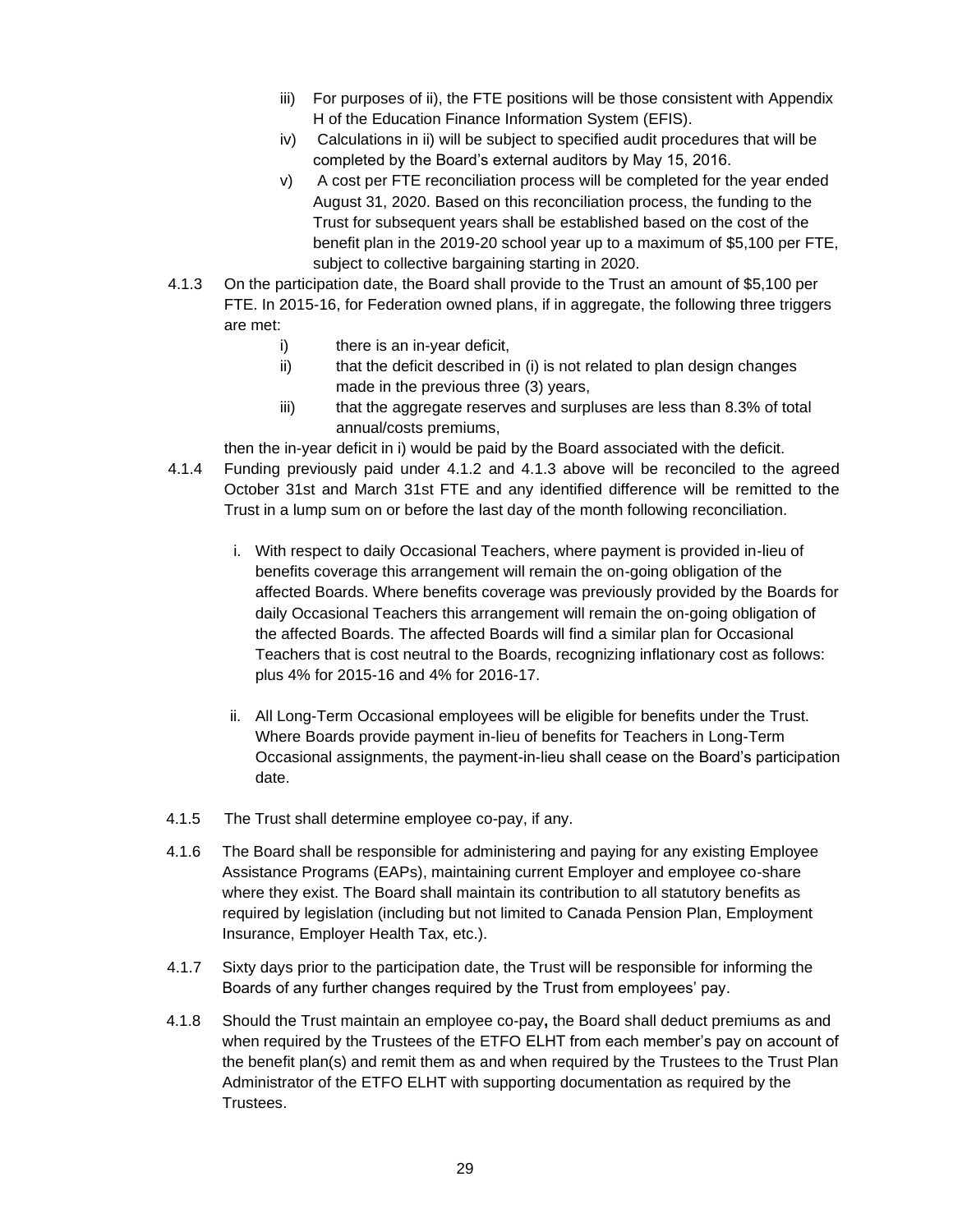4.1.9 Funding for retirees shall be provided based on the costs/premiums in 2014-15 associated with those retirees described in 3.1.2 and 3.1.3. The amount in 2014-15 will be increased by 4% in 2015-16 and 4% in 2016-17. Employer and employee co-shares will remain status quo per local collective agreements in place as of August 31, 2014 or per existing benefit plan provisions.

# **4.2.0 Start-up Costs**

- 4.2.0 The Government of Ontario will provide:
	- a) A one-time contribution to the Trust equal to 15% of annual benefit costs, as defined in 4.2.2 below, to establish a Claims Fluctuation Reserve ("CFR"). The amount shall be paid to the Trust on or before September 1, 2016.
	- b) A one-time contribution of a half month's premium cost (4.15% of annual benefit costs) to the Trust, to cover start-up costs and/or reserves.
- 4.2.2 The one-time contributions in 4.2.1 (i) and (ii) will be based on the actual cost per year for benefits (i.e. claims, premiums, administration, tax, risk or profit charges, pool charges, etc.) as reported on the insurance carrier's most recent yearly statement for the year ending no later than August 31, 2015. The statements are to be provided to the Ministry of Education.
- 4.2.3 The Crown shall pay to ETFO \$4.0 million of the startup costs referred to in s. 4.2.1 (ii) on the date of ratification of the central agreement and shall pay to ETFO a further \$3.0 million subject to the maxium amount referred to in s. 4.2.1 (ii) by June 1, 2016. The balance of the payments, if required under s. 4.2.1 (ii), shall be paid by the Crown to ETFO on or before September 1, 2016.
- 4.2.4 On the day the District School Boards, the Provincial Schools Authority, school authorities, and Hospital Boards hereinafter referred to as the "Board(s)" commence participation in the Trust, or as soon as reasonably and feasibly possible thereafter, all eligible and available surpluses in board-owned defined benefit plans will be transferred to the Trust in an amount equal to each employee's pro rata share based on the amount of the employee's co-share payment of each benefit. The remaining portion of the Boards' surplus will be retained by the Boards.
- 4.2.5 Where there are active grievances related to surpluses, deposits and/or reserves, the amount in dispute shall be internally restricted by the Board until the grievance is settled.
- 4.2.6 All Boards reserves for Incurred But Not Reported ("IBNR") claims and CFR, will remain with the existing carriers until those reserves are released by the carriers based on the terms of existing contracts.
- 4.2.7 Upon release of each Board's IBNR and CFR by the carriers, the reserves will be retained by the applicable Boards. For the Administrative Services Only plans (ASO), a surplus (including any deposits on hand) that is equal to or less than 15% of the Boards' annual benefit cost will be deemed to be a CFR and IBNR and will be retained by the applicable Boards upon its release by the carriers. Where a surplus (including deposits on hand) exceeds 15% of the annual benefit cost, the remaining amount will be apportioned to the Boards and the Trust based on the Employers' and employees' premium share.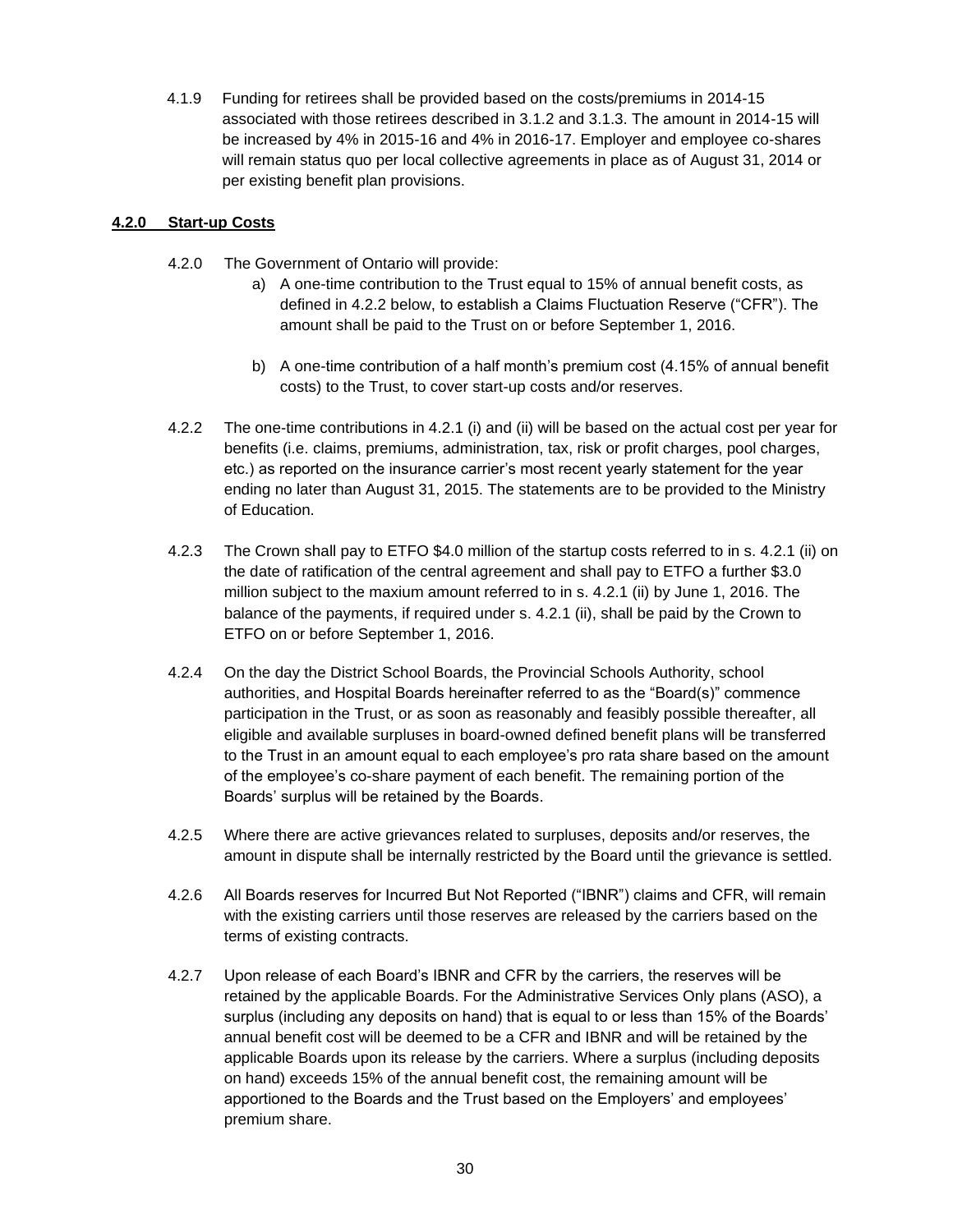- 4.2.8 For policies where the experience of multiple groups has been combined, the existing surplus/deficit will be allocated to each group based on the following:
	- a) If available, the paid premiums or contributions or claims costs of each group; or
	- b) Failing the availability of the aforementioned financial information by each group, then the ratio using the number of Full Time Equivalent positions (FTE) covered by each group in the most recent policy year will be used.

The methodology listed above will be applicable for each group leaving an existing policy where the experience of more than one group has been aggregated. Policies where the existing surplus/deficit has been tracked independently for each group are not subject to this provision.

- 4.2.9 Boards with deficits will recover the amount from their CFR and IBNR. Any portion of the deficit remaining in excess of the CFR and IBNR will be the responsibility of the board.
- 4.2.10 In order to ensure the fiscal sustainability of said benefit plans, Boards will not make any withdrawal, of any monies, from any health care benefit plan reserves, surpluses and/or deposits nor decrease in benefit plan funding unless in accordance with B-Memo B04:2015. It is the Parties understanding that Ministry of Education Memo B04:2015 applies and will remain in effect until Board plans become part of the Trust.
- 4.2.11 The Trust shall retain rights to the data and the copy of the software systems.

# **5.0.0 SUSTAINABILITY, EFFICIENCY AND ACCOUNTABILITY**

### **5.1.0 Shared Services**

- 5.1.1 ETFO agrees to adopt a shared services model that will allow other Trusts to join the shared services model. The shared services office of the Trust is responsible for the services to support the administration of benefits for the members, and to assist in the delivery of benefits on a sustainable, efficient and cost effective basis.
- 5.1.2 Shared administrative services will be provided by the OTIP for a period of three years from the commencement of the first participation date and will be competitively procured within 4 years from the employee representative group's last participation date but shall be no later than August 31, 2021.
- 5.1.3 Any procurement of services to support the administration of benefits conducted by the shared services office should include the procurement of these services for all Trusts to ensure the most efficient and cost effective service.

# **5.2.0 Board of Trustees' Responsibilities**

- 5.2.1 The Board of Trustees will be responsible for the operational and financial sustainability of the Trust, including:
	- a) Validation of the sustainability of the respective Plan Design;
	- b) Establishing member contribution or premium requirements, and member deductibles;
	- c) Identifying efficiencies that can be achieved;
	- d) Adopting an Investment Policy; and
	- e) Adopting a Funding Policy.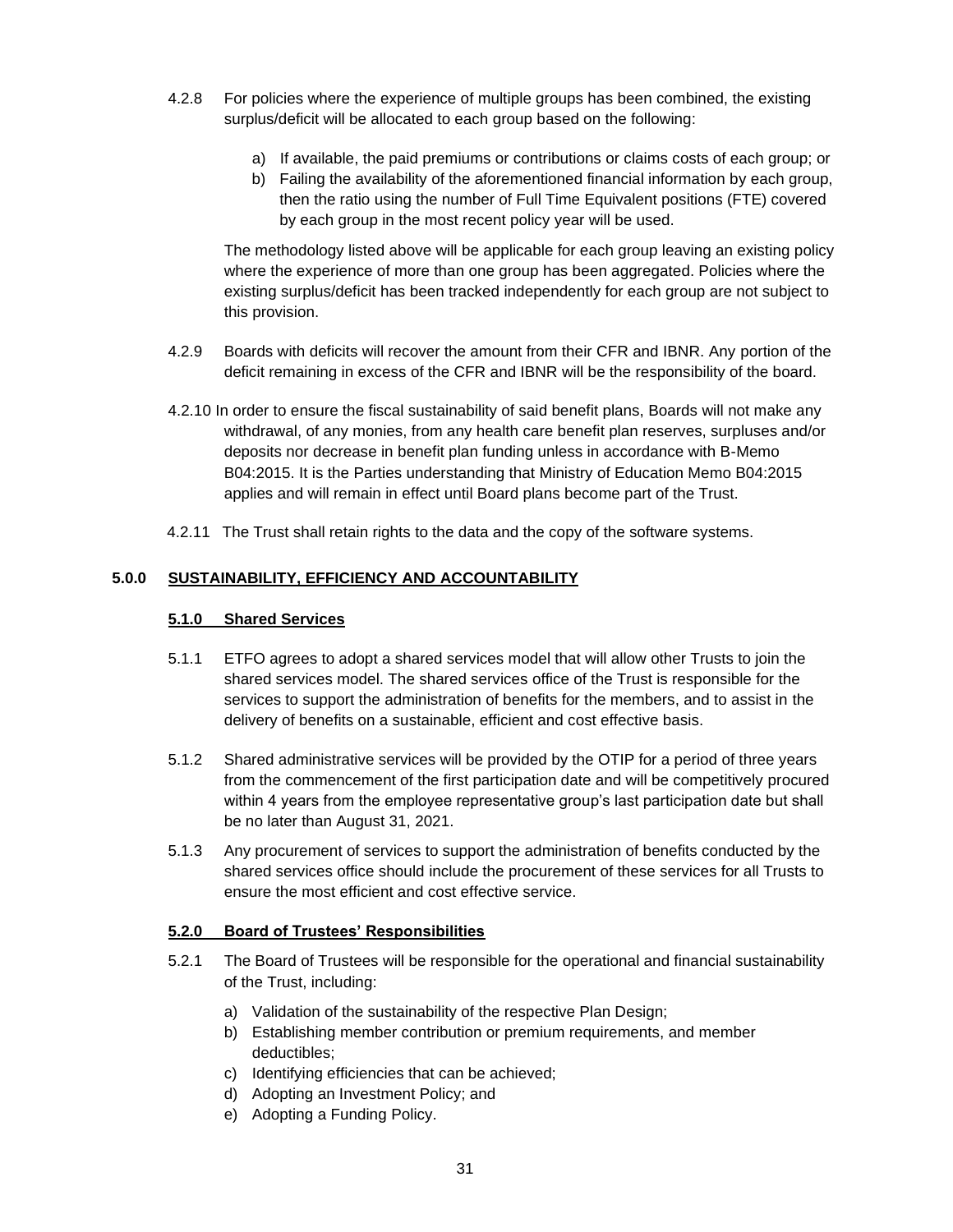- 5.2.2 Under the Funding Policy, surpluses at the Trust may not be refunded or distributed in cash, but may be used, as determined by the Trust to:
	- a) Fund future claims in conjunction with the fixed funding and term contained in the collective bargaining agreement;
	- b) Fund claims stabilization or other reserves;
	- c) Improve plan design;
	- d) Expand eligibility (subject to Section 3.1.2 through to 3.1.4); and
	- e) Reduce member premium share.
- 5.2.3 Under the Funding Policy, actual and projected funding deficiencies of the Trust will be addressed no later than the next regular plan renewal (as of September 1st) using one or more of the following methods, as determined by the Trust:
	- a) Use of existing claims stabilization funds;
	- b) Increased member share premium;
	- c) Change plan design;
	- d) Cost containment tools;
	- e) Reduced plan eligibility; and
	- f) Cessation of benefits, other than life insurance benefits.
- 5.2.4 The Trustees shall adopt policies for the appointment, review, evaluation and, if necessary, termination, of their service providers.
- 5.2.5 The Trust shall provide "trustee liability insurance" for all Trustees.

# **5.3.0 Accountability**

- 5.3.1 Actuaries and external auditors will be appointed by the Trust. Audited financial statements, and an actuarial evaluation report will be obtained for the Trust on an annual basis. The actuarial report will include projections regarding the adequacy of contributions to cover projected benefit and related costs for the Trust for a period of not less than 3 years into the future.
- 5.3.2 If the actuarial report projects the CFR balance to be less than 8.3% of plan expenses over a projected three year period, then a plan design change must be made to address the projected shortfall in the CFR. If the motion to adjust the plan design does not pass, the Trust will increase member share premiums to restore the balance above 8.3%.
- 5.3.3 Copies of the audited financial statements and actuarial evaluation report requested in section 5.3.1, will be shared with the federation, OPSBA and the Ministry of Education.

# **6.0.0 TRANSITION COMMITTEE**

6.1.0 A transition committee comprised of the employee representatives and the Employer representatives, including the Crown, will be established to address all matters that may arise in the creation of the Trust.

# **7.0.0 PAYMENTS**

7.1.0 The Crown will make a recommendation to the Lieutenant Governor in Council to amend the Grants for Student Needs funding regulation indicating that funding the amount provided for the benefits of the Trust must be provided to the Trust in accordance with the Letter of Agreement.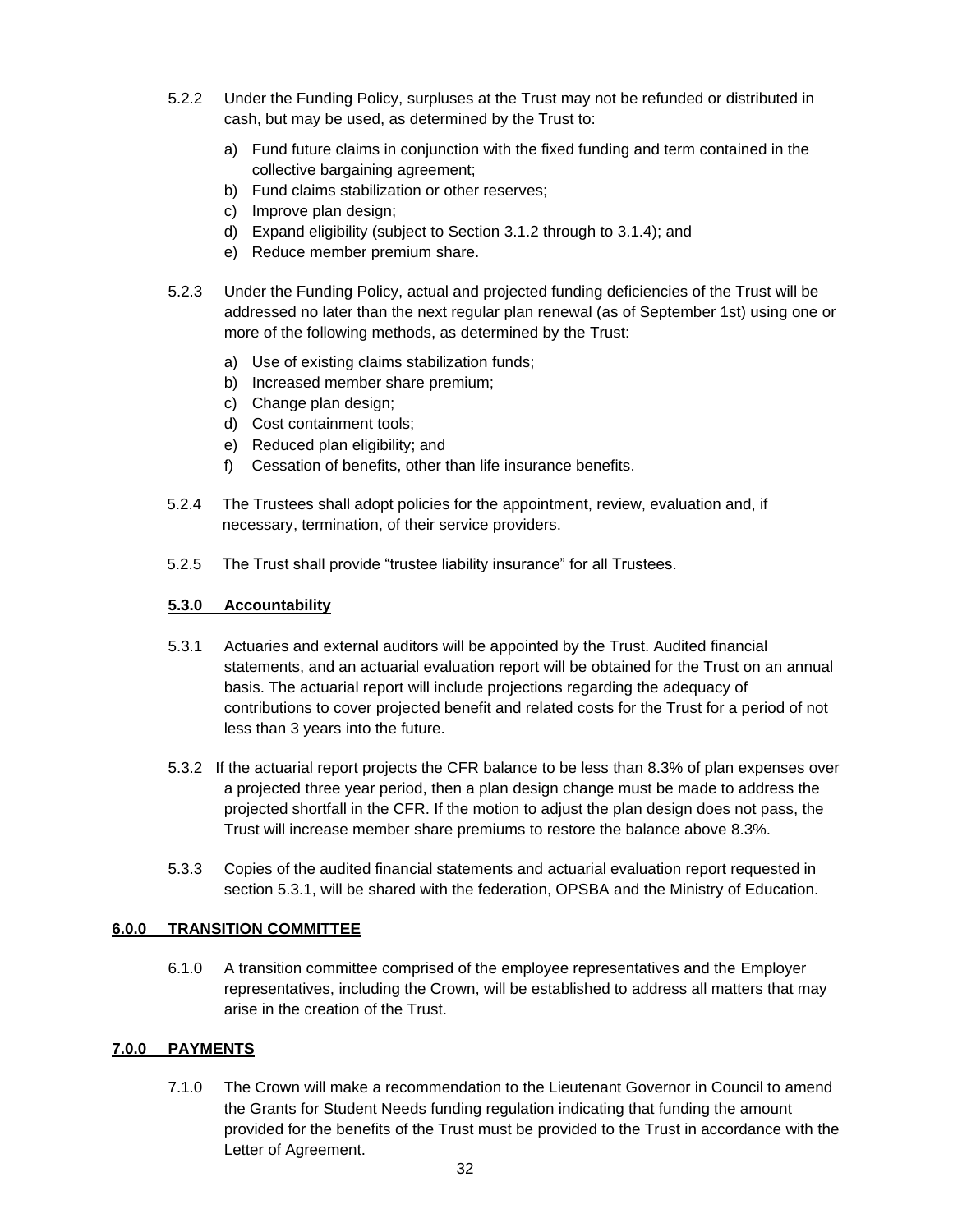### **8.0.0 ENROLMENT**

- 8.1.0 For new hires, each Board shall distribute benefit communication material as provided by the Association to all new Teachers/members within a reasonable amount of time from their acceptance of employment.
- 8.2.0 For existing members, the Board shall provide the Human Resource Information System (HRIS) file with all employment information to the Trustees as outlined in Appendix A.
- 8.3.0 Where an HRIS file cannot be provided, the Board shall provide the required employment and member information to the Trust Plan Administrator in advance of the member commencing active employment. The Board shall enter any subsequent demographic or employment changes as specified by the Trust Plan Administrator within one week of the change occurring.
- 8.4.0 The benefit administration for all leaves, including Long-Term Disability where applicable, will be the responsibility of the Trust Plan Administrator. During such leaves, the Board shall continue to provide HRIS information and updates as defined above.
- 8.5.0 Each Board shall provide updated work status in the HRIS file a minimum of 2 weeks in advance of the leave.

### **9.0.0 ERRORS and OMISSIONS**

- 9.1.0 Board errors and retroactive adjustments shall be the responsibility of the Board.
- 9.2.0 If an error is identified by a Board, notification must be made to the Trust Plan Administrator within seven (7) days of identification of the error.
- 9.3.0 Upon request by the Trust Plan Administrator, a Board shall promptly provide all employment and member related information necessary to administer the provincial benefit plan(s). Such requests shall not be made more frequently than twice in any 12 month period.
- 9.4.0 The Trust Plan Administrator has the right to have their representatives review employment records related to the administration of the Trust's benefit program at a Board office during regular business hours upon 30 days written notice.

#### **10.0.0 CLAIMS SUPPORT**

- 10.1.0 Each Board shall complete and submit the Trust Plan Administrator's Waiver of Life Insurance Premium Plan Administrator Statement to the Trust Plan Administrator for life waiver claims when the Trust Plan Administrator does not administer and adjudicate the LTD benefits.
- 10.2.0 Each Board shall maintain existing beneficiary declarations. When required, the Board shall provide the most recent beneficiary declaration on file to the Trust Plan Administrator.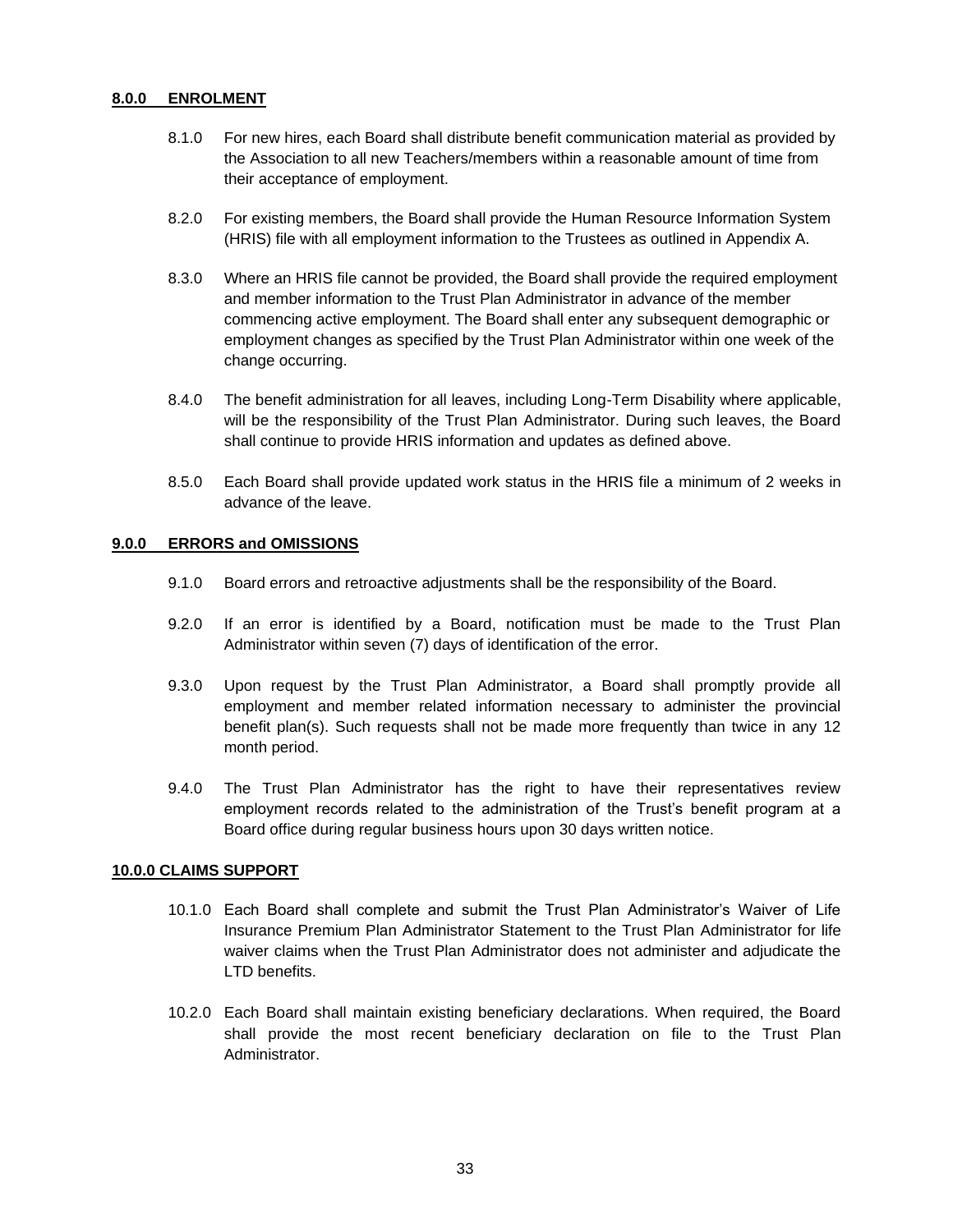# **11.0.0 PRIVACY**

11.1.0 In accordance with applicable privacy legislation, the Trust Plan Administrator shall limit the collection, use and disclosure of personal information to information that is necessary for the purpose of providing benefits administration services. The Trust Plan Administrator's policy shall be based on the Personal Information Protection and Electronic Documents Act (PIPEDA).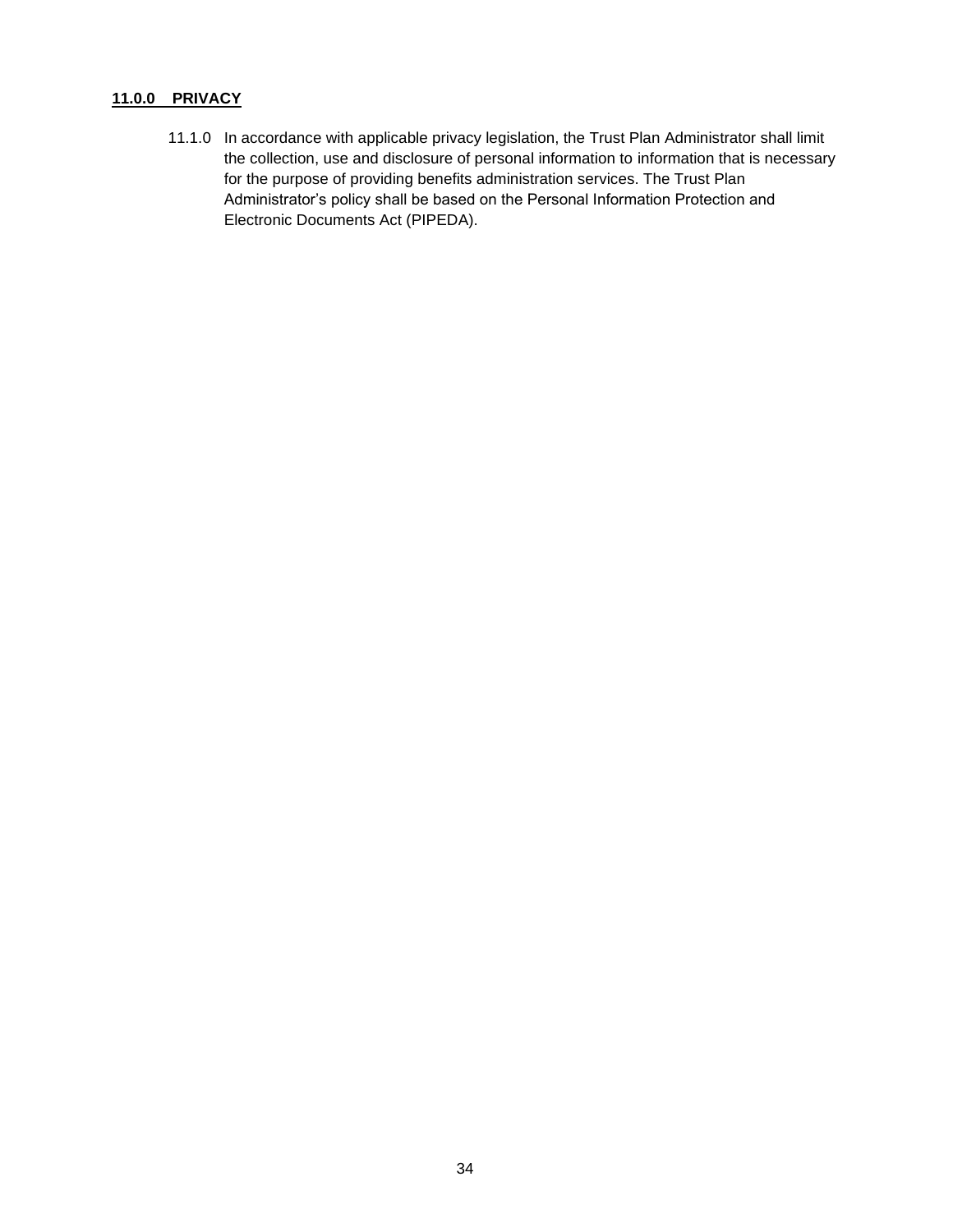# **APPENDIX A – HRIS File**

Each Board shall provide to the Trustees of the ETFO ELHT directly, or provide authorization through its Insurance Carrier of Record to gather and provide to the Trustees, the following information within one (1) month of notification from the Trustees. The following information shall be provided in the formats agreed to by the Trustees of the ETFO ELHT and the Employer representatives:

- a) complete and accurate enrollment files for all members, member spouses and eligible dependents, including:
	- i. names
	- ii. benefit classes
	- iii. plan or billing division
	- iv. location
	- v. identifier
	- vi. date of hire
	- vii. date of birth
	- viii. gender
	- ix. default coverage (single/couple/family)
- b) estimated return to work dates
- c) benefit claims history as required by the Trustees
- d) list of approved pre-authorizations and pre-determinations
- e) list of approved claim exceptions
- f) list of large amount claims based on the information requirements of the Trust
- g) list of all individuals currently covered for life benefits under the waiver premium provision
- h) member life benefit coverage information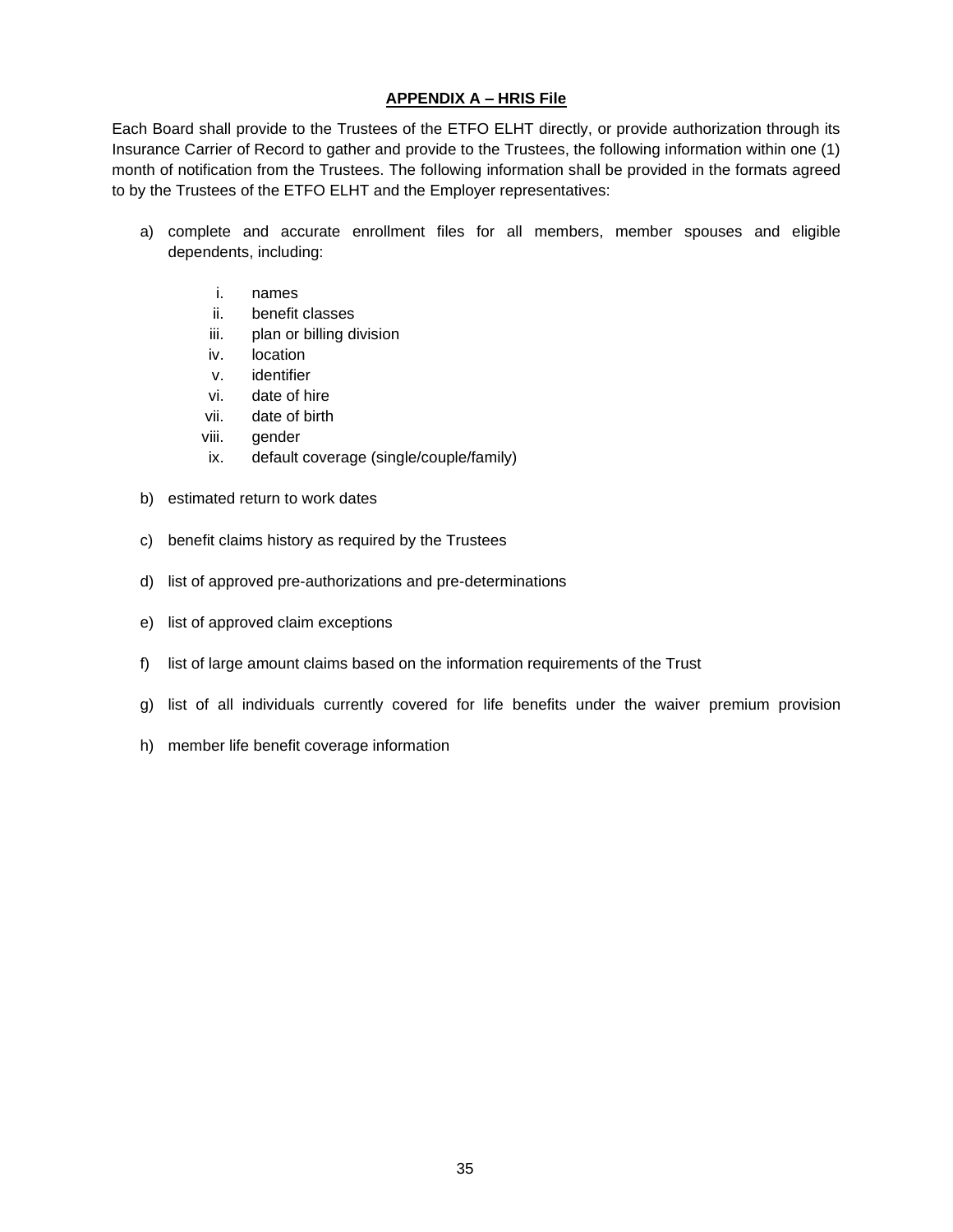

# **LOCAL AGREEMENT**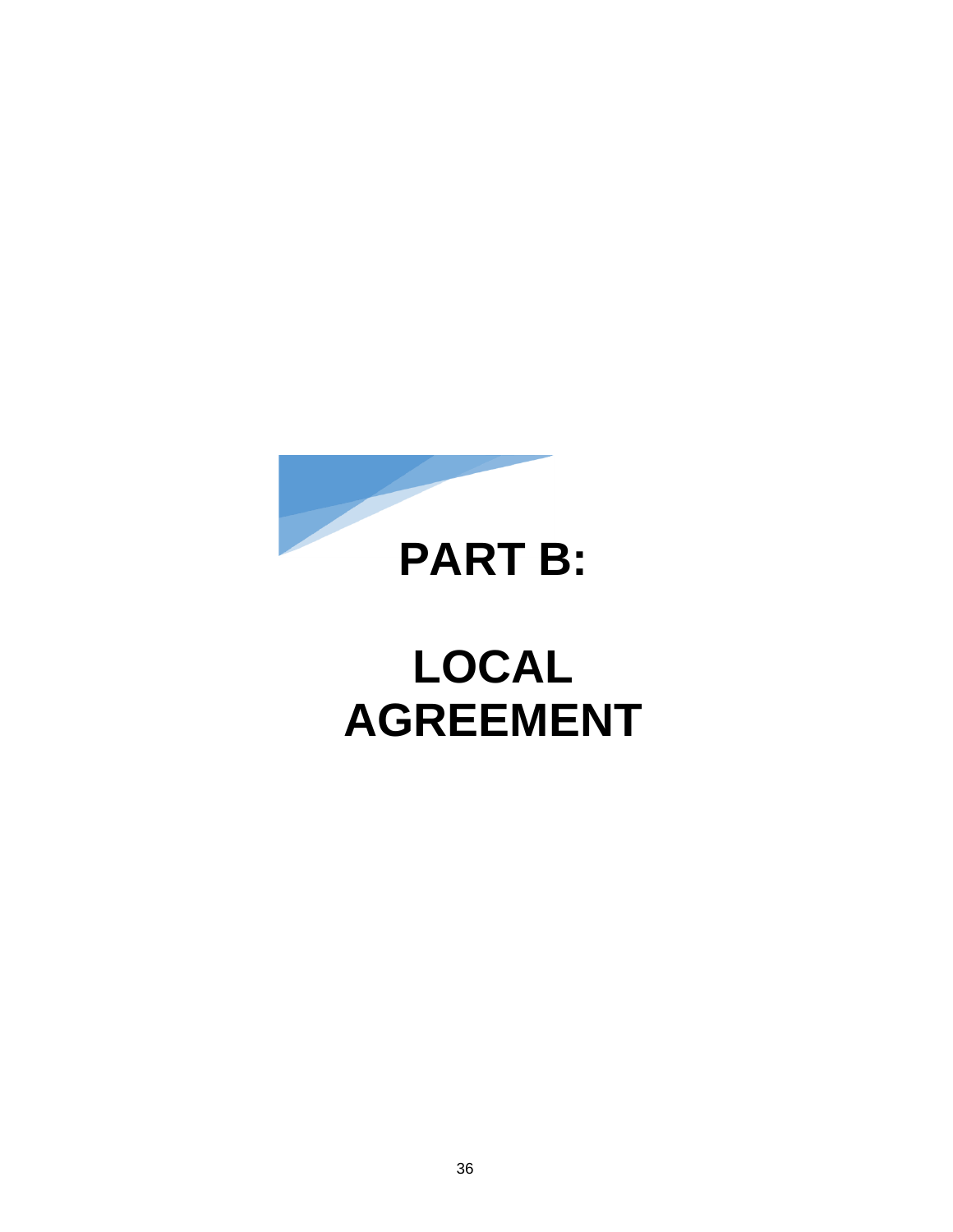# **ARTICLE L100 PURPOSE**

<span id="page-39-0"></span>L101 It is the purpose and intent of the Parties in this Collective Agreement hereinafter referred to as the Agreement to set forth the terms and conditions of employment together with salaries and allowances which govern the Elementary Occasional Teachers who are covered by this Agreement.

# **ARTICLE L200 SCOPE AND RECOGNITION**

<span id="page-39-1"></span>**L201** The employer being the Lambton Kent District School Board (hereinafter referred to as "the Board") recognizes the Elementary Teachers' Federation of Ontario (hereinafter referred to as "the Union") as the bargaining agent for all Occasional Teachers employed by the Board in its elementary panel.

The Board recognizes the negotiating team of the Local as the party authorized to negotiate on behalf of the Union.

The Union will inform the Board on a yearly basis of who is authorized to act on behalf of the Union.

- **L202** All Elementary Occasional Teachers shall be covered by this Agreement including part-time elementary teachers when employed as Occasional Teachers.
- **L203** The Board recognizes the right of the Local to authorize ETFO or any other advisor, agent, counsel, solicitor or duly authorized representative to assist, advise, or represent it in all matters pertaining to the negotiation and administration of this Collective Agreement. The Local recognizes the right of the Board to similar representation in this Collective Agreement.

# **ARTICLE L300 DEFINITIONS**

- <span id="page-39-2"></span>**L301 Occasional Teacher** shall bear the meaning given in the Education Act. They shall be a member in good standing with the College of Teachers.
- **L302 A Long-Term Occasional Teacher** means an occasional teacher who is employed for an extended period of time in the same position. The days to long-term shall be ten (10) or more consecutive part or full days in the same assignment.
- **L303 Broken Long-Term:** In the event that a long-term Occasional Teacher's assignment is interrupted by the regular teacher's return for a period of ten (10) days or less, and the regular teacher again becomes unavailable, for the same initial reason, the same Occasional Teacher will subsequently be rehired, if available, and the long-term assignment will be deemed to be uninterrupted.
- **L304** A **Short-Term Occasional Teacher** means an Occasional Teacher who is required to teach for a period that is less than ten (10) consecutive teaching days and is hired on a day-to-day basis.
- **L305 Occasional Teacher Roster** shall mean a roster of Occasional Teachers who have been hired by the Board as Occasional Teachers in the elementary panel in Lambton Kent.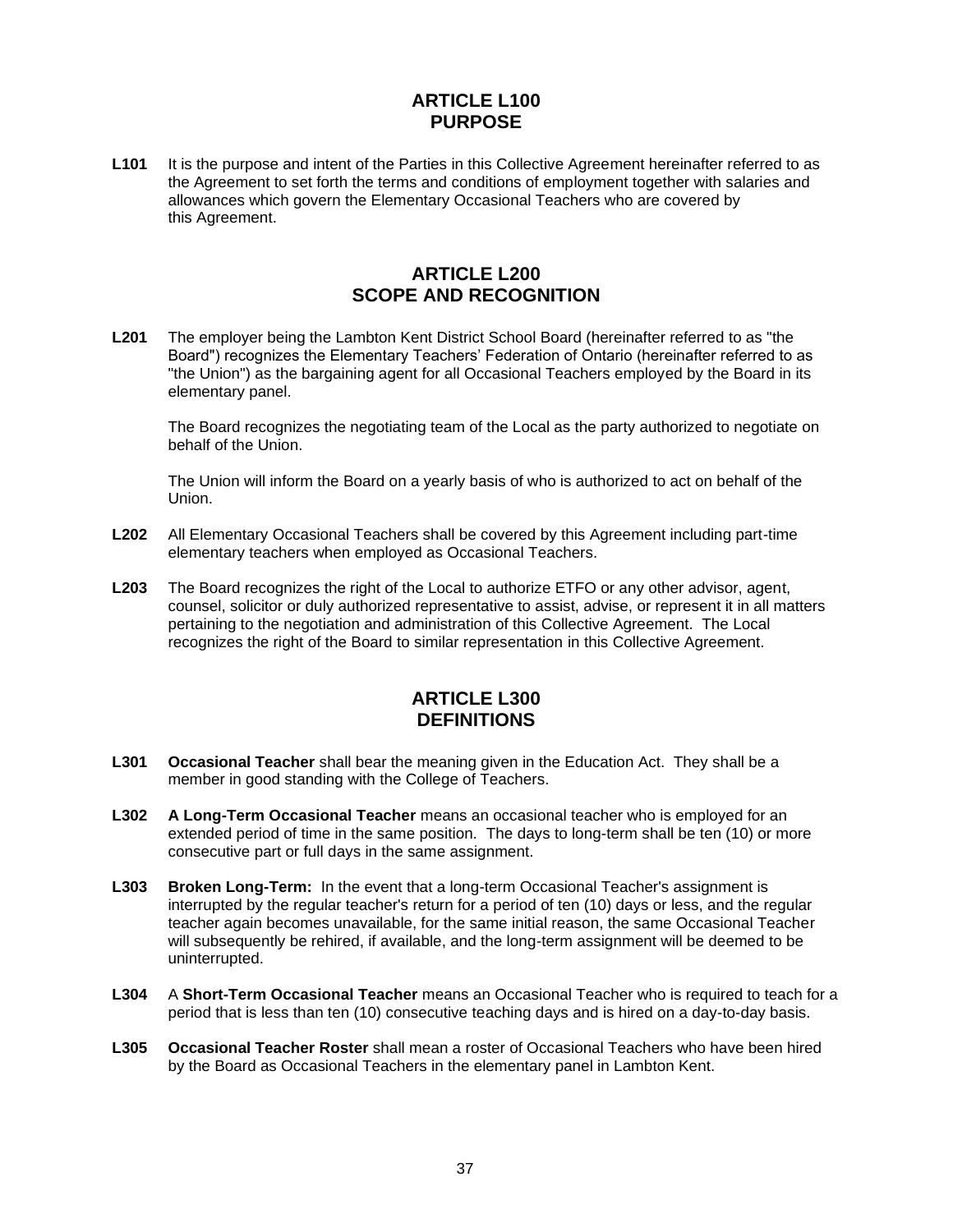- **L306 Probationary Occasional Teacher** refers to a newly hired or rehired Occasional Teacher. Probationary Occasional Teachers shall serve a probationary period of twenty (20) days of teaching. During the probationary period, the Occasional Teacher shall be entitled to all rights and privileges of this Agreement. The employment of such Occasional Teachers may be terminated with just and sufficient cause at any time during the probationary period with recourse to the grievance procedure.
- **L307 "Board"** shall mean the "Board" and its predecessors.
- **L308 Seniority** shall be based on the first day worked after being placed on the active Occasional Teacher Roster. Where there is a tie, the more senior Occasional Teacher shall be determined by using the following qualifiers in the order shown:
	- 1. Date of first hire by the Lambton, Kent, or Lambton Kent Board as an Occasional Teacher in the Elementary panel.
	- 2. Total number of days worked as an Elementary Occasional Teacher for the Lambton, Kent, or Lambton Kent Boards.
	- 3. Where there is still a tie, the senior Occasional Teacher shall be determined by lot by the Superintendent in the presence of the Local's President.
- <span id="page-40-0"></span>**L309 School Day** shall mean any instructional day and any professional activity day.

# **ARTICLE L400 UNION DUES AND ASSESSMENTS**

- **L401** On each pay date on which an employee is paid the Board shall deduct from each Occasional Teacher the ETFO dues and any dues chargeable by the Local or an equivalent amount. The amounts shall be determined by ETFO and/or Local in accordance with their respective constitutions and forwarded in writing to the Board at least thirty (30) days prior to the expected date of change.
- **L402** The ETFO dues deducted in L401 shall be remitted to the General Secretary of ETFO no later than the fifteenth of the month following the date on which the deductions were made. Such remittance shall be accompanied by a list showing the names, addresses, wages earned, days worked, wages for the period, amounts deducted, FTE, Ministry Identification Number (MIDENT) and OCT number. The Board shall provide the information in electronic format.
- **L403** Dues specified by the Local in L401, if any, shall be deducted and remitted to the Treasurer of ETFO-LKEOT, no later than the fifteenth of the month following the date on which the deductions were made. Such remittance shall be accompanied by a list identifying the employees, annual salary, the number of days worked, salary for the period, and the amounts deducted.
- **L404** ETFO and/or the Local, as the case may be, shall indemnify and hold the Board harmless from any claims, suits, attachments and any form of liability as a result of such deductions authorized by ETFO and/or the Local.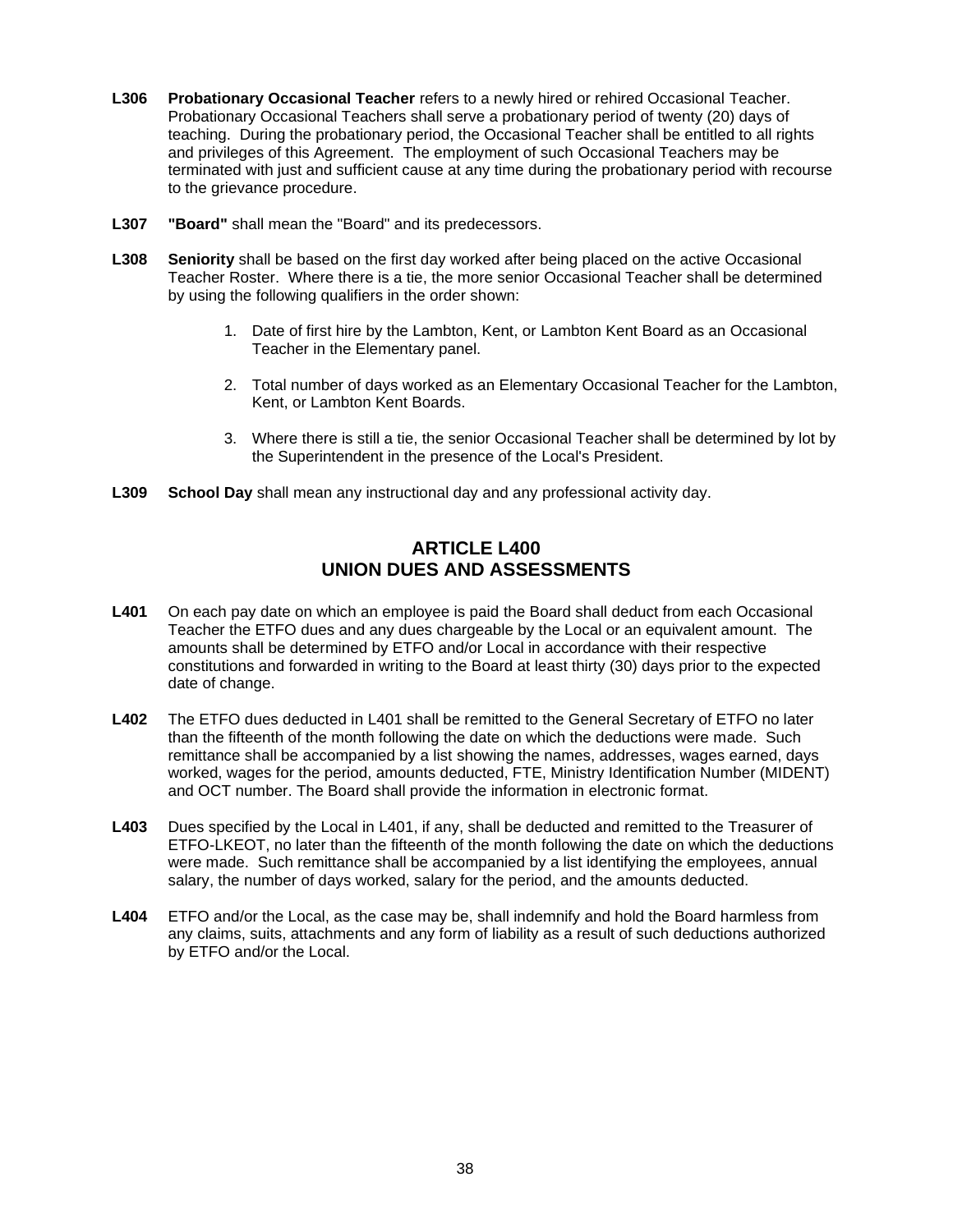# **ARTICLE L500 RIGHTS AND RESPONSIBILITIES OF THE PARTIES**

<span id="page-41-0"></span>**L501** The Union recognizes that it is the function of the Board to manage the affairs of its school system and all rights shall remain exclusively with the Board, except as specifically limited by the provisions of this Collective Agreement. Without restricting the rights set out above, the Union recognizes the rights of the Board to hire, direct, and classify all Occasional Teachers and the right to discipline and discharge, for just cause, any Occasional Teacher subject to the right of an Occasional Teacher to lodge a grievance in a manner and to the extent herein provided.

### **L502 JUST CAUSE**

(a) No Occasional Teacher shall be demoted, discharged, or be disciplined in any way without just cause. Such cause shall be provided to the Occasional Teacher in writing, within five (5) working days from the time the Occasional Teacher is informed of any such action. The five (5) working days will be ten (10) calendar days during the summer break.

(b) Prior to the imposition of any of the actions listed in (a), there shall be a meeting held between the Occasional Teacher and a Board representative to discuss the matter. The Occasional Teacher shall have a representative of the Union present.

(c) An Occasional Teacher given a suspension pending the outcome of an investigation shall be paid during the suspension period. Pay during the suspension period will be based on the average amount of pay during the previous four (4) weeks preceding the date of the offence.

### **L503 EVALUATIONS**

The Superintendent charged with the responsibility for elementary school operations and for elementary Occasional Teacher evaluations will establish a committee with representation from the Local. This committee will assist the Superintendent in the development of a uniform evaluation procedure for Occasional Teachers.

- **L504** Only supervisory officers, elementary Principals and Vice-principals, who are members of the Ontario College of Teachers, shall evaluate an Occasional Teacher.
- **L505** If there is a dispute as to the accuracy of any material on file, said dispute may be the subject of a grievance.

# **L506 DURATION OF LONG-TERM ASSIGNMENT**

(a) The starting and ending dates of any long-term occasional assignment shall be agreed upon by the Occasional Teacher and the Board prior to the commencement of the assignment. Any change to these dates shall be by written agreement.

(b) The Board shall provide at least two weeks' notice or two weeks' pay in lieu of notice to the Occasional Teacher should it become necessary to shorten the assignment.

### **L507 STRIKE AND LOCKOUT**

(a) The Board and the Union agree that there shall be no strike or lockout for the term of this Agreement. Strike and Lockout shall be as defined in the Ontario Labour Relations Act.

(b) An Occasional Teacher who declines to cross a picket line will not be subject to disciplinary action but will not be eligible for payment for any day not worked.

**L508** Occasional Teachers shall not be requested to transport students in their personal vehicle or any other vehicle.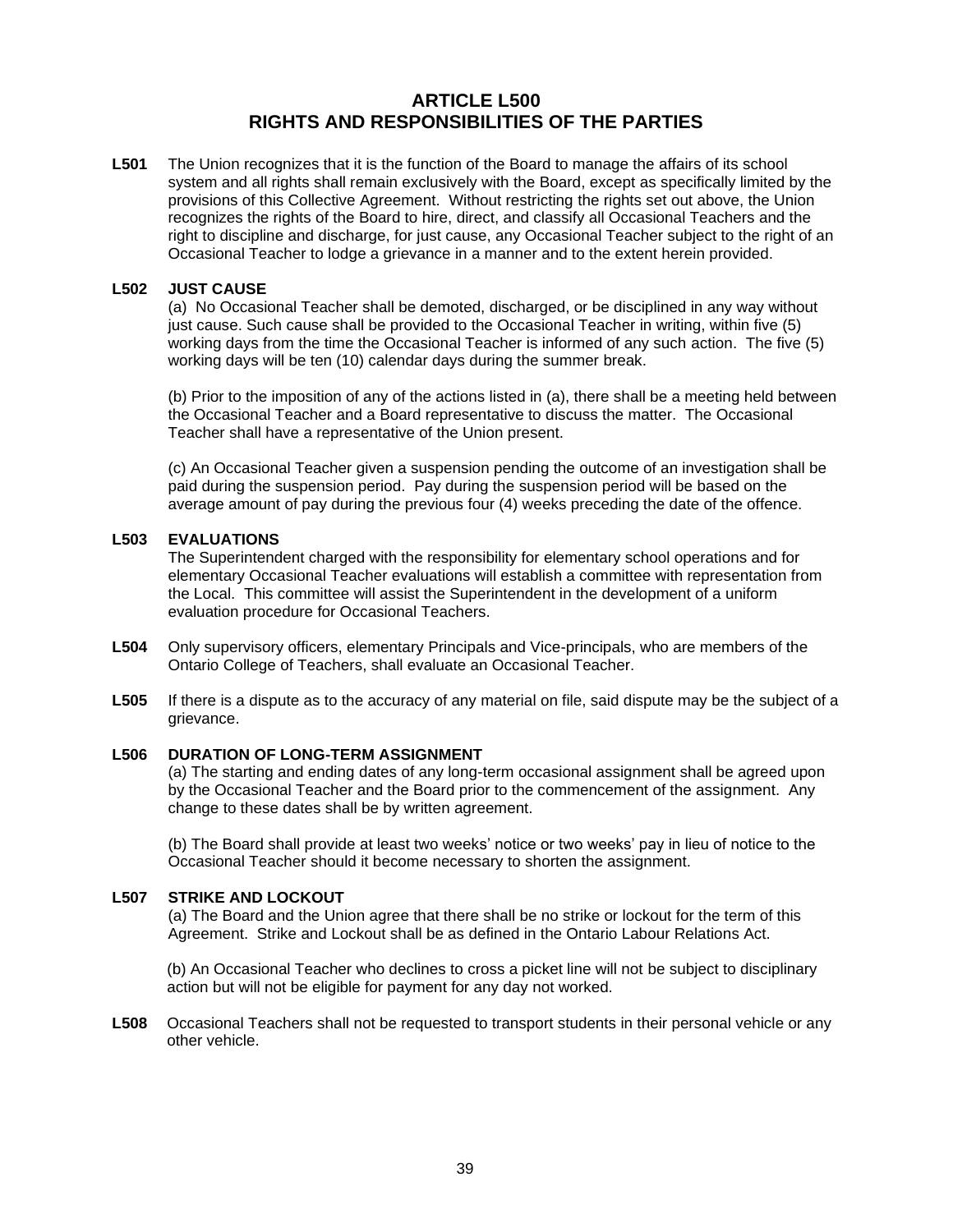# **ARTICLE L600 UNION MEMBERSHIP**

<span id="page-42-0"></span>**L601** (a) All employees shall, as a condition of employment, maintain their Union membership, and remain Union members in good standing.

(b) New employees shall be provided by the Board with a copy of the current Collective Agreement in effect at the date of hire.

- **L602** The Board agrees not to penalize or discriminate against any Board employee for participating in the activities of the Union, including exercising any rights under this Collective Agreement or the prevailing statutes of Ontario.
- <span id="page-42-1"></span>**L603** Upon ratification of a new Collective Agreement, the Board shall post for the use of members a copy of the Collective Agreement on the Board's Web Site.

# **ARTICLE L700 TERM OF AGREEMENT**

### *NOTE: Refer to Central Agreement C3.00 Length of Term/Notice to Bargain/Renewal.*

**L701** This document constitutes the entire Agreement between the Union and the Board. Any amendments to the articles defined herein shall be in writing and by mutual consent of the Parties. The Parties, as determined by their respective bargaining procedures, can make no change to this agreement without submitting the changes for ratification.

# **ARTICLE L800 OCCASIONAL TEACHER ROSTER**

- <span id="page-42-2"></span>**L801** Only those Occasional Teachers whose names are on the Roster shall be called for short-term and long-term occasional teaching.
- **L802** (a) To be eligible for inclusion on the Occasional Teacher Roster, an Occasional Teacher must have an Ontario Teaching Certificate and must be a member, in good standing, of the College of Teachers.

(b) All certification and required documentation must be submitted before a candidate's name is placed on the Occasional Teacher Roster.

(c) Qualified Occasional Teachers shall replace Teachers who are absent, except as provided by Ontario Statutes.

(d) Teachers of home instruction, paid by the Board to teach elementary pupils, who were hired from the Occasional Teacher Roster will have dues deducted for such employment in accordance with Article L401.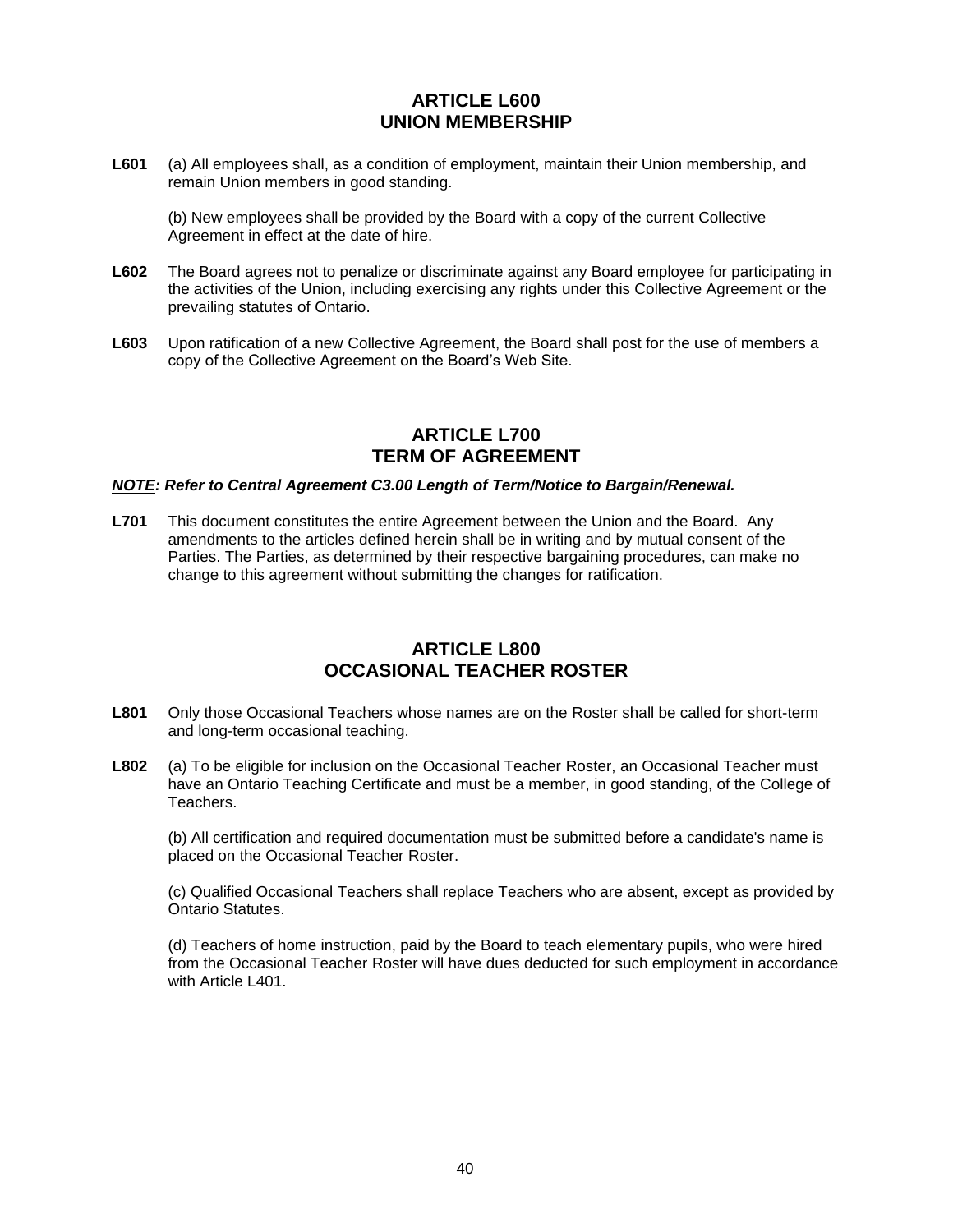**L803** (a) Occasional Teachers shall notify the Human Resources Department of the Board, in writing, of any changes of name, address and/or telephone number required by the Board to contact the Occasional Teacher regarding teaching assignments.

(b) The Board agrees to review the composition of the Occasional Teacher Roster by September 15<sup>th</sup> of each school year to ensure that it contains only the names of those Occasional Teachers available to teach for the Board.

(c) The Roster shall also include the names of Occasional Teachers on long-term assignments and extended leaves who will be listed as unavailable. Where possible, a return to work date will be indicated. A copy of the updated Roster will be provided electronically to the Local.

L804 (a) The Occasional Teacher Roster in existence on September 15<sup>th</sup> in each school year shall be the Roster for the duration of that school year subject to the Board having the right to add to the Occasional Teacher Roster to meet program needs and/or recruit teachers who have qualifications in an area where a teaching shortage exists. The Board shall consult the Local when additions to the Occasional Teacher Roster are needed. The Local will receive written notice of all newly-hired Occasional Teachers or deletions to the Occasional Teacher Roster as they occur.

(b) School administration will have access to the Roster of Occasional Teachers and a specific list of those teachers willing to supply in a particular school through LKARS. Confidential information will not be posted.

L805 (a) On or about September 15th and January 15th of each school year, and as requested by the President of the Local, the Board will provide the Local with the names, addresses, telephone number, working locations, classification (grades and/ or subject areas) of all Occasional Teachers on the Occasional Teacher Roster.

(b) The Union will be provided an electronic file to facilitate their mail label production. This file shall be forwarded to the Union on request.

(c) The Board shall provide the Local with a list of all Permanent and Long-Term teaching assignments on a monthly basis with the start and end dates, where known, and the list of applicants and the successful hires for each assignment.

(d) Any information regarding the status of a Member which can be made available, any information which is public information because it has been part of a Board report in public session, and any information regarding teacher salaries will be provided to the Bargaining Unit upon written request.

**L806** (a) Occasional Teachers and part-time Elementary Teachers on the Roster must confirm and/or update their LKARS profile and intention to remain on the Roster for the next school year by accessing the information through the LKARS site. Confirmation of this information must be completed through the Board's Webmail, or by written notice by May  $31^{st}$  of each year. Failure to comply shall constitute removal from the Occasional Teacher Roster with no grievance rights.

(b) Any Occasional Teacher who has not taught one (1) day in the previous school year, shall be removed from the Occasional Teacher Roster, except those who have been granted an extended leave in Article L901(b) and/or Article L904. Also, one (1) day of Federation Release Time granted to Occasional Teacher Local Representatives will be equivalent to one (1) day of teaching. The Board will be notified of the name(s) of any affected Union representatives by June 30th .

(c) Five (5) hours of home instruction will be equivalent to one (1) day of teaching for the purpose of staying on the Occasional Teacher Roster.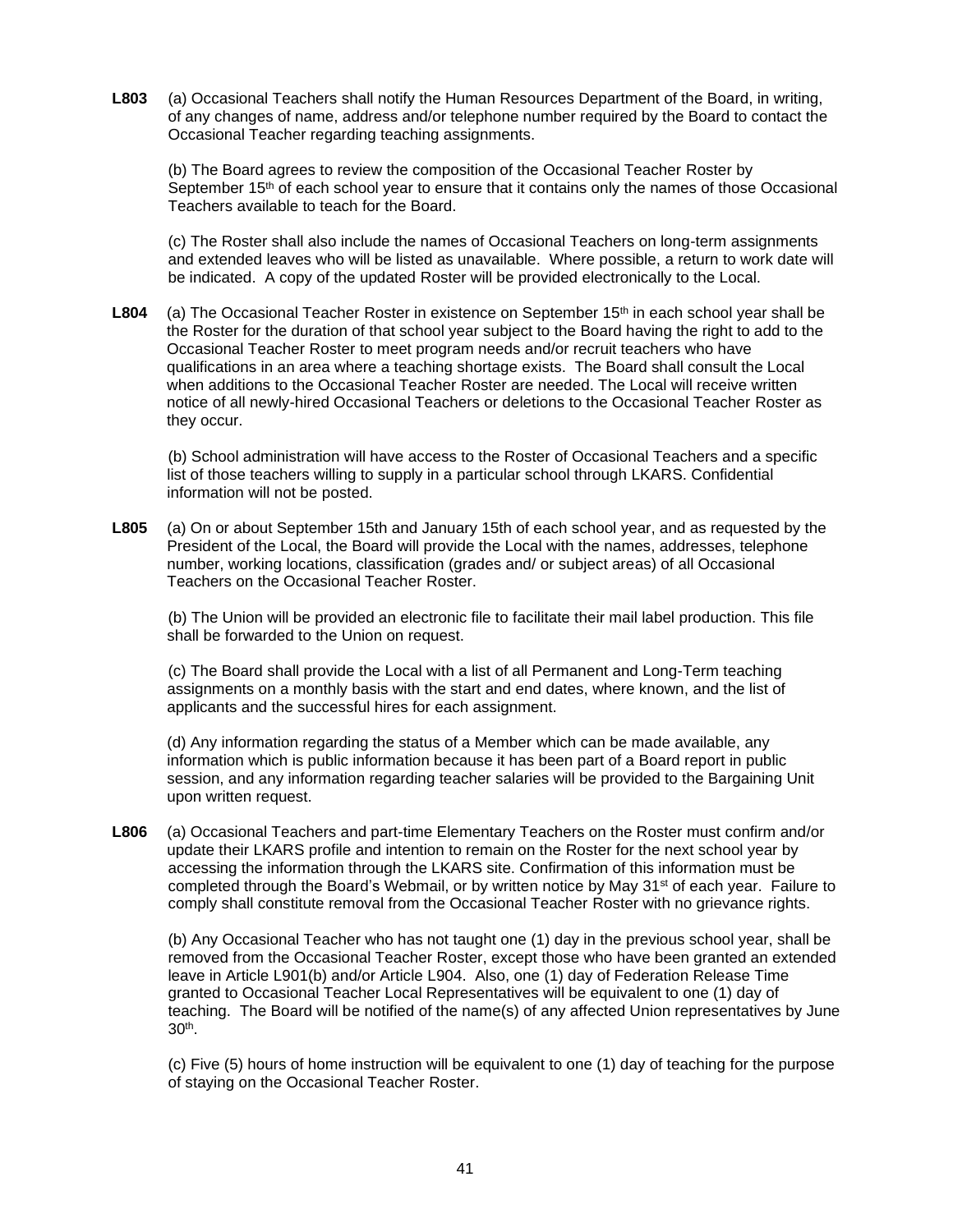# **ARTICLE L900 LEAVES OF ABSENCE**

<span id="page-44-0"></span>*NOTE: Refer to Central Agreement C6.00 (f) Sick Leave.*

### **L901 MISCELLANEOUS LEAVES**

# (a) SHORT-TERM LEAVES

Upon application to the Superintendent of Human Resources short-term leaves of absence may be granted on a without pay basis for reasons deemed satisfactory by said Superintendent. The leave will not be considered as interrupting the long-term occasional teaching assignment.

### (b) EXTENDED LEAVES WITHOUT PAY

All non-probationary Occasional Teachers on the Occasional Teacher Roster may request to be listed as unavailable for a period of up to and including one (1) school year. The Occasional Teacher shall be returned to available status upon written notice to the Board. Failure to notify the Board within ten (10) days of expiration of the leave will result in removal from the Occasional Teacher Roster.

(c) An Occasional Teacher on a short-term assignment who becomes ill for (one) 1 day will be eligible to return the next day with no break in the continuance of that assignment.

### **L902 LEAVES OF ABSENCE WITH PAY**

Except as otherwise specified, all leaves under this Article shall apply to Long-Term Occasional Teachers.

An Occasional Teacher shall be granted a leave of absence with pay and no loss of sick leave in respect of absence occasioned by the leaves listed below. None of these leaves shall constitute a break in service, and during these leaves Occasional Teachers shall continue to accumulate credit for teaching experience, seniority and any other relevant entitlements under this Collective Agreement.

#### (a) BEREAVEMENT LEAVE

(i) A leave for up to five (5) days for a death in the family (spouse, common-law partner, child, sibling, parent, or grandparent).

(ii) A leave of up to three (3) days for the death of a mother-in-law, father-in-law, daughter-in-law, son-in-law, or total dependent. This also applies to lesser kin living in the same home.

(iii) A one (1) day leave for the purpose of attending a funeral in support of a grieving close personal friend or relative not covered in L902(ii).

#### (b) COURT LEAVE

(i) A leave for attendance in court as a subpoenaed witness (where the Occasional Teacher is not a party to the action) or for jury duty, provided that witness fees or jury fees received are turned over to the Board.

(ii) A Short/Long-Term Occasional Teacher who is subpoenaed as a witness for a school-related incident shall be paid their daily rate for each day required.

### (c) QUARANTINE

An Occasional Teacher shall be granted a leave of absence as a result of being quarantined or otherwise prevented by order of the Medical Officer of Health from attending upon their duties.

#### (d) DISCRETIONARY LEAVE

A leave of up to five (5) days for miscellaneous reasons or for absences due to extenuating circumstances may be granted by the Director of Education. This Discretionary Leave may be in addition to any leave granted under Article L902.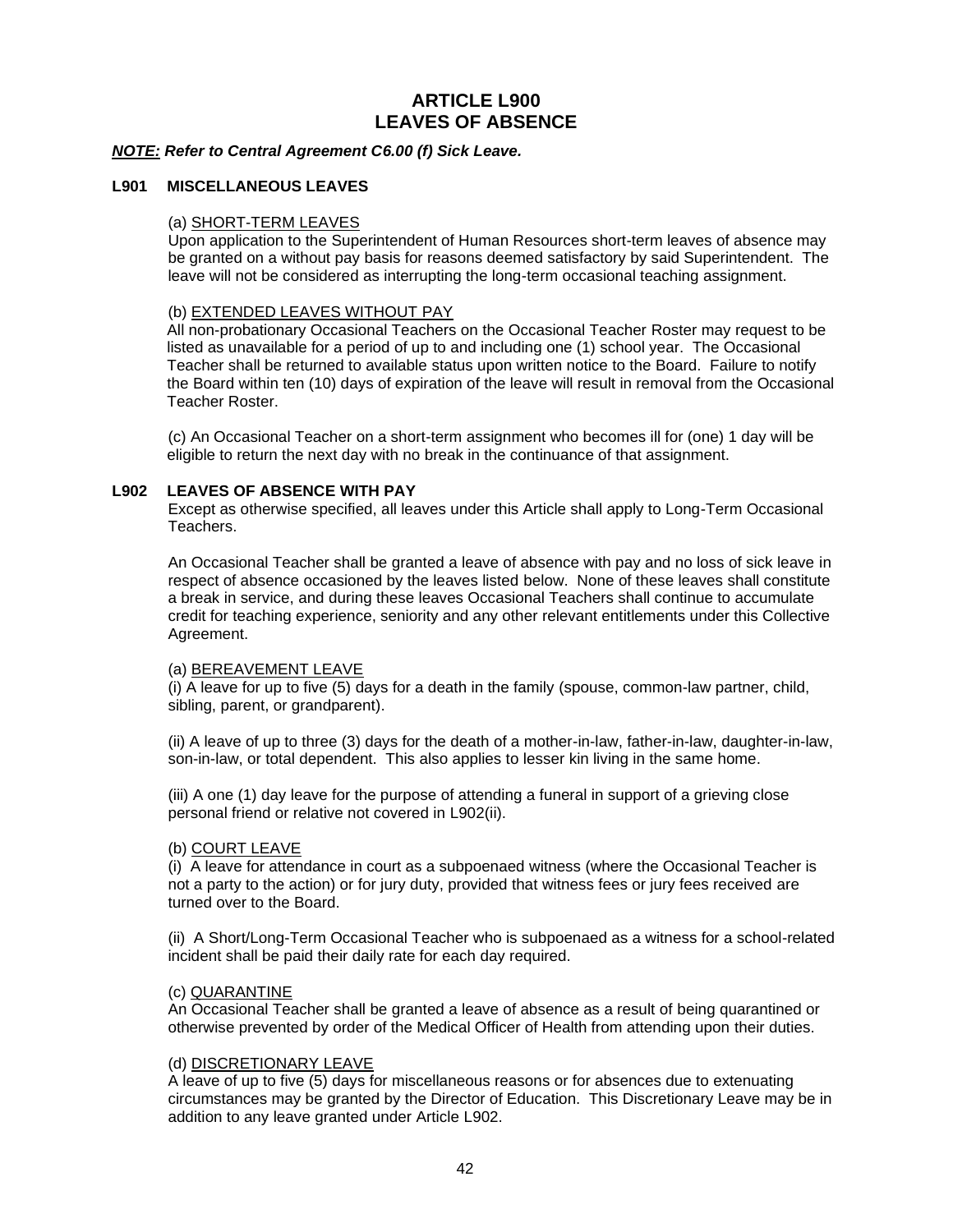### (e) CHANGES IN TERMS OF LEAVE

Changes in terms of a leave of absence under this Article may be made only by mutual consent of the Occasional Teacher and the Board.

### (f) LEAVE WITH COST OF SUPPLY

A two (2) day leave may be granted for personal circumstances provided there is no disruption to program.

### **L903 RETURN FROM LEAVE**

In the event that an Occasional Teacher's long-term assignment is interrupted due to illness or other leave, the original Occasional Teacher will continue that assignment, upon notifying the Principal.

## **L904 PREGNANCY/PARENTAL LEAVE WITHOUT PAY (see also Article C10.2)**

(a) An Occasional Teacher may request and the Board shall grant Pregnancy and/or Parental Leave as provided for by the current Employment Standards Act.

(b) The Occasional Teacher is required to stipulate the date on which the teacher will resume duties on the Request for Leave of Absence. Failure to report for duty on the agreed date will make the Teacher subject for dismissal, unless a change to the return to duty date has been mutually agreed upon between the Board and the Occasional Teacher.

## (c) ADOPTION LEAVE

An Occasional Teacher who wishes to adopt a child shall be granted a leave of absence as provided for by the current Employment Standards Act.

### (d) CHILD CARE LEAVE

Upon request an Occasional Teacher shall be given an unpaid Child Care Leave for up to two (2) years.

### (e) EARLY RETURN

An Occasional Teacher may terminate a pregnancy leave or parental leave and return to work subject to Article L902(e).

### (f) RETURN TO POSITION

<span id="page-45-0"></span>An Occasional Teacher returning from a pregnancy leave or parental leave shall have the right to be assigned to the same position held prior to going on leave if the position is still available in accordance with the provisions of the Employment Standards Act.

# **ARTICLE L1000 PROFESSIONAL ACTIVITY DAYS**

**L1001** (a) A Long-Term Occasional Teacher, whose assignment includes a Professional Activity Day, shall be paid for the day provided that the Long-Term Occasional Teacher participates in the scheduled professional activities. A break in service caused by a Professional Activity Day shall not constitute a break in continuity of service.

(b) If an Occasional Teacher is in for a Teacher for nine (9) consecutive days and the tenth day falls on a P.D. Day, the Occasional Teacher shall attend the P.D. Day and the assignment shall be declared to be Long-Term.

- **L1002** It is recognized by the Board that Elementary Occasional Teachers benefit from professional development activities. Where space is available in workshops during Professional Activity Days, Board organizers should encourage Occasional Teachers to participate.
- **L1003** EQAO training shall be provided for up to ten (10) Occasional Teachers each year of the Collective Agreement to Occasional Teachers requesting such training. Such training shall occur during the school day and Occasional Teachers involved shall be paid for the day at the casual rate.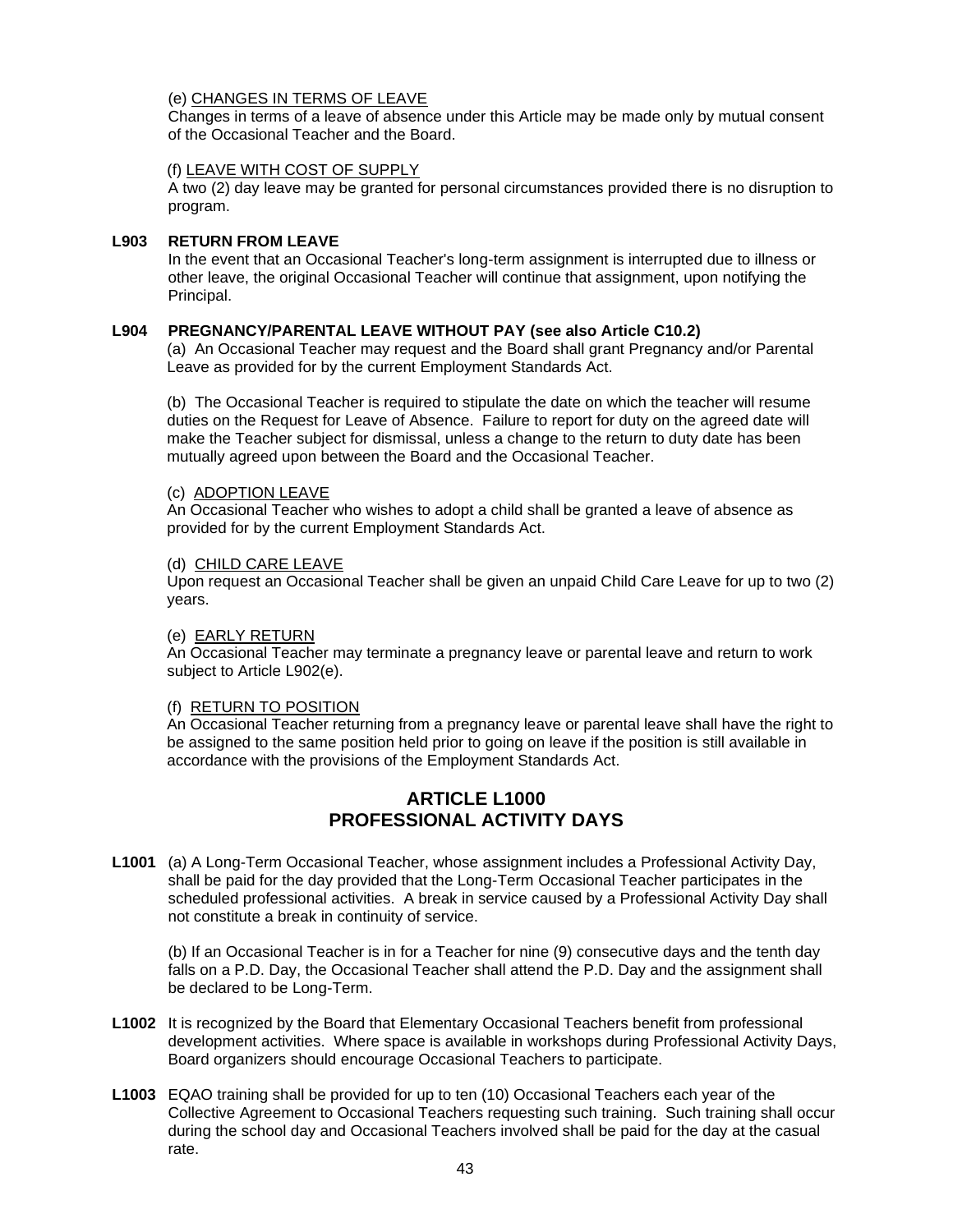### **L1004 PROFESSIONAL DEVELOPMENT**

The Board agrees to provide the Union with  $$8,500$ , by September 1 $st$  of each school year, to be used toward professional development for members of the bargaining unit. The Occasional Teachers have the responsibility to organize the Professional Development Day. The schedule will be approved prior to the announced agenda for the Professional Development Day. The Occasional Teachers will submit on an annual basis a report to the Board outlining the utilization of the professional development funds by the last school day of the current school year. The Board will offer staff and facilities as needed or available. Surplus funds in any given school year shall remain with the Union and carry over to the next school year.

# **ARTICLE L1100 JOB VACANCIES**

<span id="page-46-0"></span>**L1101** (a) When it is determined that a Long-Term Occasional Teacher will be required for a continuous period of two (2) months or more, such vacancy will be posted in each elementary school on the Occasional Teacher bulletin board and a copy provided to the Local. Such posting requirements will have been properly fulfilled when a copy is forwarded to the Local. All postings shall be noted, with full particulars, on the Board's Job Web Site.

b) All long-term occasional assignments shall terminate at the end of the school year in June. Each Long-Term Occasional Teacher's assignment that continues into the next school year shall be posted as a vacancy.

c) No long-term occasional assignment shall be split except between mutual agreement by the Board and the Union.

d) All Occasional Teachers shall have the right to apply for a long-term assignment for the same posting. Qualified Probationary Occasional Teachers will be considered for the posted vacancy, should there be no qualified non-probationary Occasional Teachers prepared to accept the posting. In the event there are no non-probationary Occasional Teachers applying for a posting, the Board shall provide the President of the Local with a list of all applicants for the posting.

- **L1102** An Occasional Teacher, hired to replace an absent regular teacher for a specific period, properly subject qualified for such position, will not be replaced by another Occasional Teacher during the specified period other than by mutual agreement of the Occasional Teacher and the Board except in cases of removal with just cause.
- L1103 Only qualified, non-probationary Occasional Teachers, covered under this agreement, who are members in good standing with the Ontario College of Teachers, will be hired for long-term occasional teaching assignments with the Lambton Kent District School Board.
- L1104 Job Vacancies Elementary Teaching Positions Should the Board be unable to fill a new position or a vacancy from among the teachers covered by the Elementary Teachers' Collective Agreement, the Board shall give every opportunity to fill the vacancy or new position from among those non-probationary Occasional Teachers on the Occasional Teacher Roster who have applied for the position, provided they are qualified.
- **L1105** No Occasional Teacher on the Board's Occasional Teacher Roster shall be required to pay a fee in order to apply for an elementary daily or long-term teaching position with the Board.
- **L1106** No changes will be made to the operation of the call-out system for the Occasional Teachers without consultation with the Union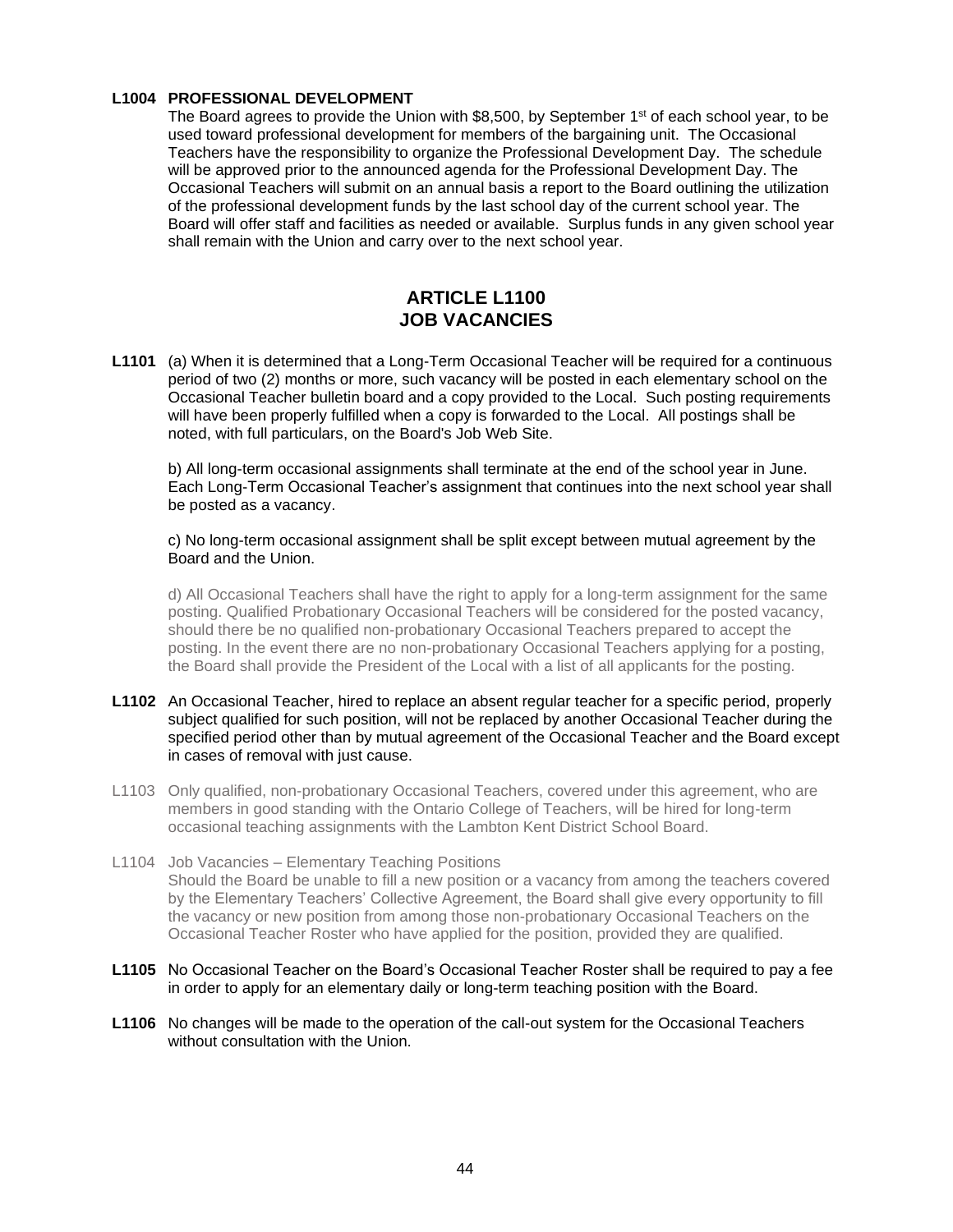# **ARTICLE L1200 WORKING CONDITIONS**

<span id="page-47-0"></span>The Board considers this to be management rights but agrees to the following:

- **L1201** When policies and procedures which affect an Occasional Teacher's conditions of work are being developed, the Board will consult with the Occasional Teachers through the Superintendent charged with the responsibility for developing the procedures, as committee members preliminary proposals will be sent to the Occasional Teacher Local for input.
- **L1202** The Board and the Union agree that Occasional Teachers make significant contributions to the life of the school beyond the classroom. The extent of an Occasional Teacher's extra-curricular involvement is very individual and dependent upon that person's interest, skill and personal circumstance. Extra-curricular activities shall not be assigned.
- **L1203** Principals will provide in-school instruction to individual Long-Term Occasional Teachers who have not attended the report card training program.
- **L1204** Report Cards

(a) Occasional Teachers who have not been in an assignment for at least six (6) weeks prior to the date that the report cards are to be submitted to the office will be provided support by school administration for the completion of the report cards.

(b) When a long-term teaching assignment is completed prior to the required date for the report cards to be submitted, the Occasional Teacher may be requested to assist with the completion of these report cards. In such instances, the Occasional Teacher shall be paid for the time to assist in completing the report cards. The rate of pay shall be the rate the Occasional Teacher received during the long-term teaching assignment.

# **ARTICLE L1300 RATES OF PAY**

<span id="page-47-1"></span>An Occasional Teacher will not experience a reduction in their daily rate of pay.

- **L1301** All salary rates set out in this Article include vacation pay and statutory holiday pay to which Occasional Teachers are entitled under applicable legislation.
- **L1302 Elementary Occasional Teachers - Rates of Pay for Short-Term (Daily) Occasional Teachers**

The Daily Rate for Short-Term Occasional Teachers shall be based on 1/187 of the Teachers' Current Salary Grid A1-0.

**L1303** The direct deposit payroll method will apply to all Occasional Teachers covered by this Agreement. Pay shall be directly deposited twice a month: on or before the 15<sup>th</sup> day and the last day of each month.

### **L1304 LONG-TERM OCCASIONAL TEACHER**

A Long-Term Occasional Teacher shall be placed on the Elementary Teacher Local salary grid in accordance with the recognized teaching experience and category placement, retroactive to the beginning of the long-term assignment and will receive, in writing from the Board, confirmation of the grid placement and the factors used in determining such grid placement.

**L1305** Each Occasional Teacher's category classification on the salary grid shall be determined by the application of the current QECO Program Plan Five or, at the option of the Occasional Teacher, they may continue placement under a previous program.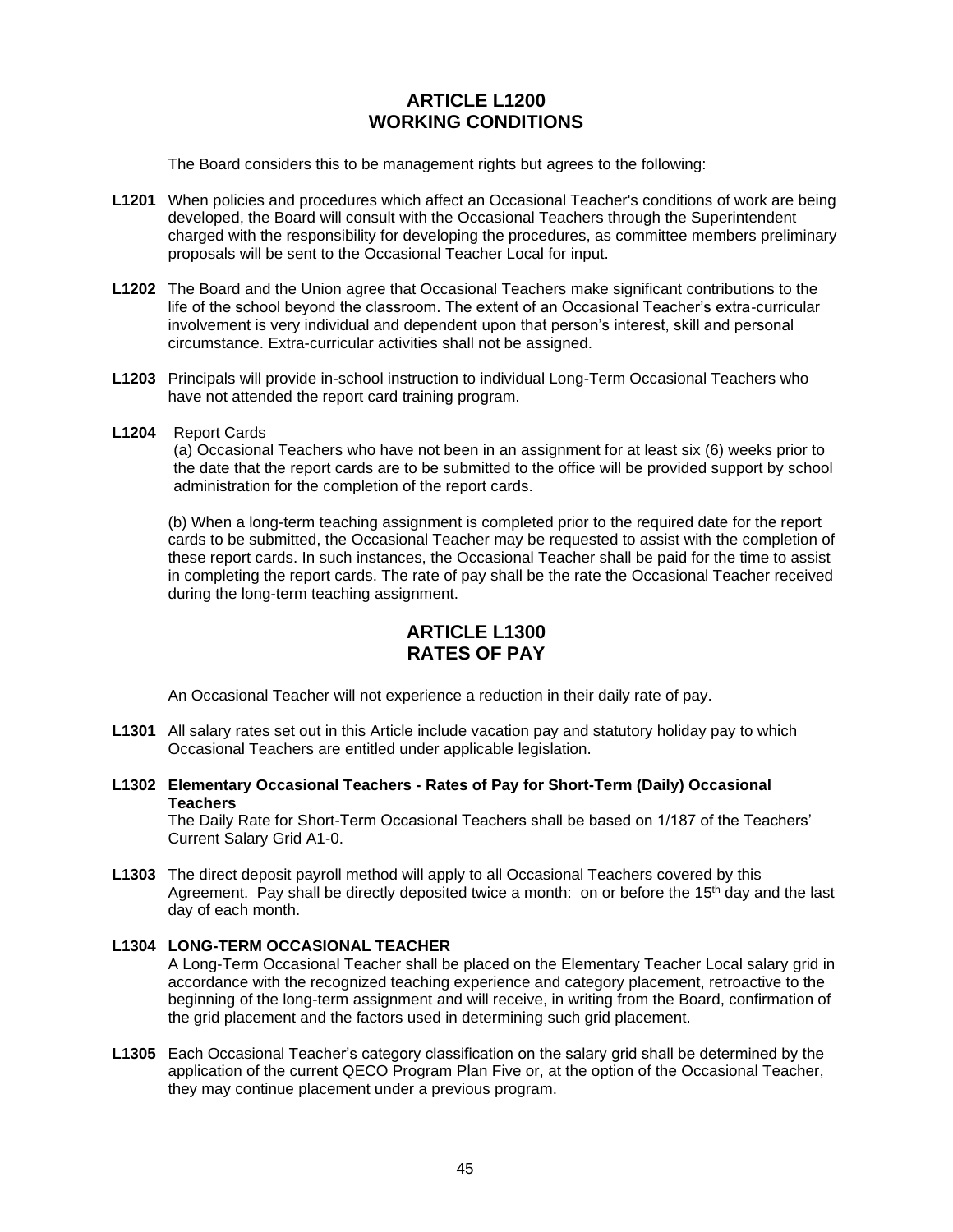- **L1306** It shall be the responsibility of the Long-Term Occasional Teacher to provide the Board with a statement from Q.E.C.O. and any documents prior to June 30 for retroactive adjustment to the first day of the first long-term assignment of the current school year. The applicable short-term rate shall be paid in the interim.
- **L1307** Recognized occasional teaching experience shall include the following, as stated in (a), (b), (c), and (d).

(a) Previous teaching experience with the Board or other Boards providing the experience from other Boards is stated on official letterhead giving the specific start and end dates of assignment(s)/contracts. Experience shall be pro-rated at the same rate: 20 days or more  $= 1/10$ step.

### (b) RECOGNIZED TEACHING EXPERIENCE

Previous teaching experience with this Board or its predecessor Boards, documented by the appropriate Board will be honoured provided it was for a long-term occasional assignment. For short-term work assignments since January 1, 1991 the total days worked will be credited as follows:

| 20 days or more $=$ $\frac{1}{2}$ grid step<br>10 | 80 days or more $=$ $\frac{2}{2}$ grid step  | 5               |
|---------------------------------------------------|----------------------------------------------|-----------------|
| 40 days or more $=$ $\sqrt{1}$ grid step<br>5     | 100 days or more $=$ $\frac{1}{1}$ grid step | 2               |
| 60 days or more $=$ $\frac{3}{3}$ grid step<br>10 | 120 days or more $=$ $\frac{3}{3}$ grid step |                 |
|                                                   | 140 days or more $=$ $\frac{7}{7}$ grid step | 10              |
|                                                   | 160 days or more $=$ $\frac{4}{4}$ grid step |                 |
|                                                   | 180 days or more $=$ 9                       | grid step<br>10 |
|                                                   | 190 days or more $=$                         | full grid step  |

All days accumulated that are less than a full 1/10 step shall be carried forward to the following school year for credit.

(c) Long-term assignments completed outside the Board but inside Ontario shall be granted experience by the Board subject to the Occasional Teacher providing a statement on number of days worked in long-term assignment(s). Credits for experience will be granted as in L1307 (b) above.

(d) All Occasional short-term assignments shall accumulate towards credited teaching experience. On or about June 30<sup>th</sup> annually, each Occasional Teacher will receive a statement of the accumulated number of days worked during the school year and the total number of days worked during the duration of employment with the Board.

- **L1308** Experience used for rates of pay shall be experience acquired prior to September 1 each school year.
- **L1309** Wages under this article shall be pro-rated for assignments which are part-time.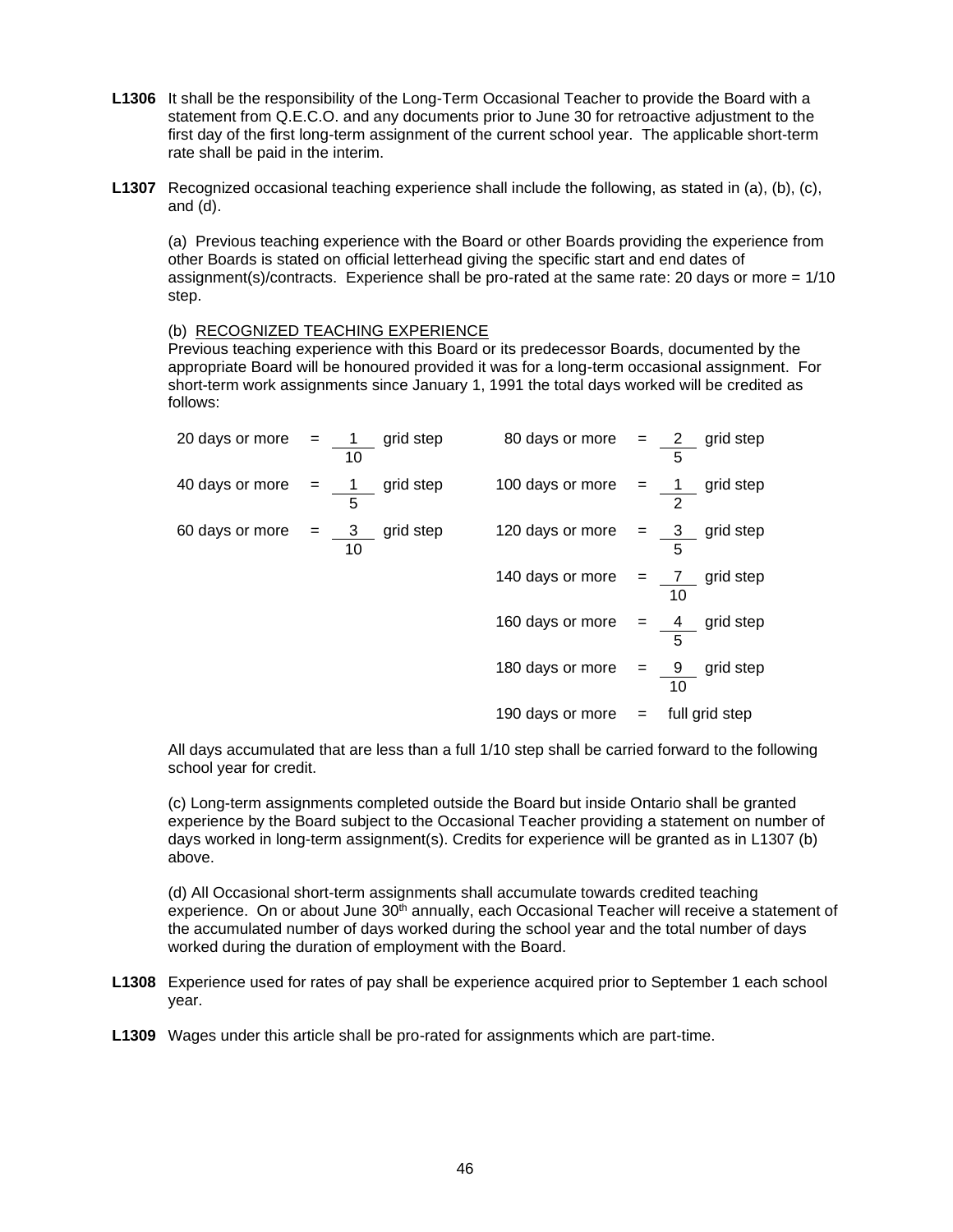**L1310** (a) An Occasional Teacher who reports for an authorized assignment and through no fault of his/her own, is not required, shall be paid for one-half day. The Principal may assign professionally-related duties for one-half day to be worked that day.

(b) In the event of early dismissal for emergency reasons, Occasional Teachers shall be paid full pay at the applicable rate of pay.

- **L1311** Where an Occasional Teacher receives a call after the morning or afternoon session has started, and works said day, they shall be paid for at least half a day and for the full day if the major portion of the day is worked.
- **L1312** (a) The day shall be 0.5 or 1.0.

(b) Should the assignment on a given day be other than 0.5 or 1.0, the Principal may assign additional professionally-related duties for the Occasional Teacher to perform for the time outside of the teacher's timetable on that day.

**L1313** (a) A 0.5 day includes the period of time from one (1) to one hundred and fifty (150) instructional minutes.

(b) A 1.0 day includes the period of time from one hundred and fifty-one (151) to three hundred (300) instructional minutes.

### **L1314 Home Instruction Rates**

The Home Instruction rate of pay, including vacation pay and statutory holiday pay shall be as follows:

| Sept 1, | Sept 1. | 98 <sup>th</sup> day | Sept 1. | Sept 1, | Sept 1, |
|---------|---------|----------------------|---------|---------|---------|
| 2014    | 2016    | 2016-17              | 2019    | 2020    | 2021    |
|         | $1\%$   | $0.5\%$              | $1.0\%$ | $1.0\%$ | $1.0\%$ |
| \$32.63 | \$32.96 | \$33.12              | \$33.45 | \$33.78 | \$34.12 |

# **ARTICLE L1400 BENEFITS**

### <span id="page-49-0"></span>*NOTE: This Benefit Plan will remain in effect until the implementation of the Provincial Benefit Plan. Refer to Central Agreement C5.00 Benefits.*

**L1401** (a) Subject to the approval of the Carrier(s) the following benefits are available to a Long-Term Occasional Teacher having an assignment which has a definite term of the start of the assignment which is equivalent in time to 120 days or longer: Semi-Private, Extended Health, Dental, Vision, as set out in Article L14 of the Elementary Teachers' Collective Agreement, and \$20,000 Life Insurance.

(b) The participation in this plan is voluntary on the part of the Occasional Teacher.

(c) The Occasional Teacher must be enrolled for a full year

(d) The premium subsidization will be on the basis of 85% paid by the Board and 15% paid by the Occasional Teacher for the period when the teacher is on a long-term assignment. The remainder of the year is at full cost to the Occasional Teacher.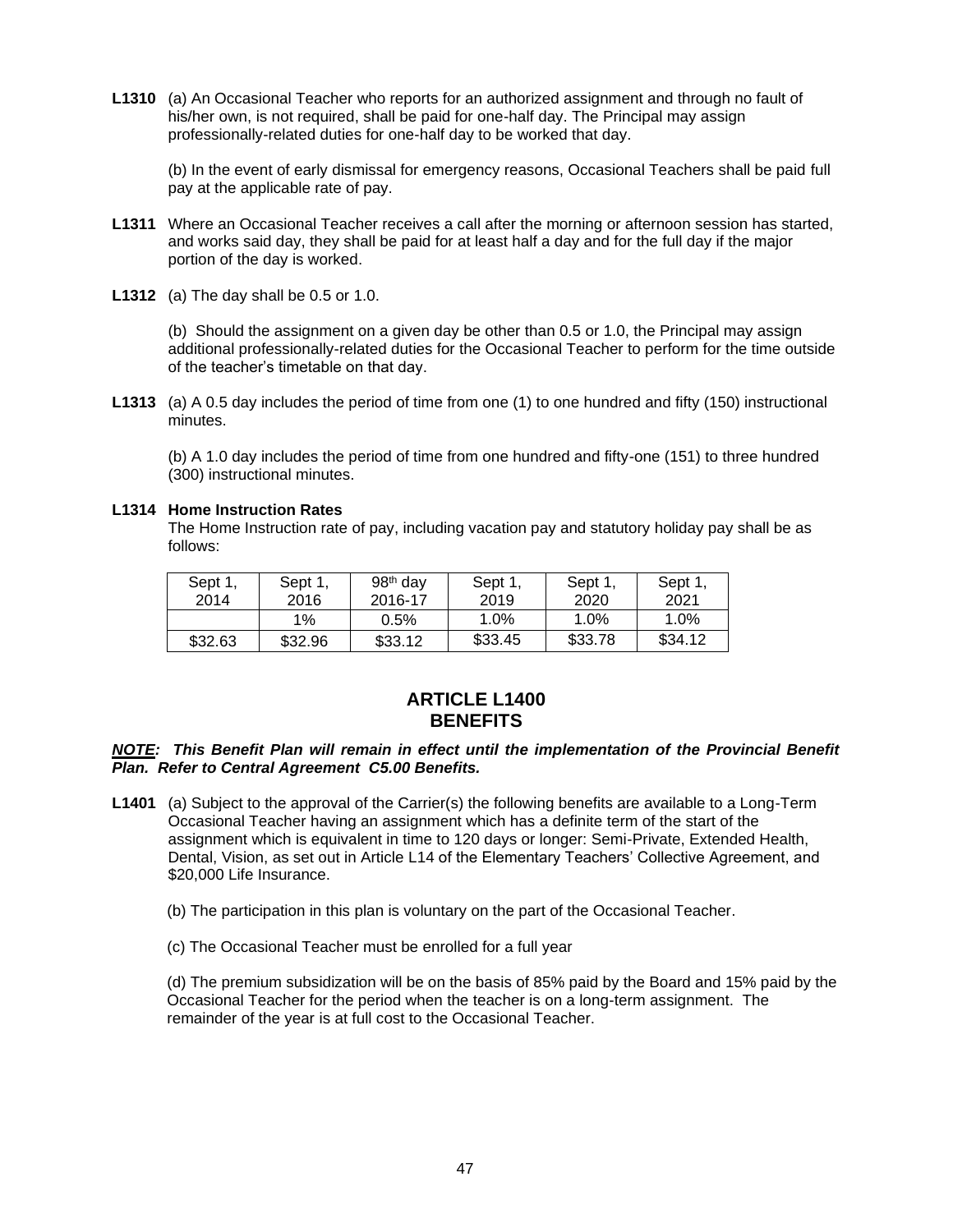- **L1402** An Occasional Teacher who worked at least 60 full-time equivalent days as an elementary or secondary Occasional Teacher for the Board in the prior school year may, upon application, participate in the Board's extended health, semi-private hospital care and basic dental plans, provided that:
	- (a) the teacher assumes 100% of the premiums, and

(b) the teacher pays such premiums in advance, half paid in September and half paid in February.

L1403 (a) Each eligible Occasional Teacher shall, not later than August 15<sup>th</sup> of each year, complete and return the benefits election form provided by the Board.

(b) An eligible Occasional Teacher who elects to participate in the Board's Employee Benefit program shall be a participant in the plans from September 1 to the following August 31 providing that the eligible Occasional Teacher:

i) remains on the Board's Roster of Occasional Teachers;

ii) remains available for work as an Occasional Teacher, except as may be otherwise permitted by the Board;

iii) pays the Occasional Teacher's share under L1402 and

iv) is not in arrears of payment of premiums.

(c) An Occasional Teacher enrolled in the Board's benefit program may continue participation in that plan from the next September 1 to the following August 31 providing that the Occasional Teacher:

i) works at least 60 full-time equivalent school days as an Occasional Teacher with the Board during the current school year; and

ii) fulfils the conditions set in the previous Articles.

(d) If the Occasional Teacher fails to comply with any of the conditions in L1403, the Occasional Teacher's enrolment shall immediately terminate and the Occasional Teacher shall not be eligible to re-enrol except as permitted by the benefit program plans, and then, not until the Occasional Teacher again becomes eligible under L1402.

# **ARTICLE L1500 UNION LEAVE**

### <span id="page-50-0"></span>**L1501 UNION BUSINESS**

The Board will pay an Occasional Teacher, on official Union business, and the Union will reimburse the Board for the cost of such time. All usual deductions, credits, and benefits shall apply.

### **L1502 NEGOTIATIONS**

The Board will allow to the Union the equivalent of twenty (20) teaching days release time per school year at Board expense to be used for purposes related to negotiations.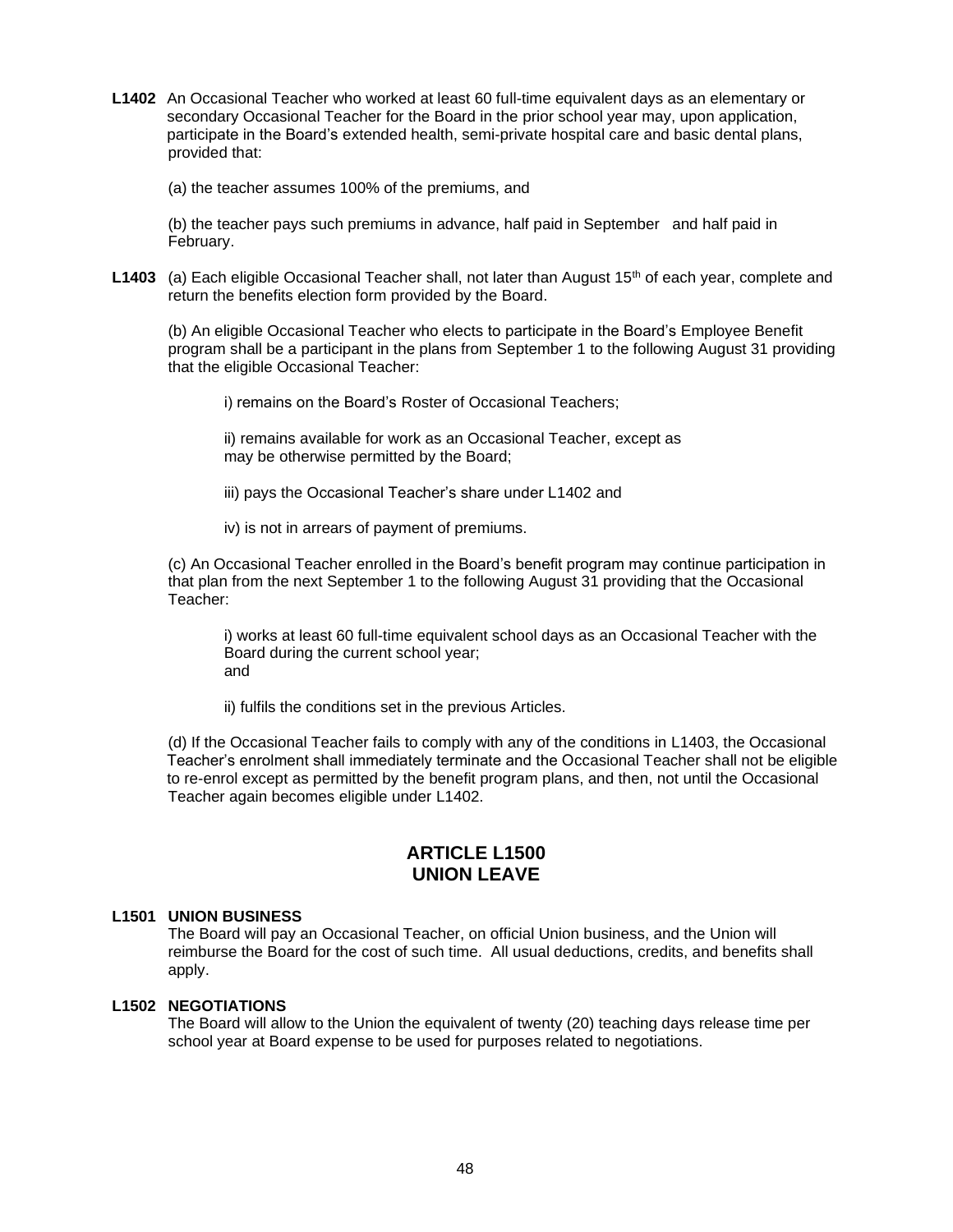# **ARTICLE L1600 ACCESS TO INFORMATION**

### <span id="page-51-0"></span>**L1601 PERSONNEL FILES**

An Occasional Teacher will be provided a copy of any performance or disciplinary-related material put in their file and will be allowed to add comments prior to filing.

**L1602** An Occasional Teacher shall be allowed to examine their file in the presence of a Human Resources staff member during regular working hours. A Union official may accompany the member, if requested by the Occasional Teacher.

### **L1603 ADVERSE MATERIAL TO BE REMOVED**

(a) Except for serious offences, disciplinary material shall be removed from the Occasional Teacher's personnel file after two (2) years and returned to the Occasional Teacher at the request of the Occasional Teacher. Notwithstanding, disciplinary material left in a member's file beyond two (2) years from the date of occurrence, shall not have any negative impact on the member.

(b) Evaluations shall be removed from an Occasional Teacher's file after two (2) years and returned to the Occasional Teacher at the request of the Occasional Teacher.

### **L1604 SIGNATURE NOT APPROVAL**

The signature of an Occasional Teacher on any document respecting the performance or conduct of that Occasional Teacher shall be deemed to be evidence only of the receipt thereof and shall not be construed as approval of, consent to, or agreement with the contents.

#### **L1605 DATA FOR NEGOTIATIONS**

The Board shall share all pertinent financial information affecting the negotiations process.

#### **L1606 ACCESS TO INFORMATION**

(a) A member shall have the right to place material in their personnel file and have access to all material in their file.

<span id="page-51-1"></span>(b) A member shall be entitled to append information, regarding possible inaccuracies or errors in documents, contained in their personnel file.

# **ARTICLE L1700 TEACHING ASSIGNMENTS**

**L1701** (a) An Occasional Teacher shall have the timetable and the regularly scheduled preparation time of the teacher who is being replaced.

(b) A Long-Term Occasional Teacher, who has assumed all the duties of an absent elementary teacher, including evaluation of previous activities and the planning preparation for future activities, is to have the preparation and planning time as scheduled for the absent teacher.

(c) In the event the absent teacher has a pre-planned block of preparation time, the Occasional Teacher will have at least 40 minutes of that time free of teaching or supervisory or other duties for preparation for that day. The remainder of the blocked time will be used for work related to that classroom and assigned by the teacher being replaced.

**L1702** The Board recognizes the unique role of the Occasional Teacher and the variety of assignments given and will endeavour on the first day of an assignment, not to assign early morning yard duty, and to not assign lunch time duty if the assignment is afternoon only.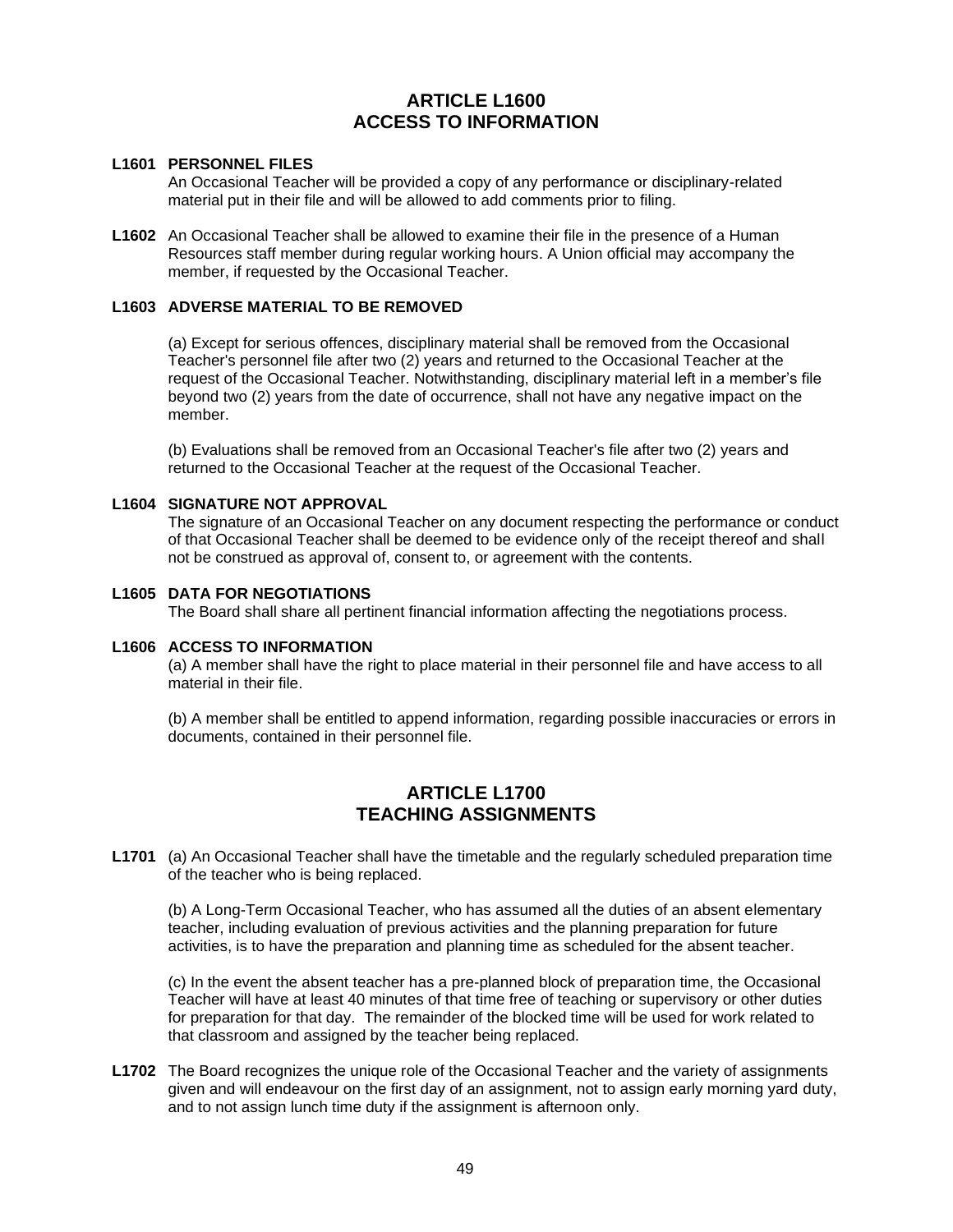- **L1703** The Board shall reimburse, at the Board's current kilometre rate, each Occasional Teacher for travel between an assignment involving two or more schools within the Board's jurisdiction if the replaced teacher receives the allowance.
- L1704 The Board shall provide a bulletin board for the use of the Local at an appropriate location in each elementary school upon which the Local shall have the right to post notices relating to matters of interest to the Local and the Occasional Teachers.
- **L1705** The Board shall provide to the Principal of each elementary school under the jurisdiction of the Board, a copy of this Collective Agreement.

### **L1706 CANCELLATION OF ASSIGNMENT**

The Board shall provide a minimum of one and one-half (1.5) hours notice of cancellation of any pre-arranged assignment. Should cancellation of a pre-arranged assignment occur without one and one-half (1.5) hours notice the Occasional Teacher shall report to work and be paid according to Article L1310 (a).

# **ARTICLE L1800 GRIEVANCE PROCEDURE**

<span id="page-52-0"></span>A "teacher" for the purpose of the following grievance procedure will mean an Occasional Teacher.

### **L1801 DEFINITIONS**

- (a) A "grievance" shall be defined as any matter arising from the interpretation, application, administration, or alleged violation of this agreement, including any question as to whether a matter is arbitrable.
- (b) A "party" shall be defined as: i) the Union ii) the Board
- (c) "Day" shall mean regular workdays unless otherwise indicated.
- **L1802** A teacher shall have the right to have present a representative from the Union to assist the teacher at any stage in this grievance and arbitration procedure.

### **L1803 COMPLAINT STAGE**

A teacher, with the concurrence of the Union, may initiate a complaint within fifteen (15) days of the teacher becoming aware of the circumstances giving rise to the complaint. The complaint would be made to the immediate supervisor (the Principal in the case of all teachers) who shall answer the complaint in writing within five (5) days after receipt of the complaint.

### **L1804 GRIEVANCE PROCEDURE - INDIVIDUAL**

In the case of a grievance by the Union on behalf of one of its teachers, the following steps may be taken in sequence where informal attempts to resolve the matter with the immediate supervisor have failed.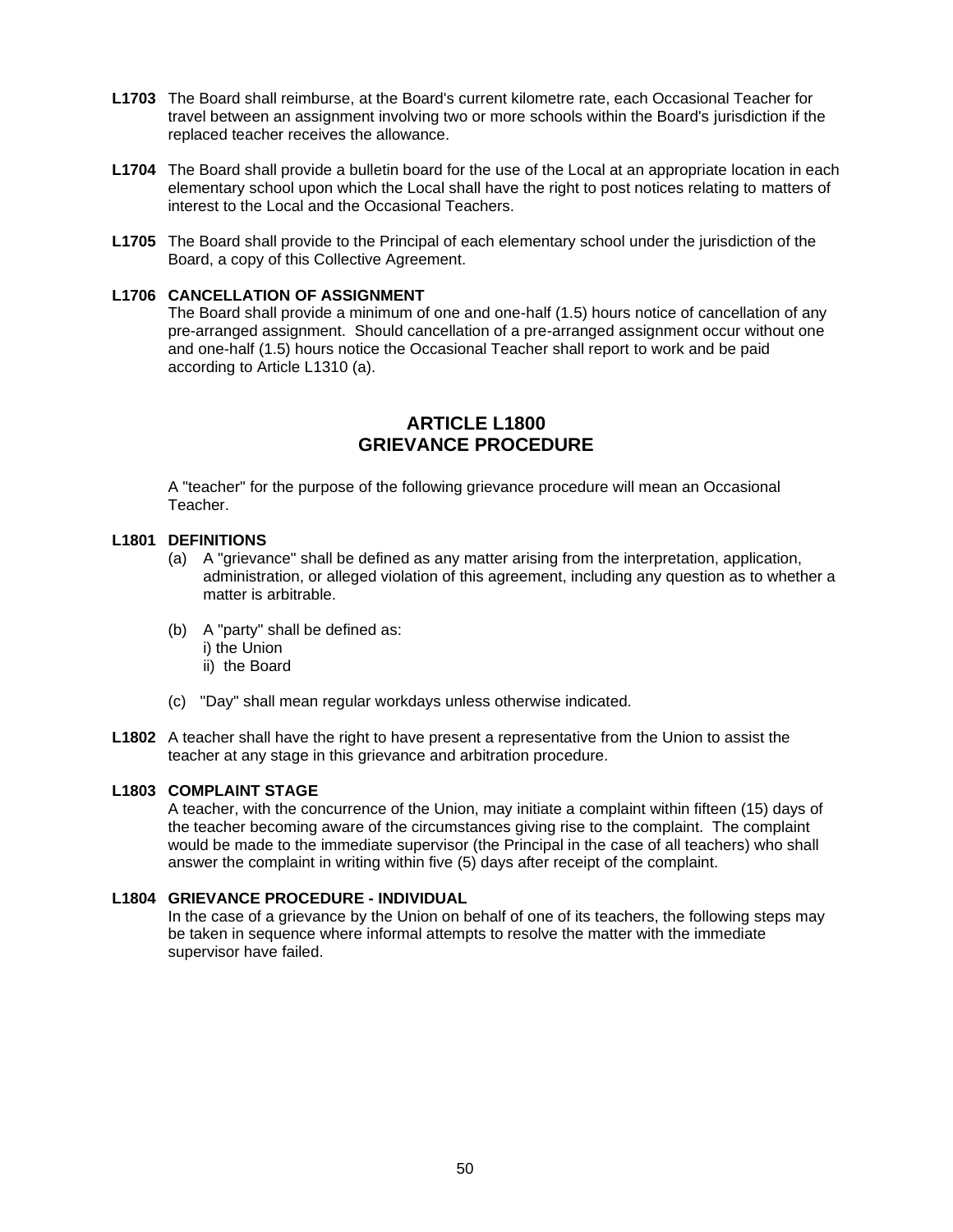# **STEP I**

If the reply of the immediate supervisor of the grievor at the Complaint Stage is not acceptable to the Union, within ten (10) days the Union may initiate a written grievance with the Director or designate, who shall answer the grievance in writing within ten (10) days after receipt of the grievance.

The grievance shall contain:

- i) a description of how the alleged dispute is in violation of the Agreement; and
- ii) the clauses in the Collective Agreement alleged to be violated; and
- iii) the relief sought; and
- iv) the signature of the duly authorized official of the Union.

# **STEP II**

If the reply of the Director or designate is not acceptable to the Union, the Union may make a written request within ten (10) days to the Chairperson of the Board who shall convene a meeting of the members of the Board within ten (10) working days of receipt of the written notice referred to above for the purpose of reviewing the grievance or shall respond in writing within ten (10) days.

The Union may be accompanied at the meeting and have the grievance presented by a Union member/designate of the Union's choice. The Board meeting shall be held in camera. The Board shall give its decision within five (5) days of the day of the meeting.

## **STEP III**

If the reply of the Board is unacceptable to the Union, the Union may then apply for arbitration within twenty (20) days of the receipt of the reply.

## **L1805 GRIEVANCE PROCEDURE - PARTY**

In the case of all other grievances by a party, (including those on behalf of a group of teachers, an individual teacher, a retired teacher, or a deceased teacher), the party making the grievance may take the following steps in sequence to resolve the matter.

# **STEP I**

The party making the grievance may make a written grievance to the Director of Education or President of the Union, as the case may be, who shall answer the grievance in writing within ten (10) days.

The grievance shall contain:

- i) a description of how the alleged dispute is in violation of the Agreement; and
- ii) the clauses in the Collective Agreement alleged to be violated; and
- iii) the relief sought; and
- iv) The signature of the duly authorized official of the party makes the grievance.

### **STEP II**

If the reply of the Director or designate is not acceptable to the Union, the Union may make a written request within ten (10) days to the Chairperson of the Board, who shall convene a meeting of the members of the Board within ten (10) working days of receipt of the written notice referred to above for the purpose of reviewing the grievance or shall respond in writing within ten (10) days.

The Union may be accompanied at the meeting and have the grievance presented by an ETFO Member/designate of the Union's choice. The Board meeting shall be held in camera. The Board shall give its decision within five (5) days of the day of the meeting.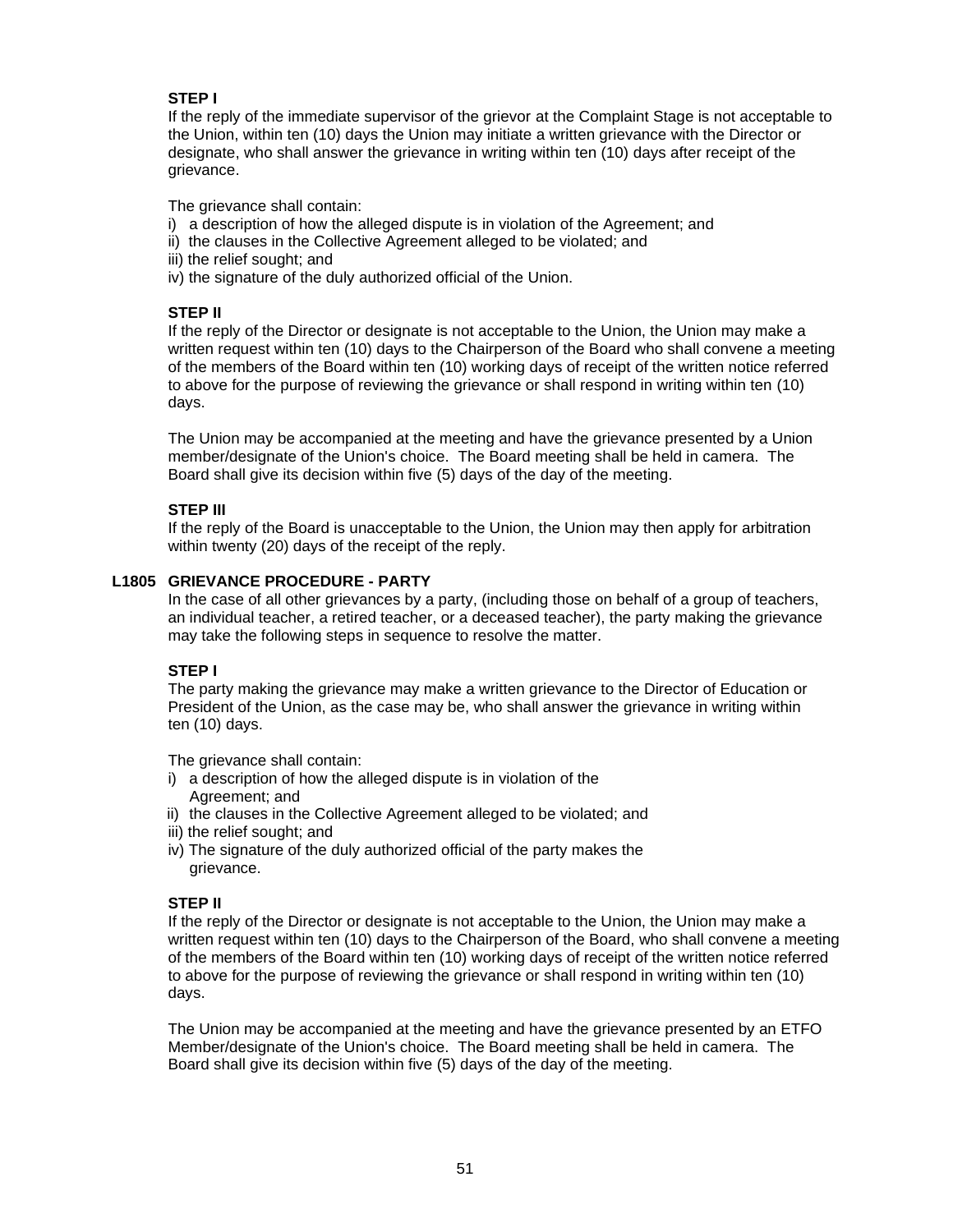### **STEP III**

If the reply of the President of the Union or the Board, as the case may be, is not acceptable to the party making the grievance, that party may then apply for arbitration within twenty (20) days of the receipt of the reply.

### **L1806 GRIEVANCE MEDIATION**

At any stage in the grievance procedure, the Parties by mutual consent in writing may elect to resolve the grievance by using grievance mediation. The parties shall agree on the individual to be the mediator and the time frame in which a resolution is to be reached.

The timelines outlined in the grievance procedure shall be frozen at the time the parties mutually agreed in writing to use the grievance mediation procedure. Upon written notification of either party to the other party indicating that the grievance mediation is terminated, the timelines in the grievance procedure shall continue from the point at which they were frozen.

Upon settlement of the grievance prior to arbitration, a Memorandum of Settlement must be drafted and signed.

### **L1807 ARBITRATION**

The party desiring arbitration shall notify the other party in writing of its desire to submit the difference or allegation to arbitration and the notice shall contain the name of the first party's appointee to an Arbitration Board. The recipient of the notice shall, within five (5) days, inform the other party either that it accepts the other party's appointee as a single Arbitrator or inform the other party of the name of its appointee to the Arbitration Board. Where two appointees are so selected, they shall, within five (5) days of the appointment of the second of them, appoint a third person who shall be the Chairperson.

If the recipient of the notice fails to appoint an Arbitrator or if the two appointees fail to agree upon a Chairperson within five (5) days, the appointment shall be made by the Minister of Labour upon the request of either party.

The single Arbitrator or Board of Arbitration shall have the power to amend the grievance, relieve against timelines, modify penalties, including discharge and disciplinary penalties, and take whatever action, or make whatever decision, it considers just and equitable in the circumstances. The decision of the Arbitrator or Board of Arbitration shall be binding of both Parties.

#### **L1808 COST OF ARBITRATION**

The fees for a single Arbitrator, or a Chairperson of a Board of Arbitration, shall be shared equally by the Parties.

Time restrictions may be extended if mutually agreed in writing.

There shall be no reprisals of any kind taken against any teacher because of participation in the grievance or arbitration procedure under this agreement.

Should the investigation or processing of a grievance require that an involved teacher be released from regular duties, the teacher shall be released without loss of salary or benefits. The cost of the supply teacher shall be paid by the Union.

# **ARTICLE L1900 HEALTH AND SAFETY**

<span id="page-54-0"></span>**L1901** The Board and ETFO recognize the importance of promoting a safe and healthy environment for employees and of fulfilling their respective duties and obligations under the Occupational Health and Safety Act and its accompanying Regulations.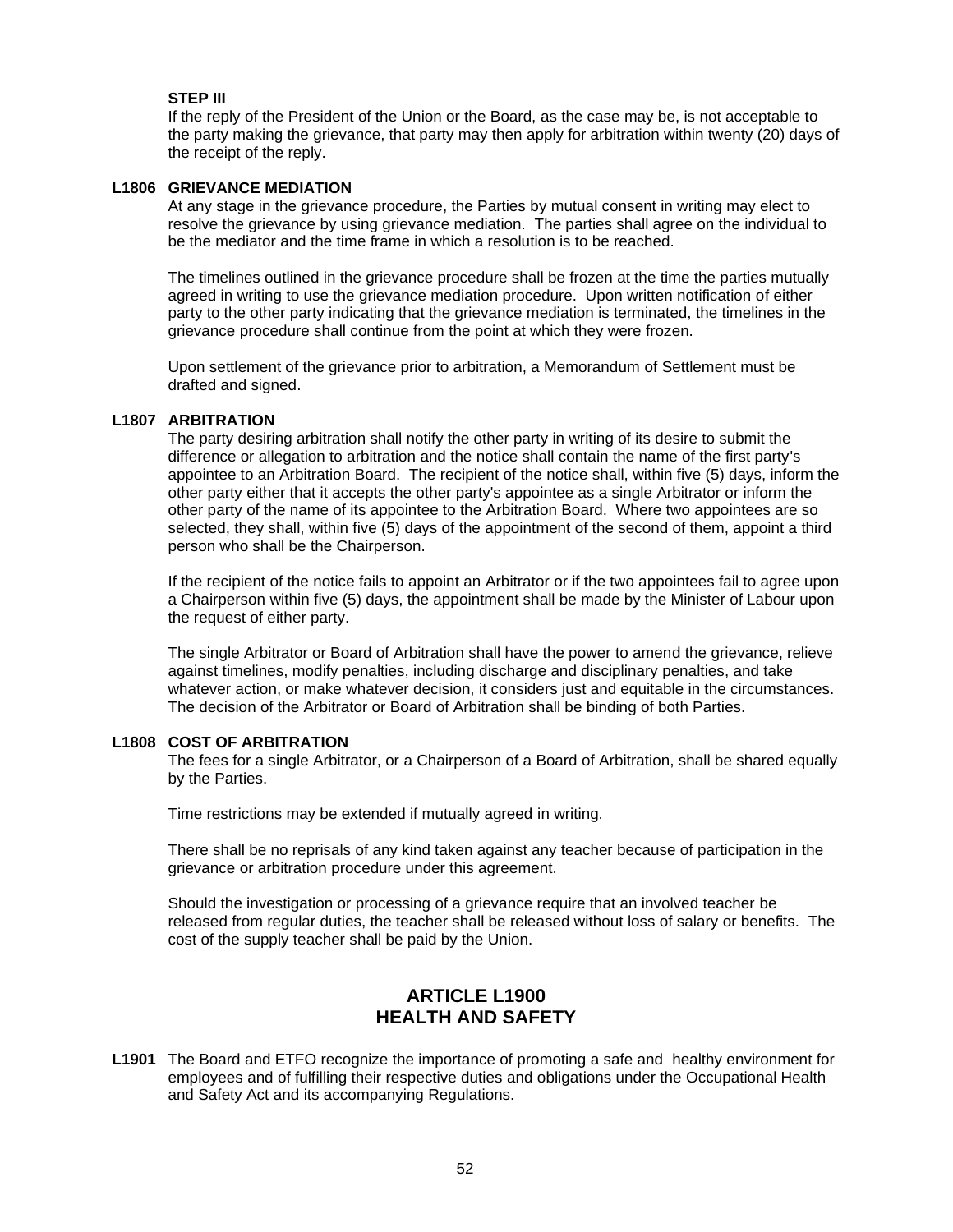#### <span id="page-55-0"></span>**Pursuant to the Provisions of the** *School Boards Collective Bargaining Act, 2014*

**Memorandum of Settlement on Local Terms**

#### **BETWEEN**

### **Elementary Teachers Federation of Ontario, Lambton Occasional Teacher Local/Bargaining Unit**

**(the "Union")**

**And**

#### **Lambton Kent District School Board**

**(the "Employer")**

- 1. The parties agree that this Memorandum and the attached Appendix A constitute the basis for the full and final settlement of the local terms of the collective agreement. The parties agree to recommend these terms to their respective principals for ratification.
- 2. The parties will endeavour to complete the ratification process by November 23, 2021.
- 3. Except as provided in the attached Appendix A and in the Memorandum of Settlement respecting central terms dated March 20, 2020, the local terms of the collective agreement continue without amendment for the duration of the collective agreement.
- 4. Except as provided otherwise herein, the terms of this Memorandum and accompanying Appendix A shall be effective on the date of the ratification of these local terms pursuant to the *School Boards Collective Bargaining Act, 2014.*
- 5. The parties shall meet to determine the structure and content of the collective agreement within 60 days of the ratification of this Memorandum. Any dispute with respect to the terms to be included in the collective agreement, including any dispute with respect to a conflict between the local terms and the central terms, shall be referred by either party to the central dispute resolution process provided for under the central terms of the collective agreement.

Dated at Sarnia, Ontario, this 3<sup>rd</sup> day of November 2021

On behalf of the Board:

On behalf of the Union:

 $f$  Hastof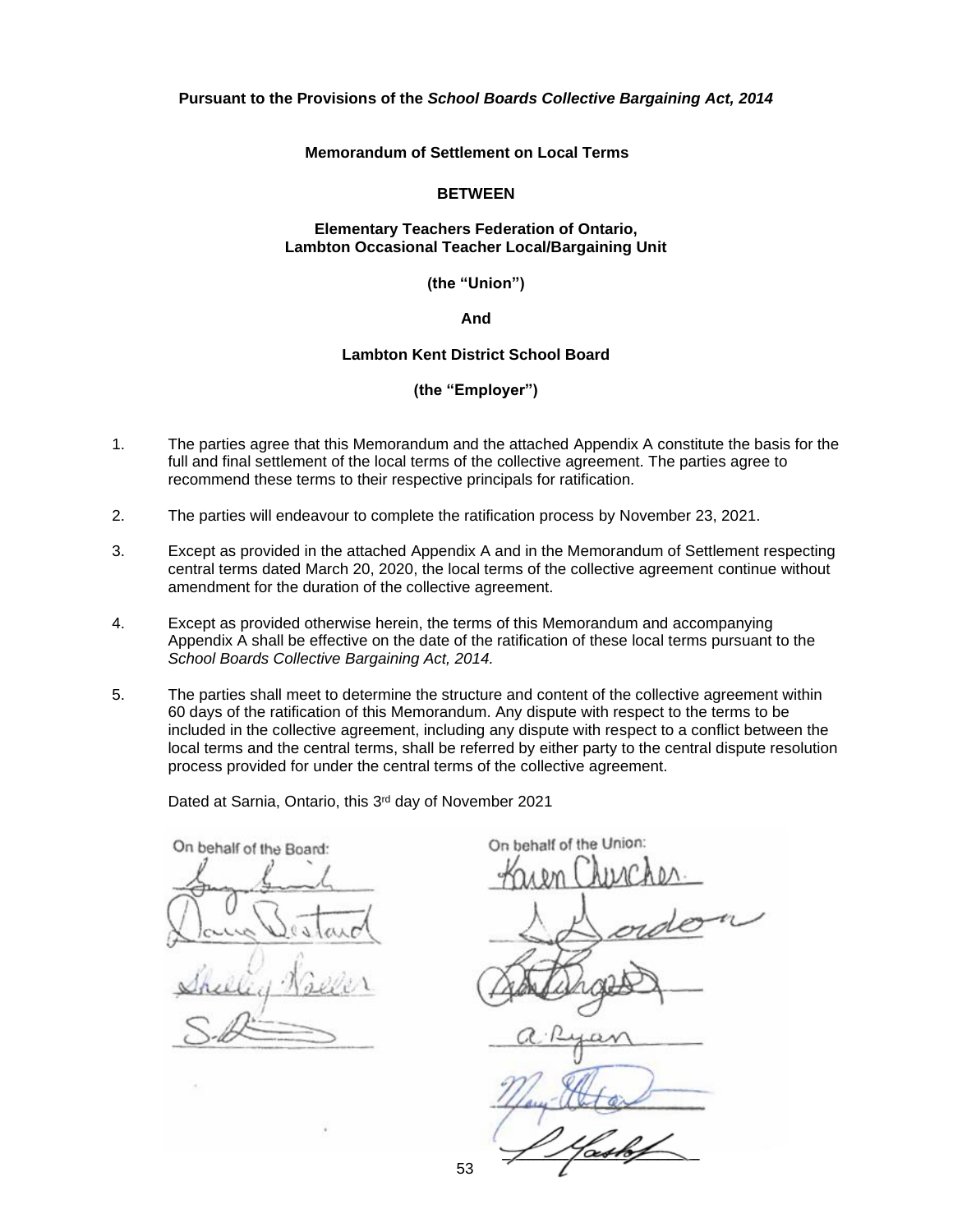# <span id="page-56-0"></span>Letter of Understanding Between Lambton Kent District School Board (The Board) and E.T.F.O. ELEMENTARY TEACHERS' FEDERATION OF ONTARIO Occasional Teacher Agreement

# (The Union)

The parties agree that to contribute to a comfortable productive experience for the students the following information is beneficial for the Occasional Teacher.

The School Administration will make every reasonable effort to provide to an Occasional Teacher, through the classroom teacher, the following in-school information. It is understood that this information will generally be located in the individual Teacher's daybook.

- a timetable for the Occasional Teacher's assignment (including supervision periods)
- a schedule identifying period times
- a floor plan of the school (if available)
- an up-to-date class list and classroom key
- name(s) of high risk student(s) and any applicable special programme(s)
- particulars of behavioural issues and medical alerts
- name(s) of student(s) transported by bus and/or taxi
- an up-to-date seating plan (where applicable)
- a general outline of classroom routines which includes washroom, attendance and entry and dismissal procedures
- planning for the first day of an absence.

In addition, fire drill and emergency procedures will be located within the classroom.

# **Original document signed April 24, 2009 and held by the Lambton Kent District School Board.**

\_\_\_\_\_\_\_\_\_\_\_\_\_\_\_\_\_\_\_\_ \_\_\_\_\_\_\_\_\_\_\_\_\_\_\_\_\_\_\_\_\_\_\_\_ For the Union **For the Board**